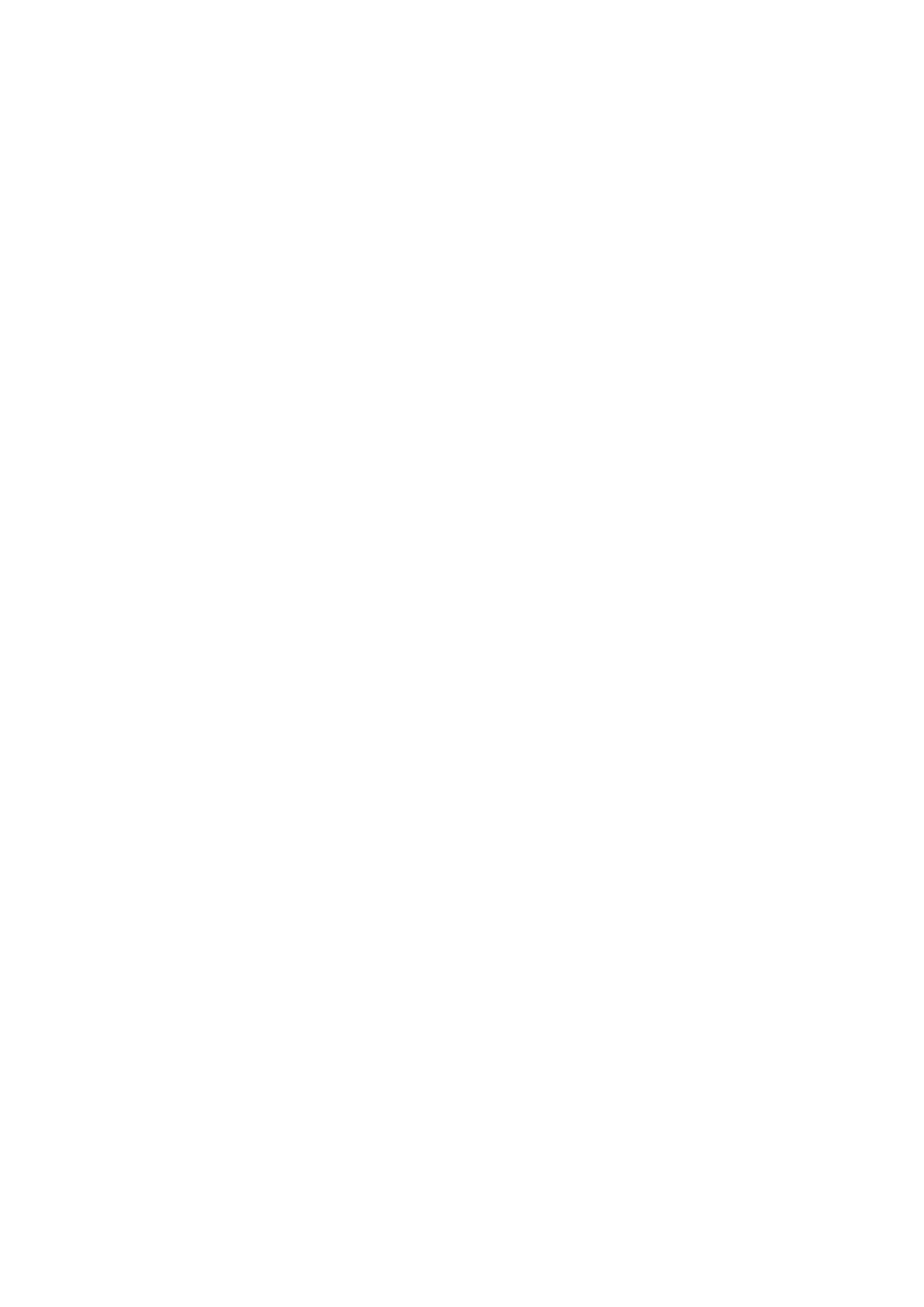**Characterisation of Persistent, Bioaccumulative and Toxic Chemicals in Produced Water Discharges** 

A final report for Defra, Dti, Shell and UKOOA



United Kingdom Offshore Operators Association

Jan L Balaam, Paul H Roberts and Kevin V Thomas

Research Contractor: Centre for Environment, Fisheries and Aquaculture Science (Cefas), Remembrance Avenue, Burnham on Crouch, Essex CM0 8HA

April 2006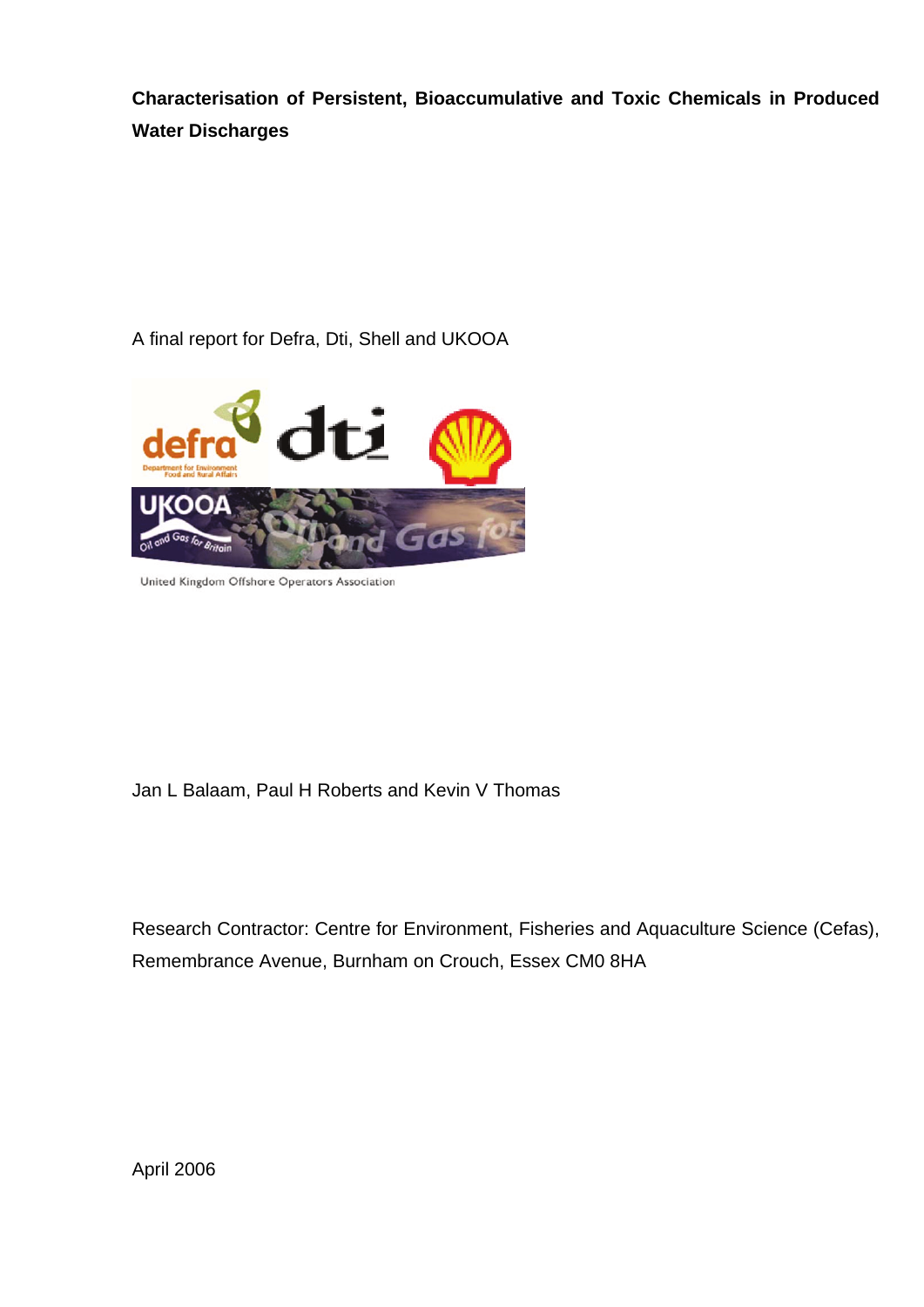**Characterisation of Persistent, Bioaccumulative and Toxic Chemicals in Produced Water Discharges** 

Final Report

Report No. C1738

Report Approved by

Name: Dave Sheahan

Position: Project Sponsor

Date: 30th August 2006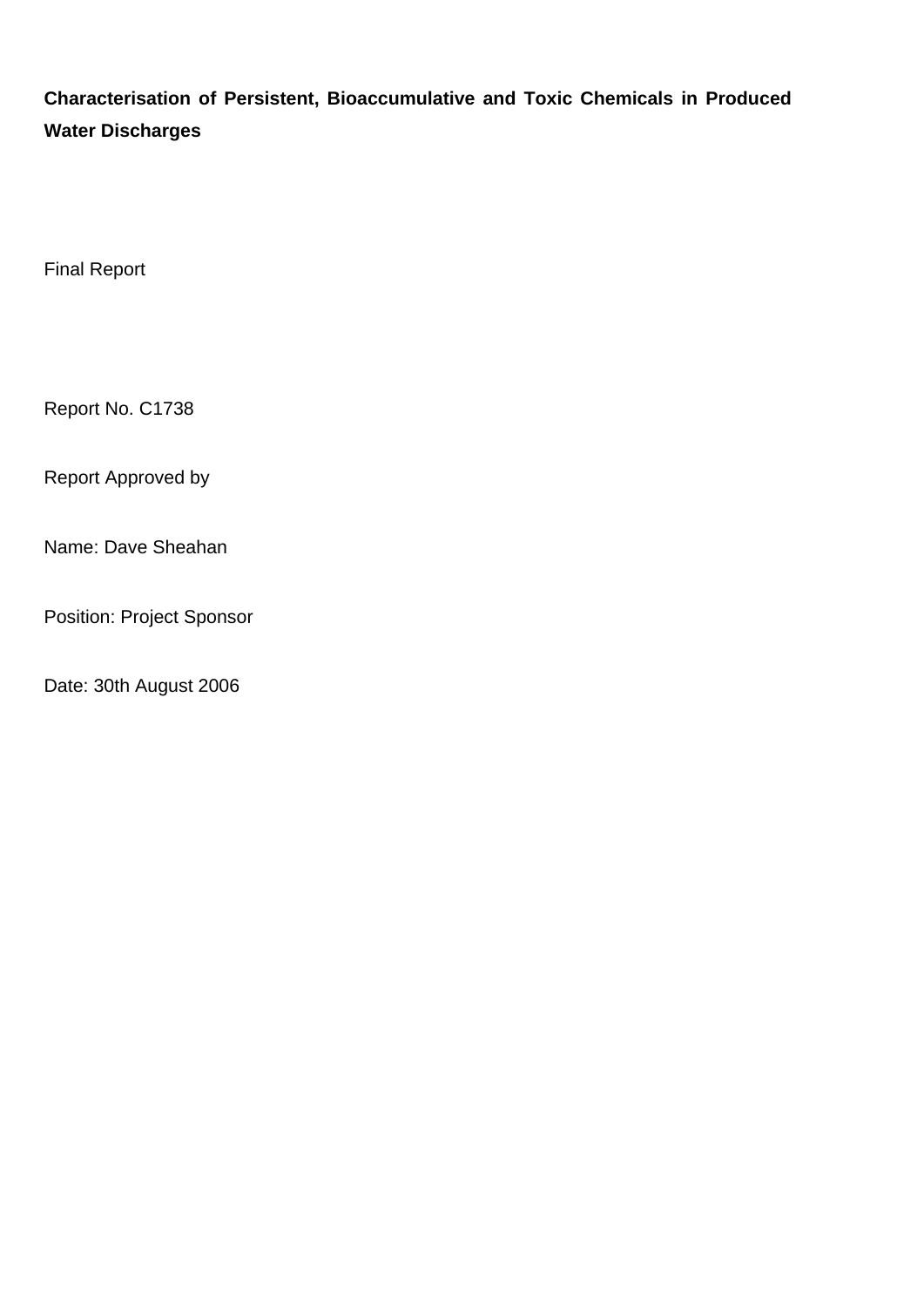## **Executive Summary**

The UK's commitment to OSPAR strategies such as Hazardous substances, Environmental Goals and Management Mechanisms for Offshore Activities require that monitoring data are available in order to establish the environmental impact of offshore oil and gas activities. The largest discharge from these activities is Produced Water (PW). In this study, toxicity identification evaluation (TIE) techniques were used to enable an initial hazard assessment by characterising the acute and chronically toxic substances present in 22 PW samples from 16 offshore oil and gas installations in the UK sector of the North Sea.

Initially, PW samples were screened using a battery of bioassay tests. Samples were tested for acute (lethal) toxicity using the *Tisbe battagliai* bioassay, sub-lethal toxicity to algal growth using the *Skeletonema costatum* bioassay, toxicity to larval development using the Oyster Embryo bioassay, *in vitro* oestrogen receptor (ER) agonists using the yeast oestrogen screen (YES) and *in vitro* aryl hydrocarbon receptor (AhR) agonists using the DR-CALUX® assay. Of the whole organism assays, acute toxicity was measured in 21 of the 22 samples analysed, toxicity to algal growth was measured in 19, and toxicity to oyster embryos occurred in all samples. Taking into account dilution of produced water only the results of the Oyster Embryo bioassay indicated that some toxicity may occur beyond 500 metres from just one of the platforms surveyed. ER agonists were detected in all samples. Total AhR agonists were detected in all samples, while dioxin-like activity was measured in 13 samples.

TIE techniques, using the above bioassays to direct the fractionation of the complex PW samples, were then applied in an attempt to identify the compounds responsible for the observed effects in selected samples. Ionic imbalance is likely to be responsible for some of the observed toxicity to *T. battagliai*, *S. costatum* and oyster embryos, although further techniques need to be applied to fully characterise this activity. In this instance, the toxicity could not be assigned to PBT organics. TIE techniques were successfully applied to identify PAHs and substituted PAHs, as well as other aromatic hydrocarbon compounds, as contributing to the AhR signal measured in selected PW samples. Alkyl substituted phenols were identified as contributing towards the *in vitro* ER agonist potency of PW extracts.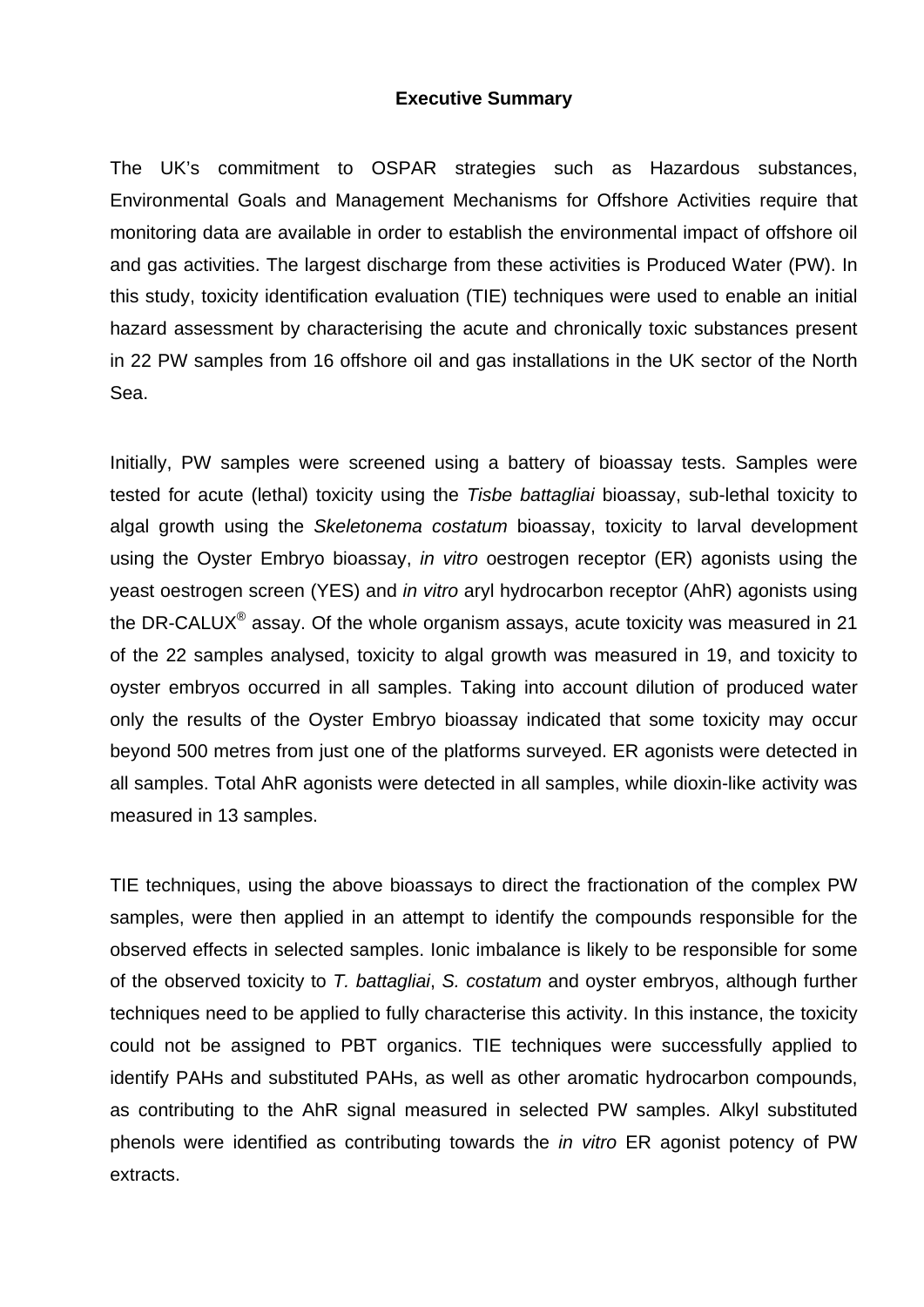In this study the authors were able to assign 23 % of the oestrogenic activity and 4 % of the aryl hydrocarbon activity to specific compounds. Comparisons of identified substances with OSPAR lists of substances for priority action and possible concern show that only 2 compounds identified as part of this programme are included on any OSPAR lists. Little experimental data on bioaccumulation or persistence of these compounds was available, but predictive models indicate that 3 other compounds identified may be candidates for assessment.

None of the compounds identified could be matched to substances known to be used in the offshore industry. This may be due to lack of background spectral library data on offshore chemicals.

This study provides an indication that some components of produced water are toxic and/or have other biological activities. Studies on the UK coastal shelf indicate that produced water will be mixed and diluted to at least  $1/1000<sup>th</sup>$  of the discharge concentration within 500 metres of the discharge point (Karman and Reerink, 1998). Therefore, based on the toxicity of the samples measured in this study, acute toxic effects are very unlikely to be observed outside of this mixing zone. Further work is required to identify compounds that contribute the majority of the sub-lethal biological effects measured and to fully characterise the risk of effects occurring in the vicinity of offshore discharges and therefore level of concern due to the biological activity identified in produced water.

#### **Acknowledgements**

The authors would like to thank Robert Dyer, William Reynolds, Dave Sheahan and John Thain for their invaluable assistance on this project.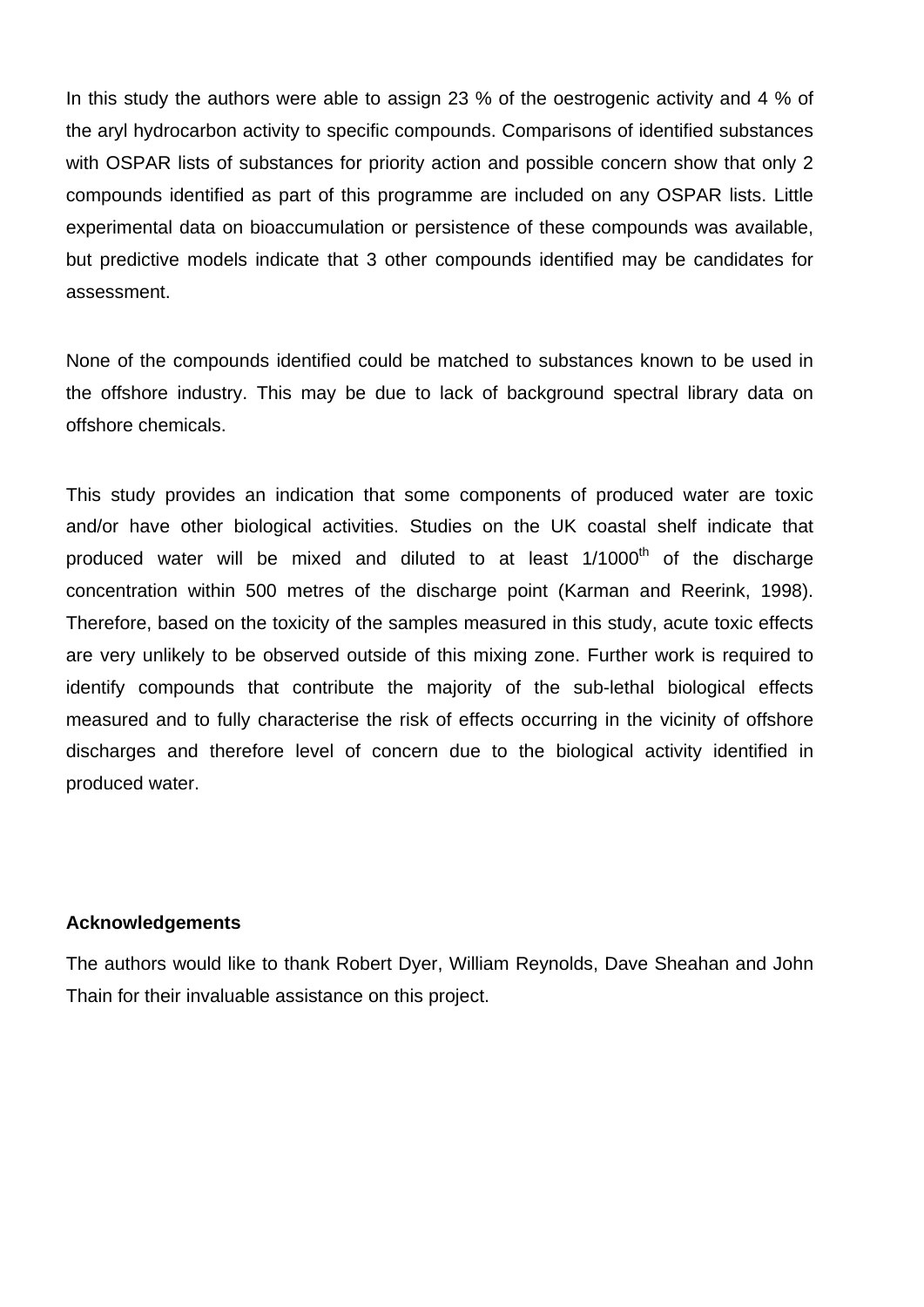## **Contents**

| $\mathbf 1$    |     |         |                                                                              |
|----------------|-----|---------|------------------------------------------------------------------------------|
| $\overline{2}$ |     |         |                                                                              |
| 3              |     |         |                                                                              |
| 4              |     |         |                                                                              |
|                | 4.1 |         |                                                                              |
|                |     | 4.1.1   |                                                                              |
|                |     | 4.1.2   |                                                                              |
|                |     | 4.1.3   |                                                                              |
|                |     | 4.1.4   | Produced Water oestrogen receptor agonist potency13                          |
|                |     | 4.1.5   | Produced Water aryl hydrocarbon agonist potency14                            |
|                | 4.2 |         |                                                                              |
|                |     | 4.2.1   | Characterisation of in vivo toxicity to T. battagliai, oyster embryos and S. |
|                |     |         |                                                                              |
|                |     | 4.2.2   |                                                                              |
|                |     | 4.2.2.1 |                                                                              |
|                |     | 4.2.2.2 |                                                                              |
|                |     | 4.2.3   | Characterisation of aryl hydrocarbon receptor agonists24                     |
|                |     | 4.2.3.1 |                                                                              |
|                | 4.3 |         |                                                                              |
|                | 4.4 |         |                                                                              |
| 5              |     |         |                                                                              |
| 6              |     |         |                                                                              |
| 7              |     |         |                                                                              |
| 8              |     |         |                                                                              |
|                | 8.1 |         |                                                                              |
|                | 8.2 |         |                                                                              |
|                |     | 8.2.1   |                                                                              |
|                |     | 8.2.2   |                                                                              |
|                |     | 8.2.3   |                                                                              |
|                |     | 8.2.4   |                                                                              |
|                |     | 8.2.5   |                                                                              |
|                |     | 8.2.6   |                                                                              |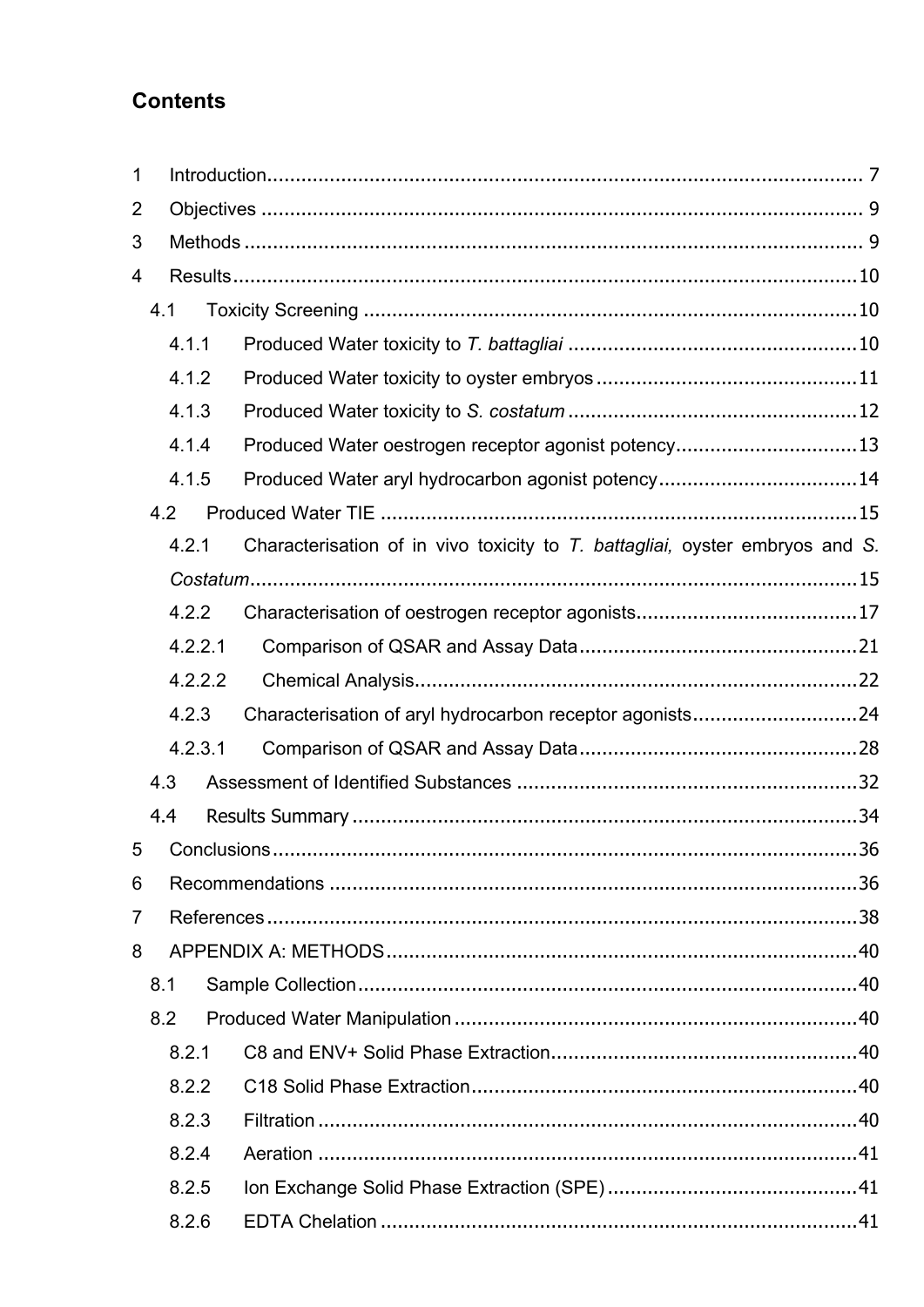|                 | 8.2.7 |                                                                              |  |
|-----------------|-------|------------------------------------------------------------------------------|--|
|                 | 8.2.8 |                                                                              |  |
|                 | 8.3   |                                                                              |  |
|                 | 8.3.1 |                                                                              |  |
|                 | 8.3.2 |                                                                              |  |
|                 | 8.3.3 |                                                                              |  |
|                 | 8.3.4 |                                                                              |  |
|                 | 8.3.5 | Assay for aryl hydrocarbon agonist potency (DR CALUX <sup>®</sup> assay)  46 |  |
|                 | 8.3.6 |                                                                              |  |
|                 | 8.4   |                                                                              |  |
|                 | 8.5   |                                                                              |  |
|                 | 8.5.1 |                                                                              |  |
|                 | 8.5.2 |                                                                              |  |
|                 | 8.5.3 |                                                                              |  |
|                 | 8.6   |                                                                              |  |
| 9               |       |                                                                              |  |
| 10 <sup>°</sup> |       |                                                                              |  |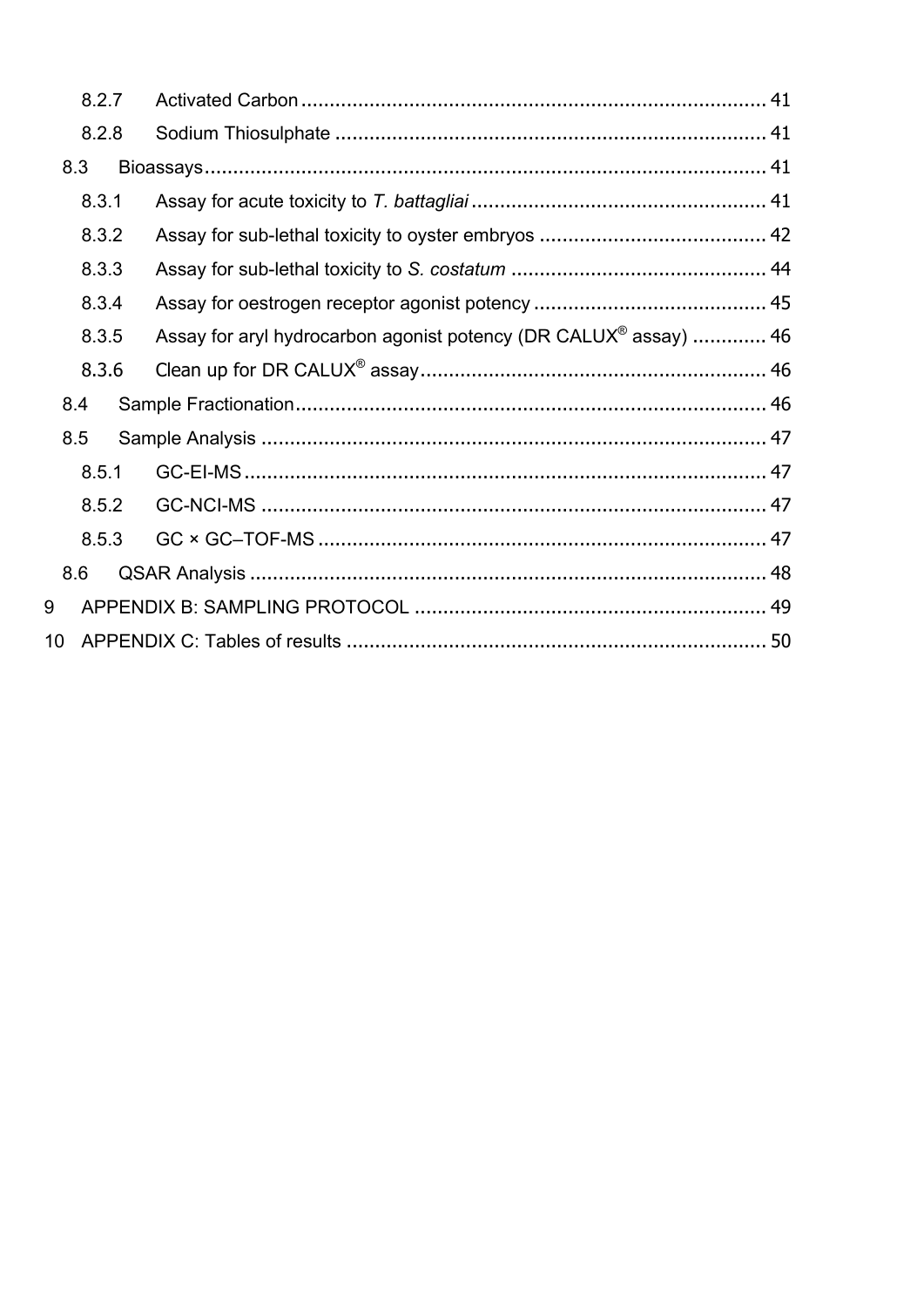## **Characterisation of Persistent, Bioaccumulative and Toxic Chemicals in Produced Water Discharges**

## **1 INTRODUCTION**

Various OSPAR strategies require that monitoring data are available in order to establish the environmental impact of offshore oil and gas activities (e.g. Hazardous substances, Environmental Goals and Management Mechanisms for Offshore Activities). The largest discharge from these activities is produced water (PW). Knowing which compounds to monitor for is key when establishing/focusing any monitoring plan. The overall purpose of this project is to identify biologically active substances in PW in order to inform and focus monitoring plans and risk assessment procedures.

The total North Sea discharge of PW has been estimated at  $340x10^6$  m<sup>3</sup> yr<sup>-1</sup>. The composition of PW is complex and typically contains small amounts of dispersed oil, dissolved organics (including hydrocarbons), organic acids, phenols, production chemicals and inorganic compounds. PW composition differs considerably between oil and gas production and between different production fields, but can also vary on a daily basis at any one location dependent upon different activities taking place on a platform or the wells tied back to that platform. PW also changes during the production life of an oil field: more water is produced from the formation as the oil is depleted and as a result of water reinjection to maintain formation pressure

The complex and variable composition of PW makes it difficult to assess which components have the potential to cause environmental harm. A conventional approach would be to determine the environmental risk by correlating toxicity and contaminant concentration within PW, to suggest causes of the observed effects. Although these methods are universally applied, they are severely limited; for instance, compounds causing toxicity may not be included in surveys of chemicals if they are reaction products formed from added treatment chemicals. In addition, concentrations of potentially toxic compounds may co-vary, and it may be difficult to assess the bioavailability of the contaminants measured or interactions may not be accounted for among potential toxicants (*e.g.* additivity). An approach that overcomes these limitations is bioassaydirected fractionation, also termed toxicity identification evaluation (TIE). TIE techniques are now widely applied and use the response from a bioassay to direct the simplification of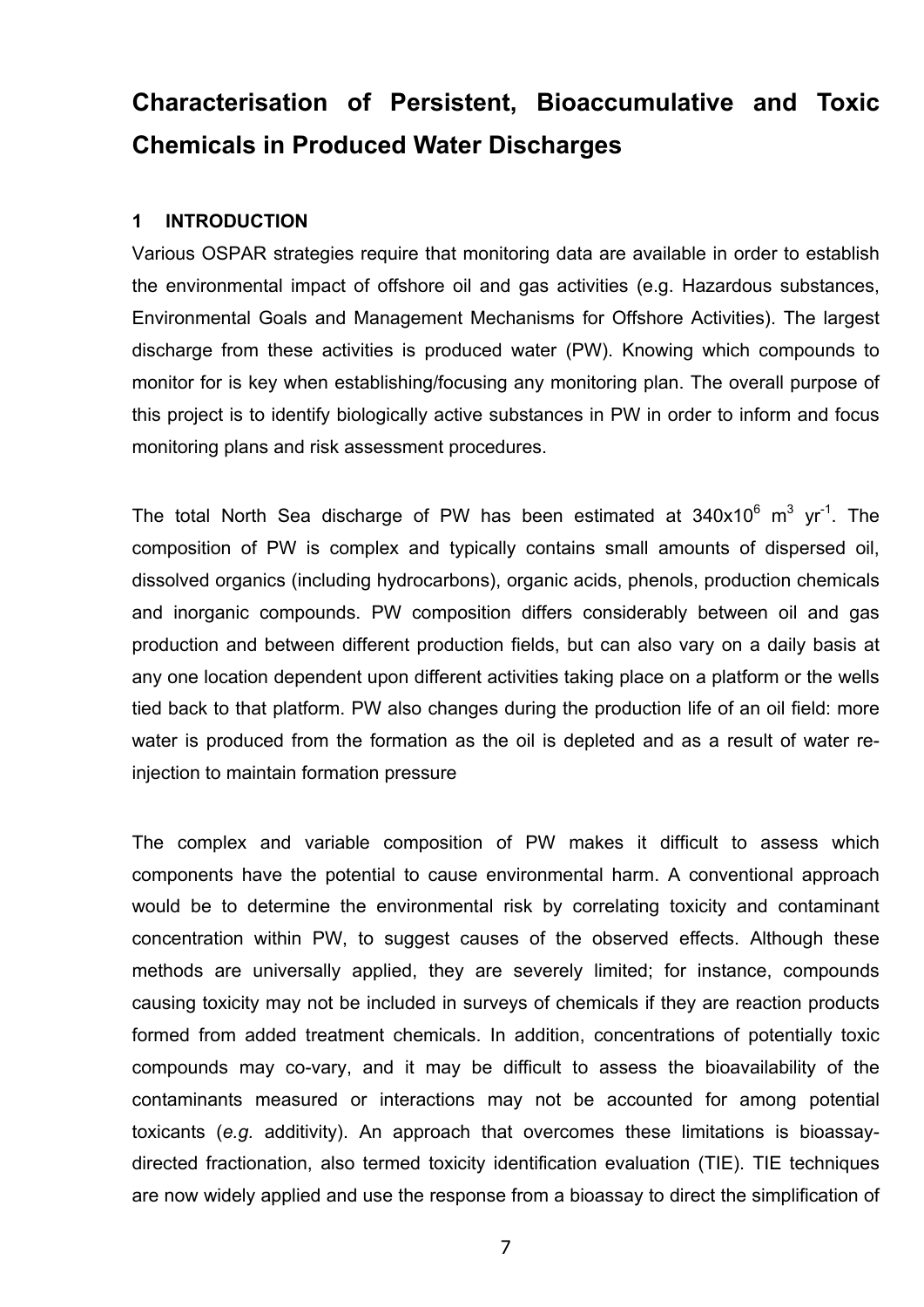complex environmental mixtures to less complex extracts (i.e. by chromatographic techniques). The cause of toxicity can then be identified by broad-spectrum chemical analysis (using gas chromatography-mass spectrometry and liquid chromatography-mass spectrometry). The outcome of the procedure is a list of identified compounds with a demonstrated biological effect for each sample analysed. Following previous characterisation in the Norwegian and UK continental shelf (UKCS) of the North Sea (Thomas *et al*, 2004a,b), this study was performed on produced water samples from 16 installations from the UKCS. Installations were selected from the results of previous studies, based on the highest discharge volume and highest oestrogen and aryl hydrocarbon receptor agonist potency.

The range of bioassays that can be used with TIE techniques is also considerable and can be tailored to identify effects of interest and/or target particular groups of compounds. The assays selected for this study and their endpoints were:

- I. Sub-lethal toxicity to bivalve embryos (larval development)
- II. Sub-lethal toxicity to micro-algae (growth)
- III. Acute toxicity to marine copepod (mortality)
- IV. *in vitro* oestrogenic activity (Oestrogen receptor binding)
- V. *in vitro* arylhydrocarbon (AhR) receptor activity (AhR receptor binding).

The above assays were selected for a number of reasons. Firstly, the whole organism bioassays integrate the effects of all compounds in complex mixtures (and their breakdown products). Furthermore, the 3 bioassay organisms selected are from different phyla and represent different levels of biological organisation. This provides a range of responses and helps to identify a range of potential compounds of interest. The receptor based assays target specific groups of compounds within PW that have demonstrable effects in the environment.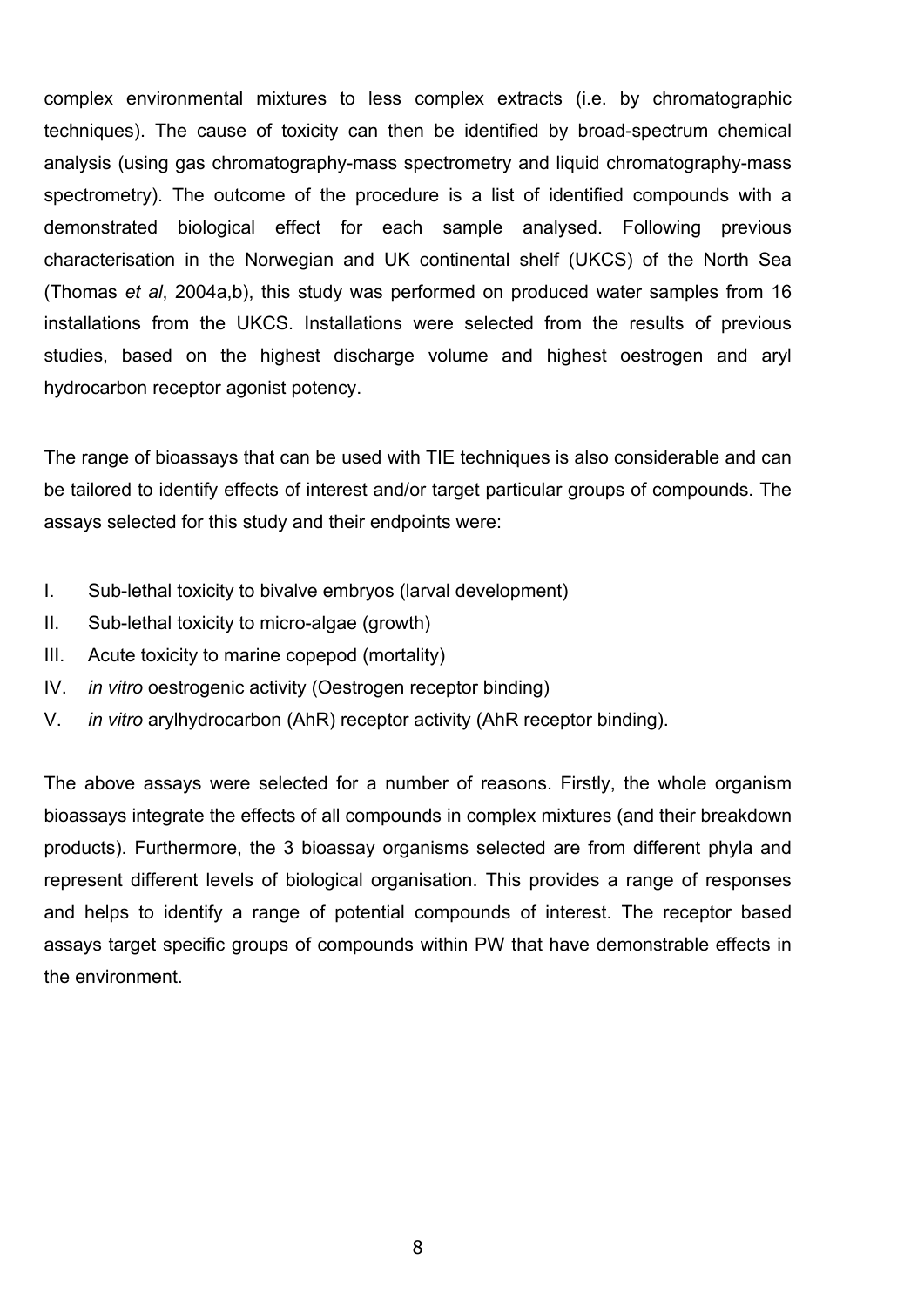### **2 OBJECTIVES**

- I. Collect composite PW samples from up to ten UK production platforms and test using the battery of bioassays described above.
- II. If activity is found using these screening assays then follow this up with TIE procedures to identify the causative agents.
- III. Provide a list of potential chemicals of concern using the criteria persistent, bioaccumulative and toxic (PBT) to the offshore industry.

## **3 METHODS**

Methods are described fully in appendix A. Briefly, samples were collected from selected oil and gas installations and shipped to the CEFAS Burnham on Crouch Laboratory, where they were assayed. For the whole organism tests, a logarithmic series of dilutions (including 100 % concentration) of PW samples were assayed using *Tisbe battagliai* (*T. battagliai*), *Skeletonema costatum* (*S. costatum*) and Oyster Embryo (OEB) Bioassays to derive EC50's and toxic units (TU). For the *in vitro* tests, samples were extracted using C8 and ENV+ solid phase extraction (SPE), and eluted with methanol and dichloromethane (DCM) prior to assay.

The most potent sample in each assay was taken for further investigation. These samples were fractionated using normal phase HPLC, and 30 fractions collected. These fractions were retested in the appropriate assay, giving a profile of activity by fraction number. For the *T. battagliai, S. costatum* and OEB Bioassays, none of the fractions were active after extraction and fractionation, and therefore a phase I type approach was used for these samples (see appendix A, section 1.2). This approach attempts to identify groups of compounds with similar physico-chemical properties contributing towards toxicity, by establishing in which compartment the toxicity resides. This is done by performing a number of manipulations such as filtration, aeration and EDTA addition. Samples are tested following each manipulation to establish whether toxicity is reduced.

Positive fractions in the YES and DR-CALUX® assays were analysed by a variety of analytical techniques (see appendix A, section 6.5) in order to identify causative compounds. Spectra were initially compared to reference libraries, and a subsequent QSAR analysis was carried out on suggested compounds. Compounds which showed a high probabiltity of toxic action were purchased and assessed for potential toxic action.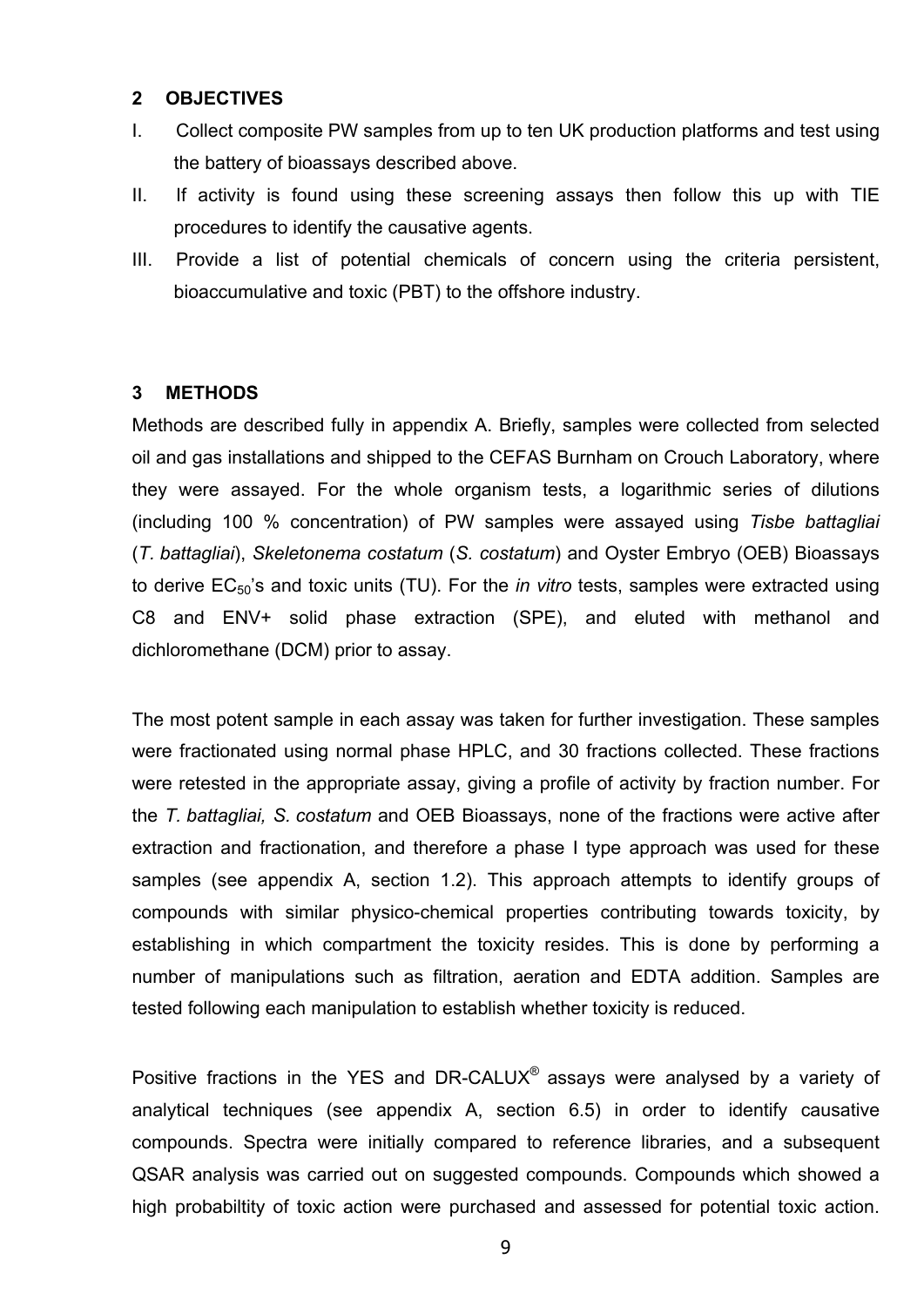These analytical standards were also used to quantify the amount of compound present in each fraction. Chemicals identified were then evaluated using PBT criteria to establish the environmental significance of the toxicity.

## **4 RESULTS**

## 4.1 Toxicity Screening

Tables of full results can be seen in Appendix C

## *4.1.1 Produced Water toxicity to T. battagliai*

Results of PW toxicity to *T. battagliai* are shown in Fig 4.1 and are quoted in Toxic Units (TU). TU are calculated by dividing 100 % by the  $EC_{50}$ . Of the twenty-two samples tested, 21 gave a positive response when using *T. battagliai*. The mean toxicity is 7.5 TU with a range of below detection limits (<1) at Platform 3 to 43.5 TU at Platform 11.



**Figure 4.1 Produced Water Toxicity to** *T. battagliai*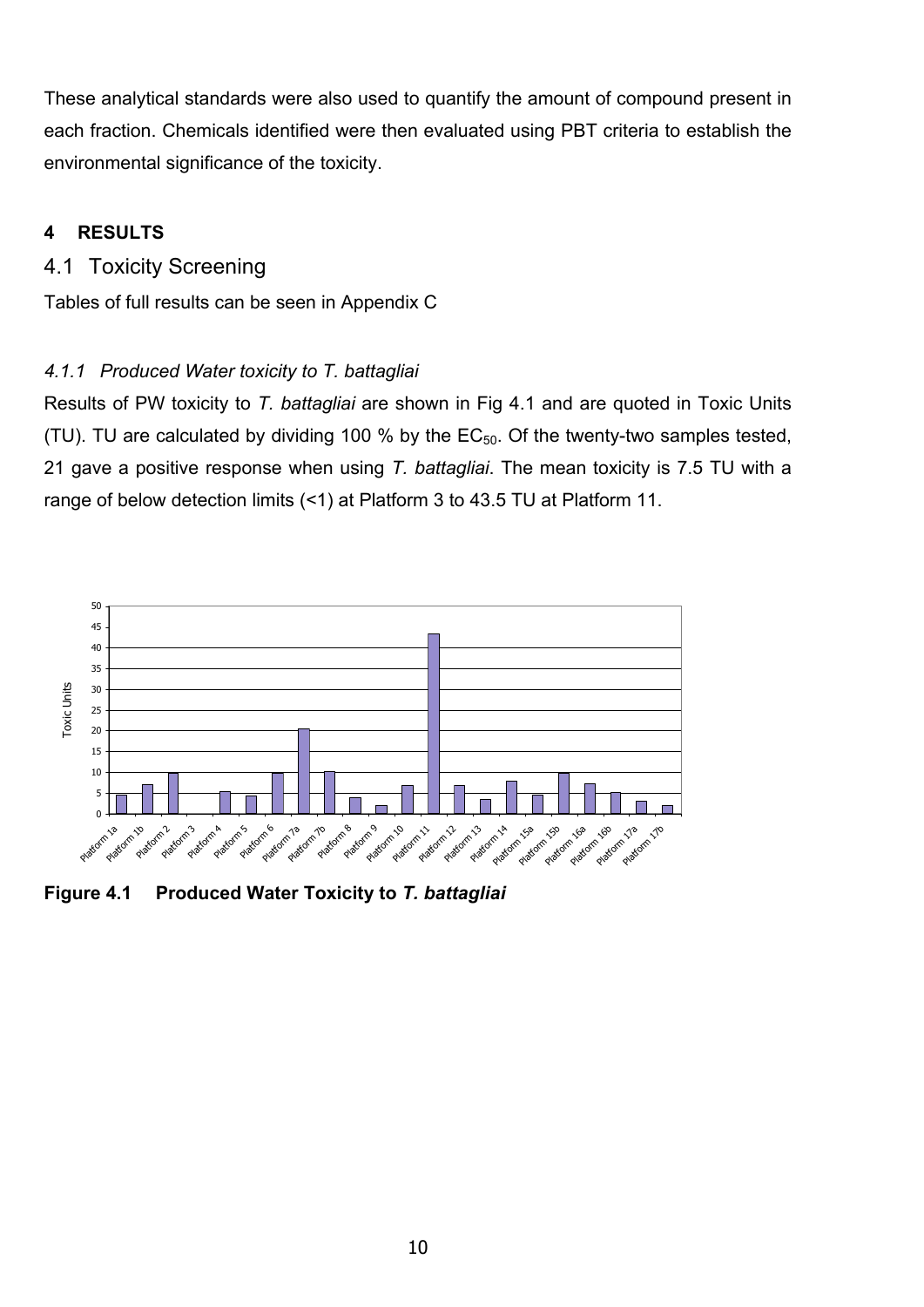Due to a larger sample volume being obtained from the two Platform 15 discharge points, extraction of organics using C18 SPE columns was carried out. This reduces the toxicity of Platform 15b from 9.6 to 1.7 TU, while Platform 15a shows no toxicity to *T. battagliai* after extraction with C18. All of the toxicity to *T. battagliai* in the overboard sample can therefore be attributed to organic compounds, while some 17 % of toxicity remains after removal of organics from the Degasser sample.

## *4.1.2 Produced Water toxicity to oyster embryos*

Results of PW toxicity to oyster embryos are shown in Fig 4.2. Of the twenty-two samples tested, all gave a positive response when using the oyster embryo bioassay. Toxicity ranged from 1.8 TU at Platform 3 to 13241 TU at Platform 16b, with a mean of 569 and a median of 7.6. Platform 16b samples a and b, which are from the same discharge point, show very different activity in this assay.



**Figure 4.2 Produced Water Toxicity to Oyster Embryos** 

After extraction of organics using C18 SPE columns, approximately half of the toxicity is removed for both Platform 15b and Overboard samples. This differs from the result obtained in the *T. battagliai* assay and would suggest that the two assays respond to different organic compounds.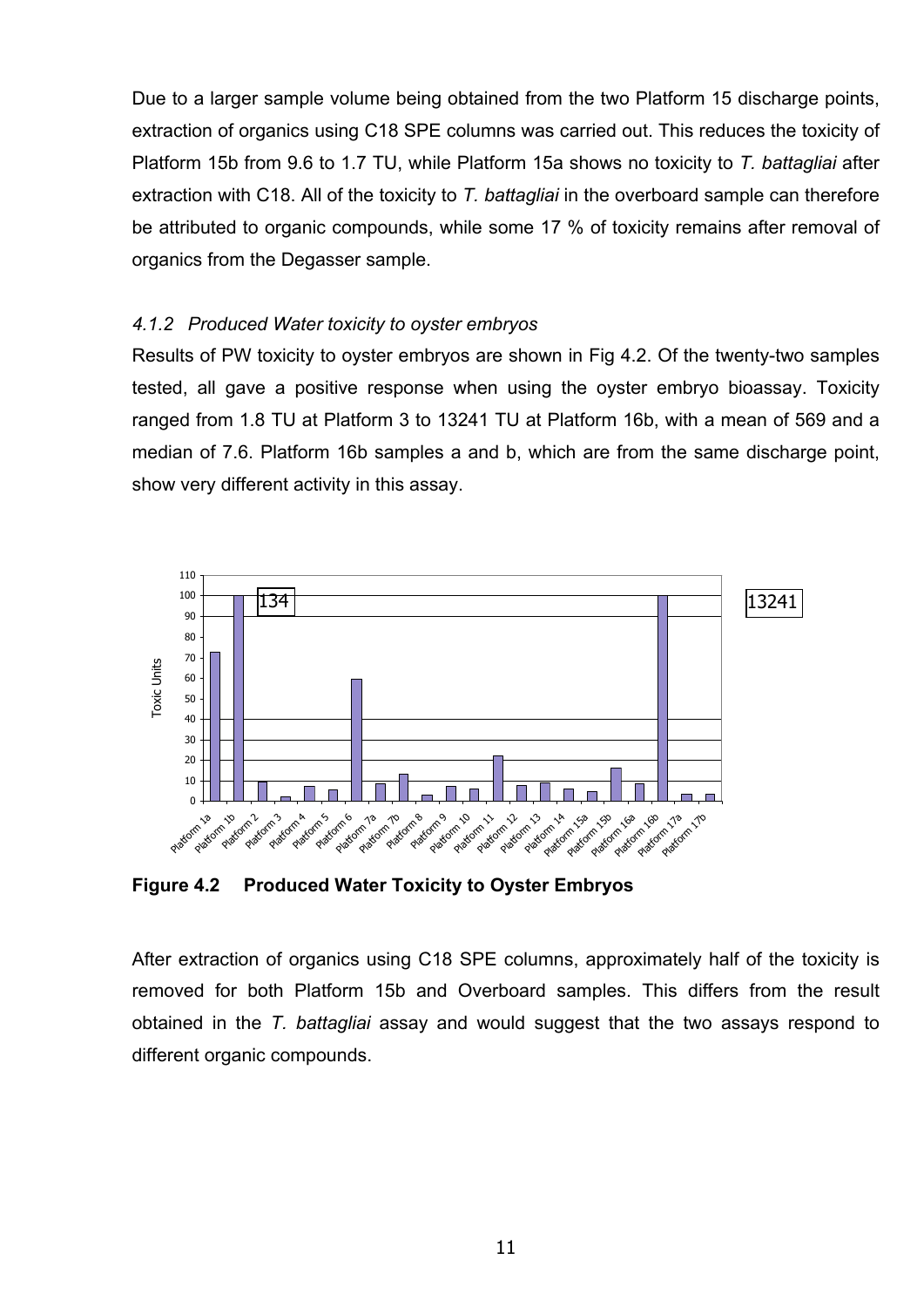## *4.1.3 Produced Water toxicity to S. costatum*

Results of PW toxicity to *S. costatum* are shown in Fig 4.3. Results are expressed as Toxicity Units (TU). Of the twenty-two samples tested, 19 gave a positive response when using *S. costatum*. The mean toxicity is 4.9 TU with a range of below detection limits (<1) to 37.1 TU at Platform 7b. No result could be obtained from the data from Platform 15a post C18 sample.



**Figure 4.3 Produced Water Toxicity to** *S. costatum*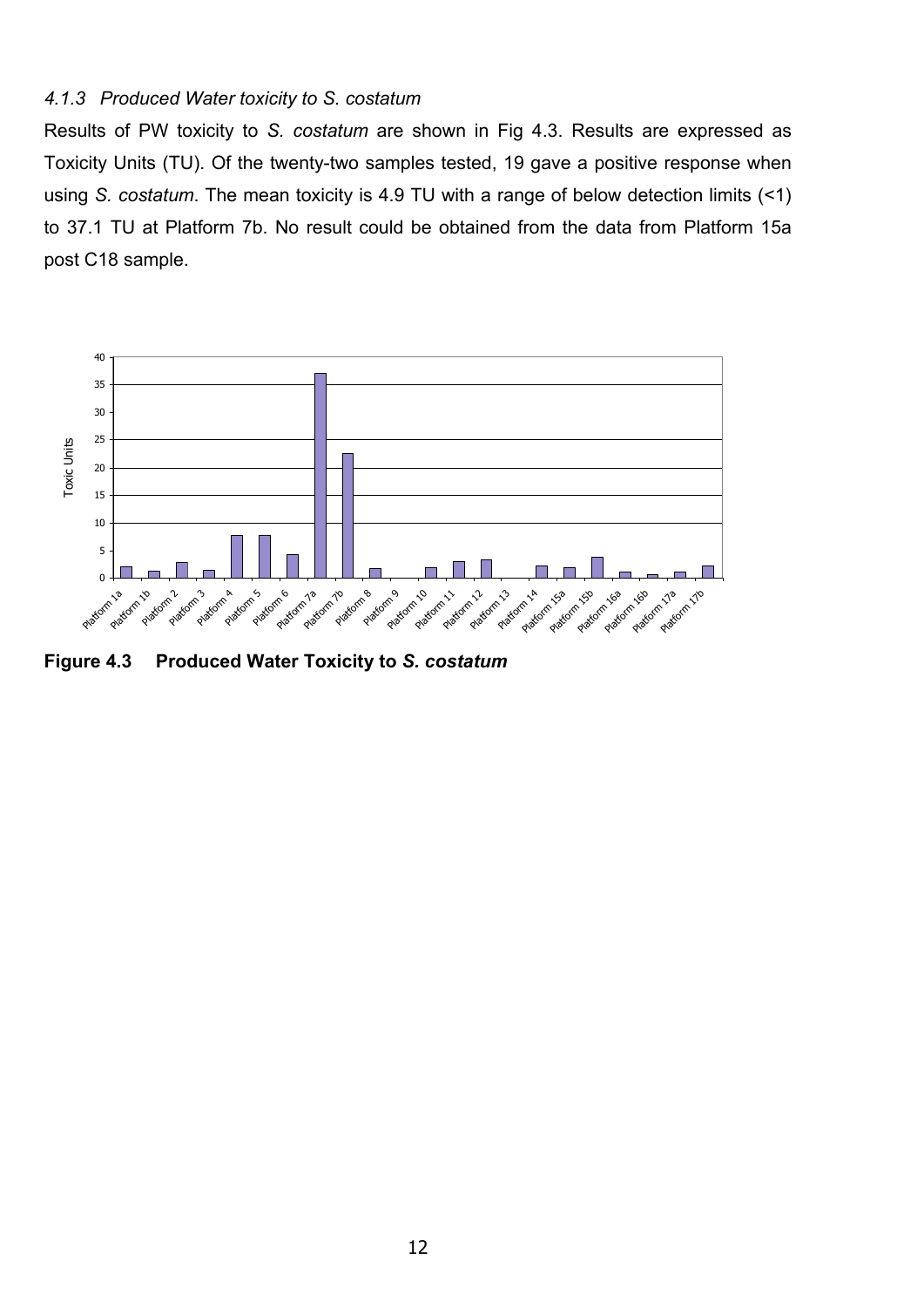## *4.1.4 Produced Water oestrogen receptor agonist potency*

PW oestrogen receptor agonist potencies are shown in Fig 4.4. These potencies are calculated as 17ß-oestradiol (E2) equivalents as determined by the yeast oestrogen screen (YES). Of the twenty-two samples tested for oestrogenic activity, all gave a positive response. The oestrogenic potency ranged from 0.01 to 91.17 ng E2 equivalents  $I^{-1}$  with a mean of 2.3 ng E2 equivalents  $I^{-1}$ . The highest oestrogen receptor agonist potency was found in the sample collected from Platform 13, while the lowest was at Platform 11, although this sample was toxic to yeast at high concentrations, which may have masked potential oestrogenic effects.



**Figure 4.4 Produced Water Oestrogen Receptor Agonist Potency**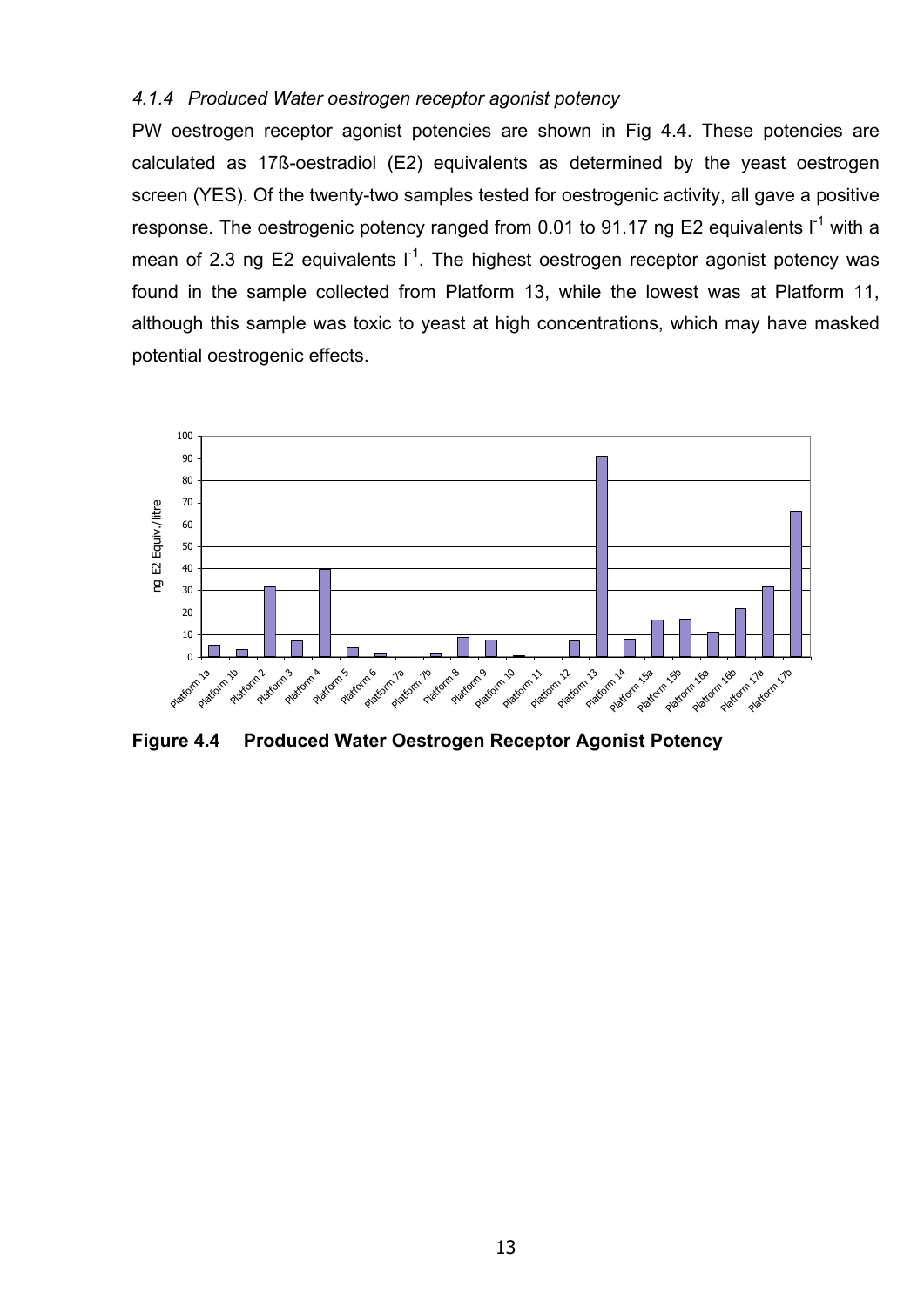#### *4.1.5 Produced Water aryl hydrocarbon agonist potency*

PW aryl hydrocarbon agonist potencies are shown in Fig 4.5. Potencies are calculated as 2,3,7,8-tetrachlorodibenzo-*p*-dioxin (TCDD) equivalents as determined by the CALUX® assay. Of the twenty-two samples tested, all gave a positive response for total aryl hydrocarbon agonists, while 13 gave a positive response for dioxin-like activity (after clean-up). The highest total activity is seen in the samples taken from Platform 7a, while the highest dioxin-like activity is found in the sample from Platform 11, also the highest acutely toxic sample.



**Figure 4.5 Produced Water Aryl hydrocarbon receptor agonist potency**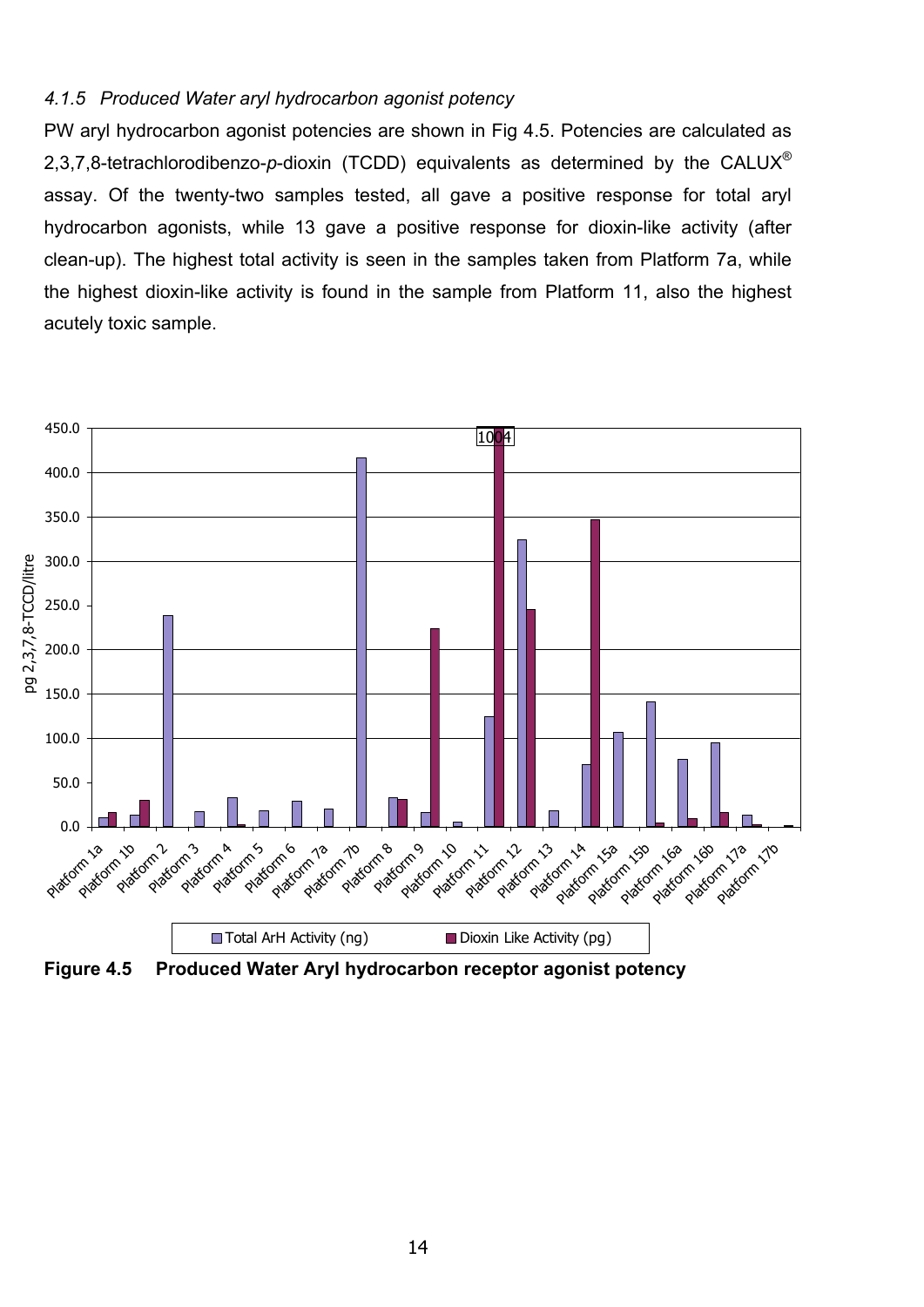## 4.2 Produced Water TIE

Since it was not possible to carry out TIE on all samples, the most potent sample in each assay was fractionated and retested in that assay, with positive samples subsequently being analysed using chemical techniques to elucidate compounds of interest. These samples are shown in table 4.1.

| Effect/Bioassay                    | Sample(s) to be fractionated |
|------------------------------------|------------------------------|
| Acute Toxicity (T. Battagliai)     | Platform 11                  |
| <b>Embryonic Development (OEB)</b> | Platform 1b/Platform 16b     |
| Algal Growth (S. Costatum)         | Platform 7b                  |
| Oestrogenic Activity (YES)         | Platform 13                  |
| Total Aryl Hydrocarbon (CALUX®)    | Platform 7a                  |
| Dioxin Like (CALUX <sup>®</sup> )  | Platform 11/Platform 14      |
|                                    |                              |

*4.2.1 Characterisation of in vivo toxicity to T. battagliai, oyster embryos and S. Costatum*  The most toxic sample to *T. battagliai* was from Platform 11. This was therefore the sample chosen for investigation. Similarly, Platform 7b was the most toxic to *S. costatum*, and so was chosen for further investigation. The most toxic sample to oyster embryos was Platform 16b, although Platform 16a, taken from the same discharge point, was one of the least toxic samples. It was thought that the toxicity observed may be due to contamination in the barrel introduced during sampling, or some other outside influence such as the time interval between the two samples being taken. Platform 1b was the second most toxic sample analysed in this assay, and was thought more likely to return results associated with the PW than with other contaminants. For this reason, studies were not only carried out on Platform 16b, but also Platform 1b.

Samples, which had previously been tested as raw PW, were extracted by SPE, and fractionated using normal phase high performance liquid chromatography (NP HPLC). Following this procedure, none of the eluants showed any activity in the corresponding assay. This would indicate that the compounds of interest were not eluted from the SPE columns, and were therefore unlikely to be organic in origin. Despite the fact that Platform 15 samples has already been passed through an SPE column and shown to contain organic compounds, this was not chosen for further study as it did not show very high toxicity in the first phase of the project. It was considered that the samples which were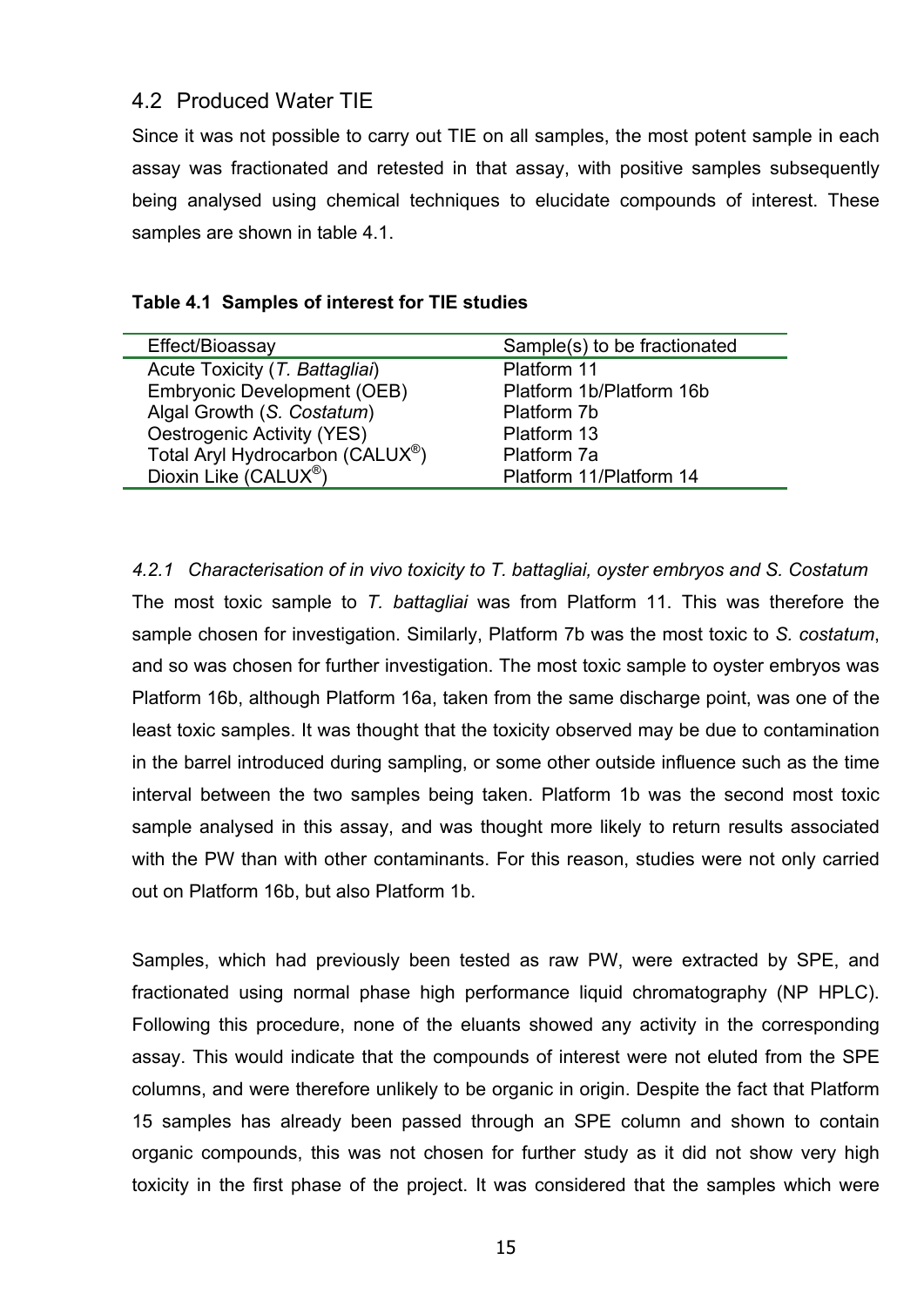chosen were representative of the whole study and therefore these were the samples that manipulations were carried out on.

Further samples were obtained from Platform 1b, Platform 16b and Platform 11, and a phase 1 type TIE study was carried out in order to compartmentalise the activity. Samples were subjected to filtration, aeration, EDTA chelation, activated carbon addition, sodium thiosulphate addition, C18 SPE and cation exchange SPE. Following these manipulations, they were tested for acute toxicity use *T. battagliai* at only one concentration (100 %). Results are shown in table 4.2. Results are quoted in percentage survival of the *T. battagliai* in the test. Following all manipulations, samples were still toxic to 100 % of the *T. battagliai*, except for the Platform 16b sample following treatment with activated carbon.

| Manipulation        | Removes             |         |    | Survival (%)             |             |
|---------------------|---------------------|---------|----|--------------------------|-------------|
|                     |                     |         |    | <b>Platform Platform</b> |             |
|                     |                     | Control | 1b | 16 <sub>b</sub>          | Platform 11 |
| No manipulation     |                     | 100     | 0  | 0                        |             |
| C <sub>18</sub> SPE | Organics            | 93      |    | 0                        |             |
| <b>CAX SPE</b>      | <b>Metals</b>       | 100     |    | 0                        |             |
| EDTA 1mg            | Metals              | 100     |    | 0                        |             |
| EDTA 10mg           | <b>Metals</b>       | 100     |    | 0                        |             |
| EDTA 100mg          | <b>Metals</b>       | 93      | 0  | 0                        |             |
| $Na2S2O3$           | Oxidizers           | 100     |    | 0                        |             |
| Activated           |                     |         |    |                          |             |
| Carbon              | Organics            | 100     |    | 100                      |             |
| Filtered            | <b>Particulates</b> | 100     |    | 0                        |             |
| $N2$ Purged         | <b>Volatiles</b>    | 93      |    |                          |             |

**Table 4.2 Survival rate of** *T. battagliai* **following phase 1 TIE manipulations** 

Since these manipulations have very little effect on toxicity in these samples, it can be assumed that the toxicity in the samples which was causing the majority of the activity is not due to organics, metals or strong oxidisers. Further data on Platform 16b and Platform 11 suggests that the activity is not due to heavy metals, (Laurie, Pers. Comm.). Heavy metals were below limits of detection for almost all metals in both cases. The only exceptions were a small amount of Zinc at Platform 16b and Mercury at Platform 11.

Salinity is adjusted in these samples prior to assay, but other ion concentrations are not adjusted. It is well documented that ionic strength can have a profound effect on toxicity (Douglas and Grasso, 1996; Douglas and Horne, 1997; Ho and Caudle, 1997), and it is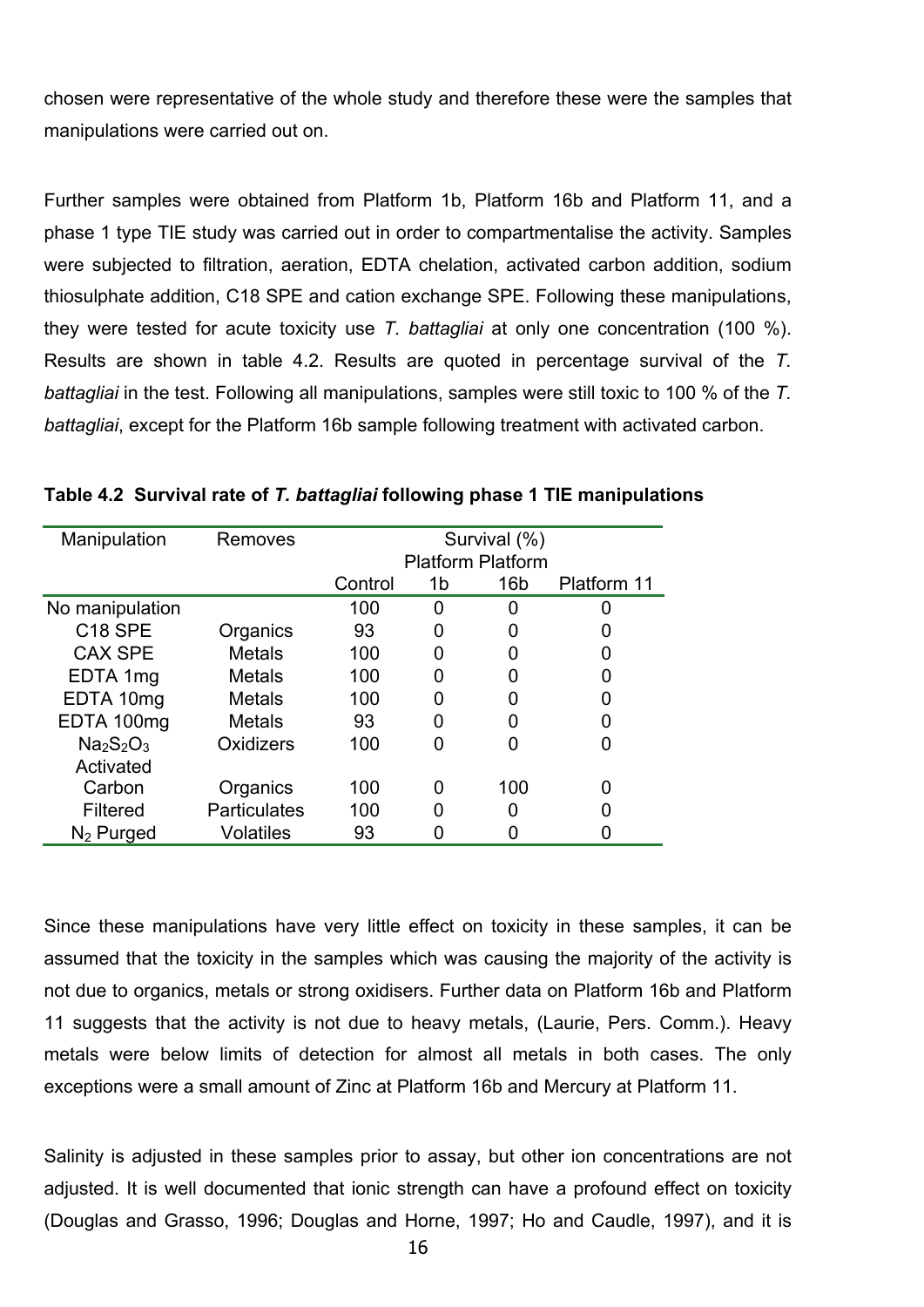thought that some of the toxicity observed in these samples may be due to ionic imbalance. For instance, Douglas and Horne (1996) found that there were toxic effects observed in *Mysidopsis bahia* at concentrations of Ca<sup>+</sup>, K<sup>+</sup>, Br<sup>+</sup> and Mg<sup>2+</sup> that were both above and below natural seawater concentrations. Since these ions concentrations will not be affected by the TIE manipulations used in this study (Ho and Caudle, 1997), they may occur at sufficient concentrations to cause the observed toxicity in certain samples. Further investigations into the exact ion concentrations could be carried out in the form of inductively coupled plasma mass spectrometry (ICP-MS) analysis, although this is a fairly costly technique and so not explored within the scope of this project. Following an ion scan, individual ion concentrations can be adjusted. If ion concentrations are too low, ions can be added. If too high, however, it becomes very difficult to adjust the concentration of any particular ion, so a weight of evidence approach is used. One of the methods used is elution of C18 SPE columns with organic solvents. These will be non-toxic in a situation of ionic imbalance, as shown in the SPE solvent extracts in the samples explored in this study. Since the purpose of this study was to determine persistent and bioaccumulative toxins (i.e. organics), this line of investigation was continued no further.

In the initial phase of the project, Platform 15 was shown to contain organic compounds, due to it's reduction in activity following SPE extraction. In the second phase of the project, the only sample to show a reduction in activity due to any of the manipulations carried out was Platform 16b, which showed 100 % survival of *T. Battagliai* following extraction with activated carbon. This would indicate that there were toxic organics present in the Platform 16b sample. However this sample was thought to be anomolous in some way, since a duplicate sample showed very little toxicity. No toxic organics could be eluted from the SPE columns following extraction, and therefore this activity could not be attributed to specific compounds.

## *4.2.2 Characterisation of oestrogen receptor agonists*

The sample chosen for further investigation into oestrogenic potency was Platform 13. The sample was fractionated using NP HPLC and 30 fractions collected. Each fraction was subsequently tested in the yeast oestrogen screen, giving the profile shown in fig 4.6.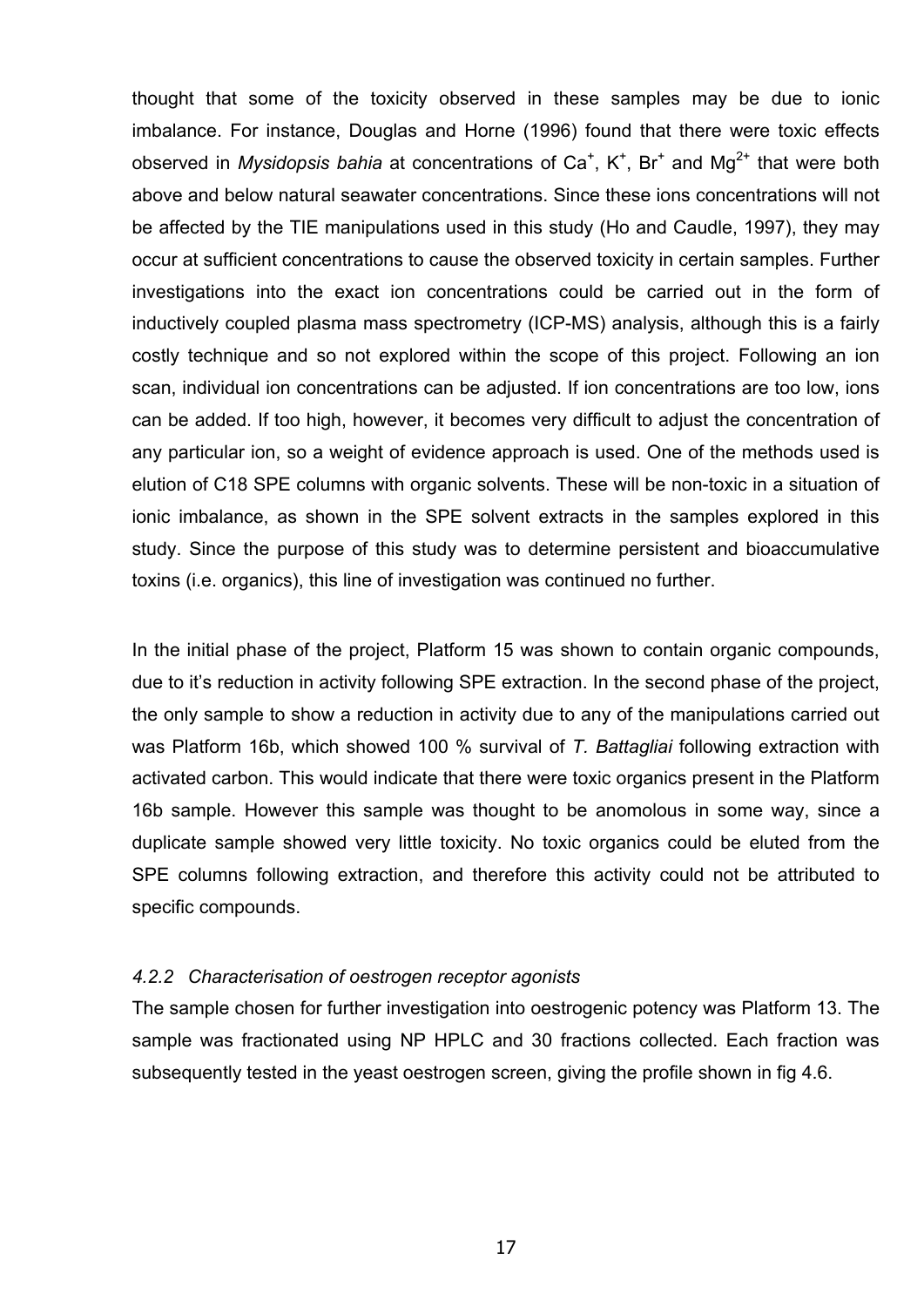

## **Figure 4.6 Oestrogenic potency of Platform 13 Fractions Following Normal Phase HPLC Fractionation**

The activity in the Platform 13 sample is concentrated in fractions 22 – 29, with 22, 28 and 29 having the highest activity. These samples were analysed using GC-EI-MS and GC-TOF-MS. The positive fractions were combined and analysed using GC x GC-TOF-MS. Compounds of interest are listed in table 4.3. There are many alkylphenols, which have been identified previously as contributing towards oestrogenic activity of produced water samples (Thomas *et al.* 2004a,b). There are also a number of alkylated methoxybenzenes and other multi-ring compounds which have structures similar to those which are known to have oestrogenic activity. Most of the compounds identified are petrogenic in origin. The oestrogenic potency of all of these compounds could not be assessed within the scope of this project. A QSAR study was carried out on these substances of interest, in order to assess the likelihood of each compound to have oestrogenic activity, making it possible to potentially eliminate certain substances while focussing on those more likely to cause activity.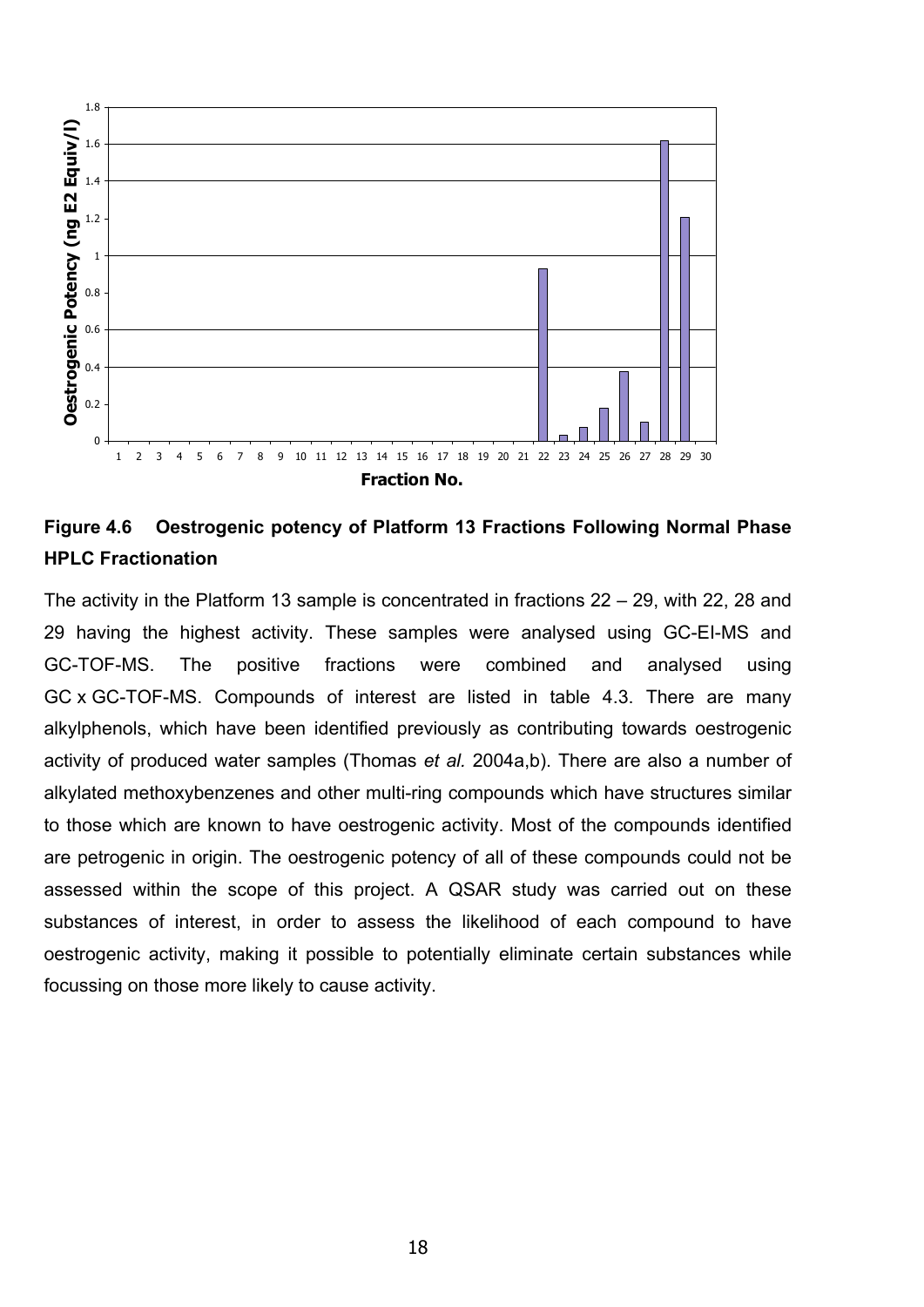| CAS           | Name                                               | Class / Structure          | Fraction       |
|---------------|----------------------------------------------------|----------------------------|----------------|
| 698-87-3      | Benzeneethanol, à-methyl-                          | Alkylated<br>benzene-26,27 |                |
| 27129-87-9    | Benzenemethanol, 3,5-dimethyl-                     | alcohol compounds          | 28             |
| 536-50-5      | Benzenemethanol, à, 4-dimethyl-                    |                            | 23             |
| 61967-11-1    | Benzenemethanol, à-methyl-à-(1-methyl-2-propenyl)- | OH                         | 28             |
| 74685-13-5    | Benzenemethanol, à-methyl-à-2,5,7-octatrienyl-     |                            | 28             |
| 88-18-6       | Phenol, 2-(1,1-dimethylethyl)-                     | <b>Alkylated Phenols</b>   | 26             |
| 88-69-7       | Phenol, 2-(1-methylethyl)-                         |                            | 26,28,29       |
| 2631-40-5     | Phenol, 2-(1-methylethyl)-, methylcarbamate        | OH                         | 28             |
| 89-72-5       | Phenol, 2-(1-methylpropyl)-                        | R                          | 25,28          |
| 2416-94-6     | Phenol, 2,3,6-trimethyl-                           |                            | 26,23          |
| 526-75-0      | Phenol, 2,3-dimethyl-                              |                            | 26,28          |
| 496-78-6      | Phenol, 2,4,5-trimethyl-                           |                            | 24             |
| 105-67-9      | Phenol, 2,4-dimethyl-                              |                            | 26             |
| $90 - 00 - 6$ | Phenol, 2-ethyl-                                   |                            | 23, 25, 27, 28 |
| 1687-61-2     | Phenol, 2-ethyl-5-methyl-                          |                            | 28             |
| 1687-64-5     | Phenol, 2-ethyl-6-methyl-                          |                            | 26,28          |
| 95-48-7       | Phenol, 2-methyl-                                  |                            | 24             |
| 499-75-2      | Phenol, 2-methyl-5-(1-methylethyl)-                |                            | 26             |
| 618-45-1      | Phenol, 3-(1-methylethyl)-                         |                            | 26,28          |
| 95-65-8       | Phenol, 3,4-dimethyl-                              |                            | 23,26,29       |
| 1197-34-8     | Phenol, 3,5-diethyl-                               |                            | 24             |
| 108-68-9      | Phenol, 3,5-dimethyl-                              |                            | 24, 27, 28, 29 |
| 620-17-7      | Phenol, 3-ethyl-                                   |                            | 28             |
| 698-71-5      | Phenol, 3-ethyl-5-methyl-                          |                            | 26,28          |
| 108-39-4      | Phenol, 3-methyl-                                  |                            | 24,26,29       |
| 31143-55-2    | Phenol, 3-methyl-6-propyl-                         |                            | 26             |
| 99-89-8       | Phenol, 4-(1-methylethyl)-                         |                            | 26             |
| 99-71-8       | Phenol, 4-(1-methylpropyl)-                        |                            | 28             |
| 1988-89-2     | Phenol, 4-(1-phenylethyl)-                         |                            | 24,29          |
| 123-07-9      | Phenol, 4-ethyl-                                   |                            | 26,28,29       |
| 106-44-5      | Phenol, 4-methyl-                                  |                            | 23, 26, 27, 29 |
| 14938-35-3    | Phenol, 4-pentyl-                                  |                            | 28             |
| 89-83-8       | Thymol                                             |                            | 26             |
| 645-56-7      | Phenol, 4-propyl-                                  |                            | 29             |
| 4074-46-8     | 4-Methyl-2-propylphenol                            |                            | 26             |
| 3520-52-3     | 2-Methyl-6-propylphenol                            |                            | 26             |
| 4013-37-0     | Benzene, (1,2-dimethoxyethyl)-                     | Alkylated alkoxy           | 28             |
| 68705-86-2    | Benzene, (1-methoxy-4-methyl-3-pentenyl)-          | benzenes                   | 28             |

## **Table 4.3 Compounds identified as potential Oestrogen receptor agonists**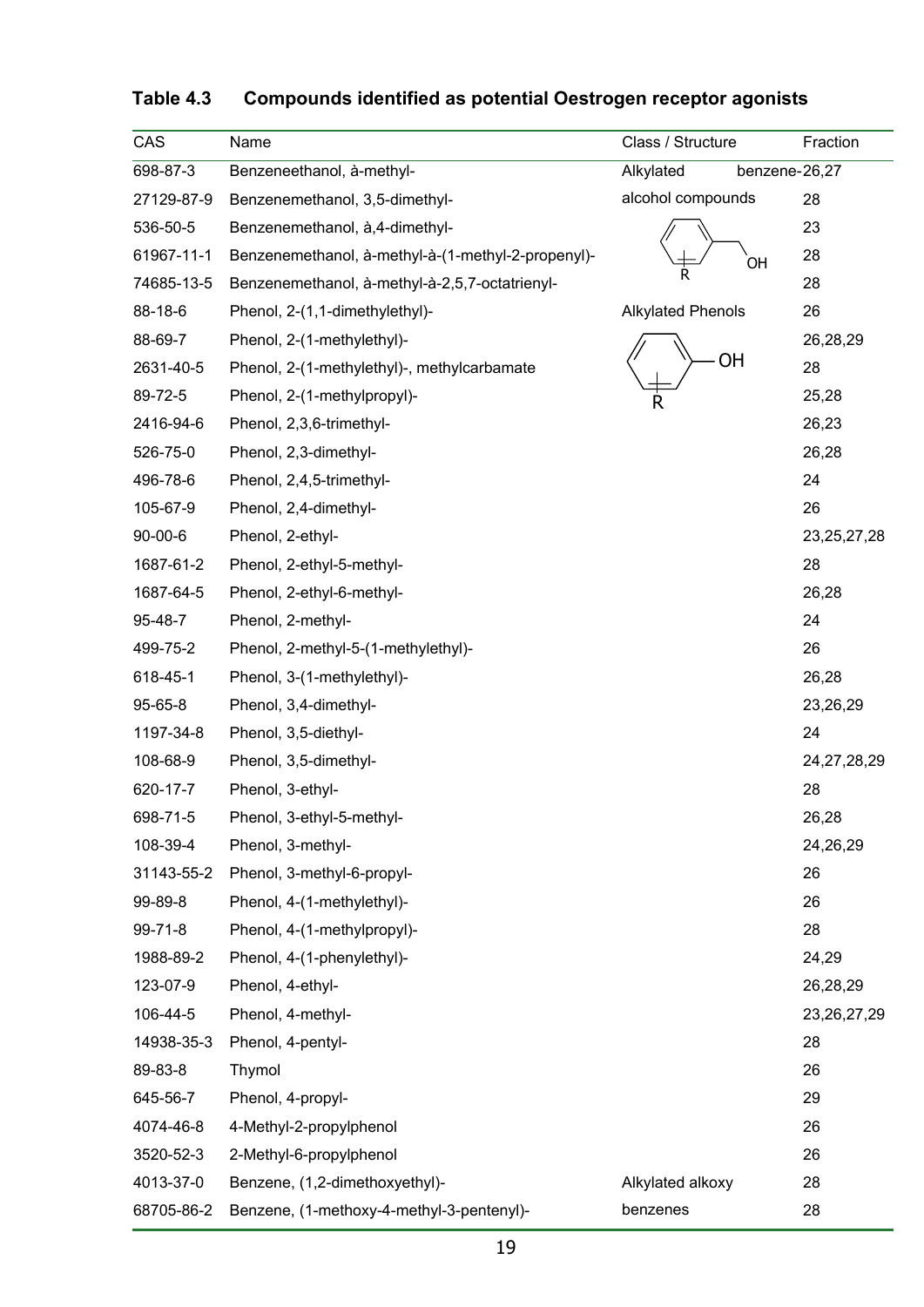| CAS        | Name                                                            | Class / Structure    | Fraction |
|------------|-----------------------------------------------------------------|----------------------|----------|
| 1515-95-3  | Benzene, 1-ethyl-4-methoxy-                                     | R                    | 23       |
| 578-58-5   | Benzene, 1-methoxy-2-methyl-                                    | $\prime$<br>$\Omega$ | 28       |
| 100-84-5   | Benzene, 1-methoxy-3-methyl-                                    | R                    | 28       |
| 4132-48-3  | Benzene, 1-methoxy-4-(1-methylethyl)-                           |                      | 23       |
| 104-46-1   | Benzene, 1-methoxy-4-(1-propenyl)-                              |                      | 23       |
| 104-93-8   | Benzene, 1-methoxy-4-methyl-                                    |                      | 28       |
| 4685-47-6  | 3,4-Dimethylanisole                                             |                      | 23       |
| 874-63-5   | 3,5-Dimethylanisole                                             |                      | 28       |
| 59588-12-4 | Benzene, (1-methoxypropyl)-                                     |                      | 28       |
| 588-67-0   | Benzene, (butoxymethyl)-                                        |                      | 27       |
| 10519-06-9 | p-Butoxytoluene                                                 |                      | 26       |
| 2040-07-5  | Ethanone, 1-(2,4,5-trimethylphenyl)-                            | Alkyl phenyl ketones | 23       |
| 89-74-7    | Ethanone, 1-(2,4-dimethylphenyl)-                               | R                    | 23       |
| 2893-05-2  | 2-Butanone, 3-methyl-1-phenyl-                                  |                      | 27       |
| 6683-92-7  | 2-Pentanone, 1-phenyl-                                          | R <sub></sub>        | 27       |
| 37920-25-5 | p-n-Butylacetophenone                                           |                      | 23       |
| 55530-67-1 | Benzeneacetic acid, 3-methoxy-à-[(trimethylsilyl)oxy]-          | 01                   | 22       |
|            |                                                                 | O<br>O               |          |
| 120-44-5   | Desoxyanisoin                                                   | ő                    | 23       |
| 487-21-8   | Lumazine                                                        | ΟH                   | 24       |
|            |                                                                 | N<br>N<br>OН         |          |
|            | EPA-129261 Coumarin, 6-benzyloxy-3,4-dihydro-4,4-dimethyl-      | : 0                  | 24       |
| 7469-77-4  | 1-Naphthalenol, 2-methyl-                                       | OH                   | 26       |
|            | EPA-196488 Acetic acid, 2-oxo-2-(1,1'-biphenyl-4-yl)ethyl ester |                      | 27       |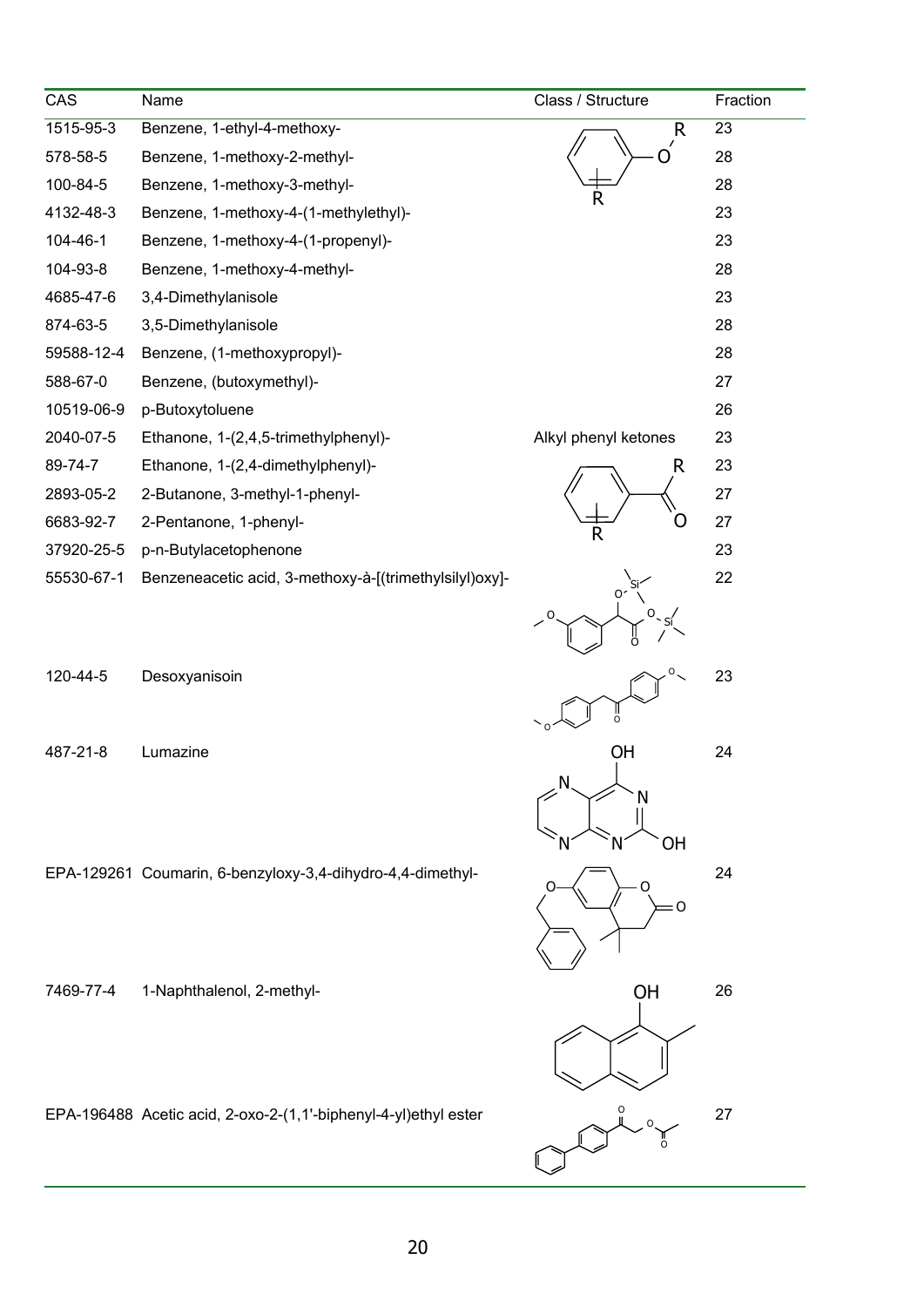

Of the 63 compounds tested in the ER QSAR, just one was considered to have high affinity (RBA  $> 0.1$  %), 33 had medium affinity (0< RBA  $< 0.1$  %), and 29 were not active. In order to enable early completion of the analysis a range of compounds were purchased for testing based on their similarity to compounds with known oestrogenic activity. Results were then compared with the QSAR.

## *4.2.2.1 Comparison of QSAR and Assay Data*

Following QSAR, compounds were purchased and assayed to test actual activity. Results of QSAR analysis, and comparison with experimental data can be seen in Appendix C Tables 10.6 and 10.7 respectively.

There is little correlation between YES assay data and QSAR data for oestrogen receptor agonists. However, in all but one case, the inactive compounds in QSAR are also below limits of detection in the YES assay. For the medium affinity compounds, there is a range of activity, from below the limit of detection, to 1.19 x  $10^{-3}$  E2 equivalents. This is not unreasonable, since the 'medium' affinity ranges from 0 to 0.1 %. The only anomalous result is for desoxyanision, which is the only compound to show activity above 0.1 % in the QSAR analysis, but shows no activity in the YES assay. The main conclusion to draw from these data is that the QSAR rarely gives false negatives, but may give some false positives.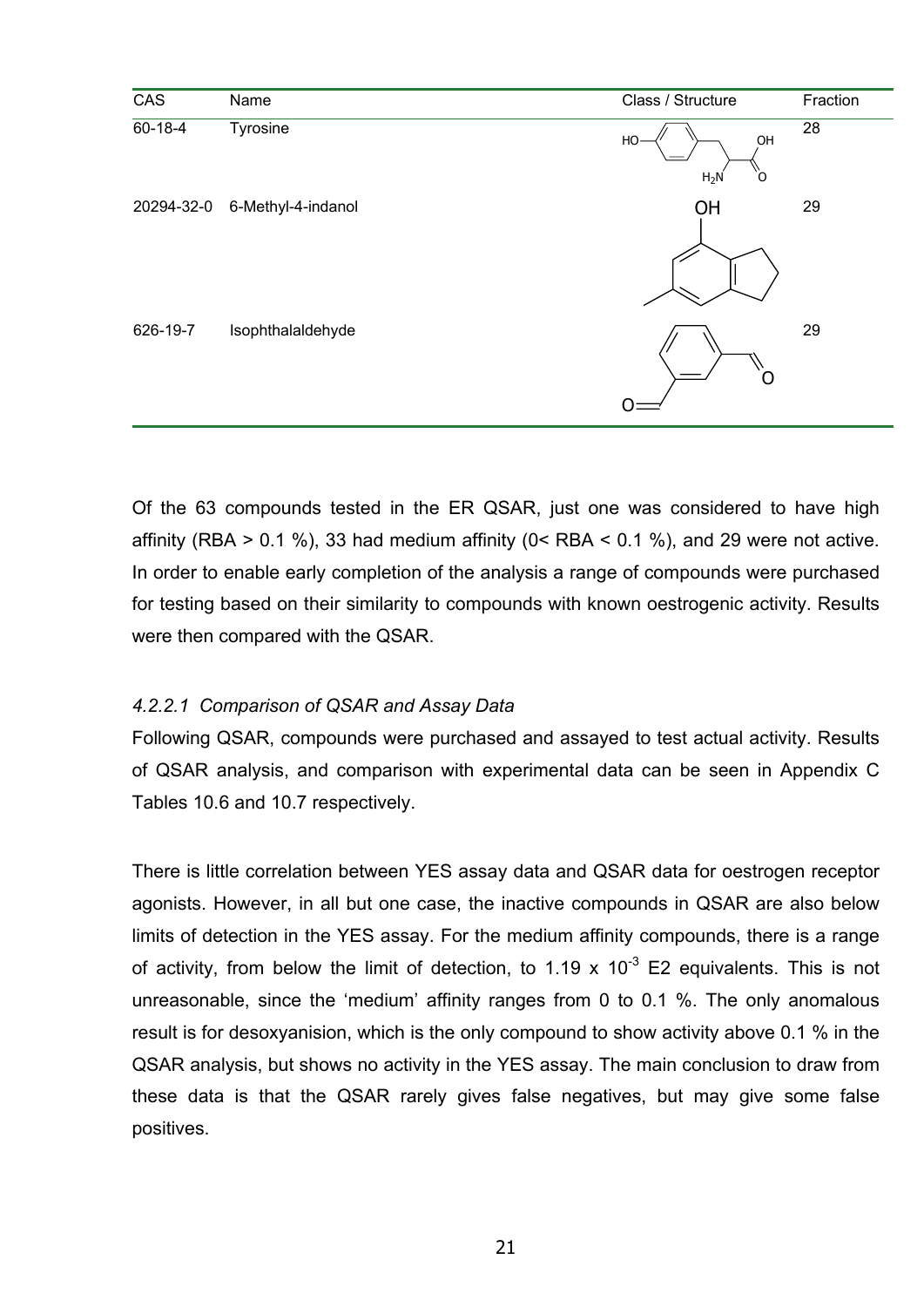#### *4.2.2.2 Chemical Analysis*

Chemical analysis was carried out on all positive fractions for which it was possible to obtain standards for the suggested compounds of interest. Results can be seen in Table 4.4. This table shows the results of the analysis of the Platform 13 fraction, along with oestrogenic potencies, and contribution to the overall activity observed. No data are shown if a compound was below the limit of detection in both the chemical analysis and the YES assay. Eight of the suggested compounds from the initial investigations are found both to be present in one or more fractions, and also to be active in the YES assay. None of the compounds identified are considered by OSPAR parameters to be persistent or bioaccumulative. These compounds contribute to approximately 35 % of the total activity observed. In some of the fractions more activity was observed in terms of compounds present than was originally observed in the YES assay. If these data are normalised to 100 %, then 23 % of the activity is observed. These data do not take into account any synergistic or antagonistic effects that may occur in a mixture such as produced water. Screening of a mixture of chemicals at the concentrations indicated in table 4.4 for Platform 13 fraction 27-29 showed no significant elevation in activity compared to that seen when testing individual compounds. It is unlikely, therefore, that the uncharacterised activity is accounted for by synergistic effects This indicates that there is 60 – 70 % of activity not accounted for. This may be due to the fact that those compounds that were not commercially available having high activity, although the QSAR data would suggest that this is not the case. What is more likely is that the compounds in question are not amenable to gas chromatography, as they are too polar, or that they are not present in chromatographic libraries since they are not widely used or known.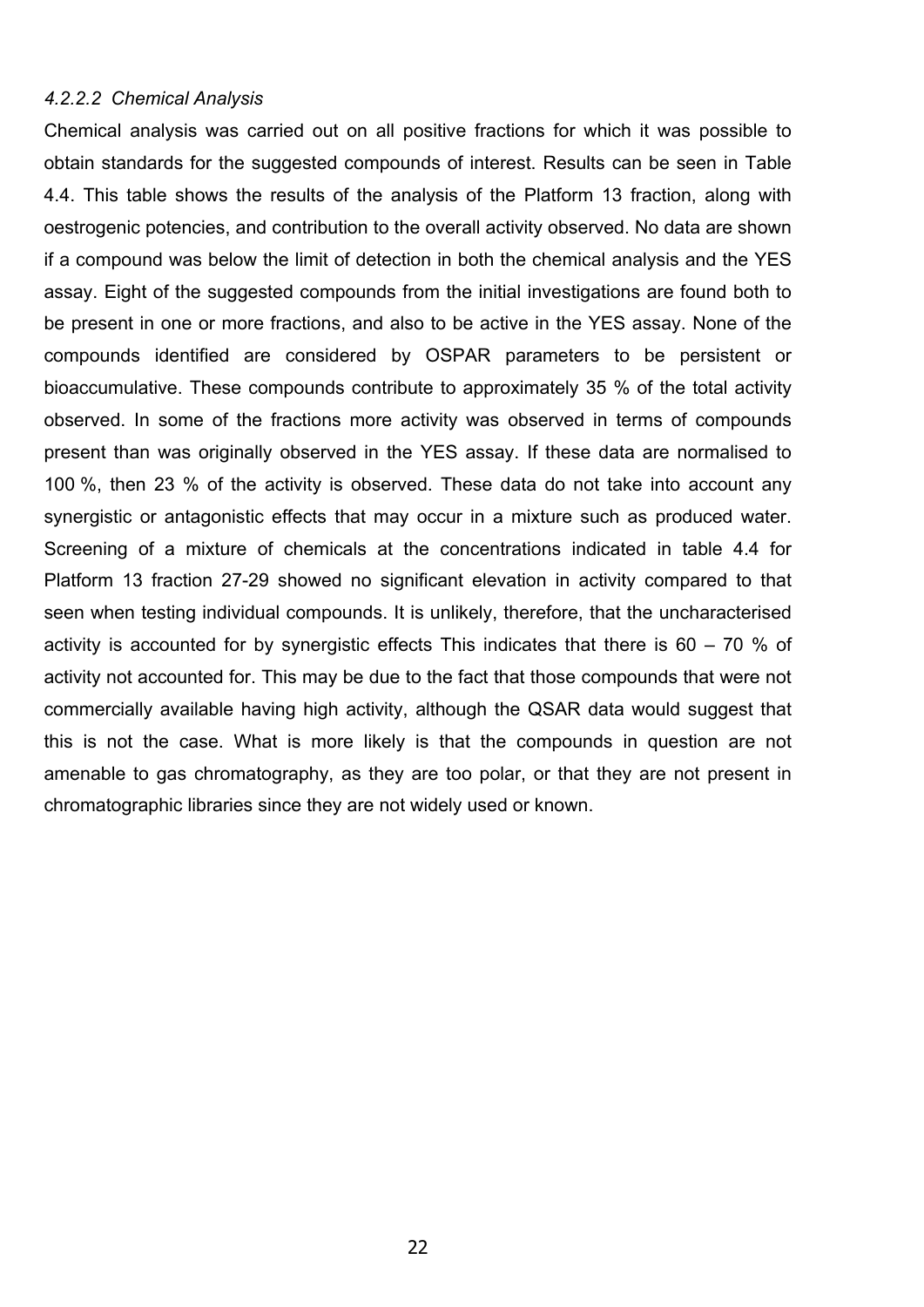| Compound                |             |             |                                                                                                                                                                                                                                                                                                                     |                                                                               |                                                                                                                                                                                                                                                                                                                                                           |                                 |                            |                  | =2 Equiv                               | Contribution                         |
|-------------------------|-------------|-------------|---------------------------------------------------------------------------------------------------------------------------------------------------------------------------------------------------------------------------------------------------------------------------------------------------------------------|-------------------------------------------------------------------------------|-----------------------------------------------------------------------------------------------------------------------------------------------------------------------------------------------------------------------------------------------------------------------------------------------------------------------------------------------------------|---------------------------------|----------------------------|------------------|----------------------------------------|--------------------------------------|
|                         | 22          | 23          | 24                                                                                                                                                                                                                                                                                                                  |                                                                               |                                                                                                                                                                                                                                                                                                                                                           | 27                              | 28                         | 29               | binding<br>affinity                    | $(52 \, \text{ng} \, \text{m}^{-1})$ |
| 2,3-dimethylphenol      | 4327        | <b>P606</b> |                                                                                                                                                                                                                                                                                                                     |                                                                               |                                                                                                                                                                                                                                                                                                                                                           |                                 |                            |                  | $1.53E - 05$                           | 0.28                                 |
| 2,4,5-trimethylphenol   | 4134        | 2996        |                                                                                                                                                                                                                                                                                                                     |                                                                               |                                                                                                                                                                                                                                                                                                                                                           |                                 |                            |                  |                                        |                                      |
| 2,4-dimethylpheno       | $rac{1}{2}$ | 8355        |                                                                                                                                                                                                                                                                                                                     |                                                                               |                                                                                                                                                                                                                                                                                                                                                           |                                 |                            | 2222             | $\hat{\mathbf{r}} = \hat{\mathbf{r}}$  |                                      |
| 2-Isopropylphenol       | 393         | 117         |                                                                                                                                                                                                                                                                                                                     |                                                                               |                                                                                                                                                                                                                                                                                                                                                           |                                 |                            |                  |                                        |                                      |
| 2-Methyl-6-propylphenol | 100         | 100         |                                                                                                                                                                                                                                                                                                                     |                                                                               |                                                                                                                                                                                                                                                                                                                                                           |                                 |                            |                  | 9.82E-06                               |                                      |
| 2-methylphenol          | 100         | $rac{1}{2}$ | $\frac{3}{4}$ $\frac{2}{3}$ $\frac{2}{9}$ $\frac{4}{9}$ $\frac{5}{9}$ $\frac{5}{9}$ $\frac{5}{9}$ $\frac{5}{9}$ $\frac{5}{9}$ $\frac{5}{9}$ $\frac{5}{9}$ $\frac{5}{9}$ $\frac{5}{9}$ $\frac{5}{9}$ $\frac{5}{9}$ $\frac{5}{9}$ $\frac{5}{9}$ $\frac{5}{9}$ $\frac{5}{9}$ $\frac{5}{9}$ $\frac{5}{9}$ $\frac{5}{9}$ | <b><math>3.58</math></b> $3.499999$ $3.499999$ $3.499999$ $3.49999$ $3.49999$ | $\frac{6}{8}$ $\frac{6}{9}$ $\frac{6}{9}$ $\frac{6}{9}$ $\frac{6}{9}$ $\frac{6}{9}$ $\frac{6}{9}$ $\frac{6}{9}$ $\frac{6}{9}$ $\frac{6}{9}$ $\frac{6}{9}$ $\frac{6}{9}$ $\frac{6}{9}$ $\frac{6}{9}$ $\frac{6}{9}$ $\frac{6}{9}$ $\frac{6}{9}$ $\frac{6}{9}$ $\frac{6}{9}$ $\frac{6}{9}$ $\frac{6}{9}$ $\frac{6}{9}$ $\frac{6}{9}$ $\frac{6}{9}$ $\frac{6$ |                                 | 29999537243772763728377837 |                  |                                        |                                      |
| 2-sec-Butylphenol       | $rac{1}{2}$ | 100         |                                                                                                                                                                                                                                                                                                                     |                                                                               |                                                                                                                                                                                                                                                                                                                                                           |                                 |                            |                  | 90-∃91.                                |                                      |
| 2-tert-Butylphenol      | 100         | 100         |                                                                                                                                                                                                                                                                                                                     |                                                                               |                                                                                                                                                                                                                                                                                                                                                           |                                 |                            |                  | 1.08E-05                               |                                      |
| 3,5-dimethylphenol      | $rac{1}{2}$ | 100         |                                                                                                                                                                                                                                                                                                                     |                                                                               |                                                                                                                                                                                                                                                                                                                                                           |                                 |                            |                  |                                        |                                      |
| 3-Ethyl-5-methylphenol  | 2836        | 1159        |                                                                                                                                                                                                                                                                                                                     |                                                                               |                                                                                                                                                                                                                                                                                                                                                           |                                 |                            |                  |                                        |                                      |
| 3-ethylphenol           | 400         | <b>ATOL</b> |                                                                                                                                                                                                                                                                                                                     |                                                                               |                                                                                                                                                                                                                                                                                                                                                           |                                 |                            |                  |                                        |                                      |
| 3-Isopropylpheno        | 100         | <b>ATOL</b> |                                                                                                                                                                                                                                                                                                                     |                                                                               |                                                                                                                                                                                                                                                                                                                                                           |                                 |                            |                  | 8.96E-06<br>6.61E-06                   | 0.17<br>0.05                         |
| 3-metylphenol           | 100         | 100         |                                                                                                                                                                                                                                                                                                                     |                                                                               |                                                                                                                                                                                                                                                                                                                                                           |                                 |                            |                  |                                        |                                      |
| 4-butylacetaphenone     | 111         | 50          |                                                                                                                                                                                                                                                                                                                     |                                                                               |                                                                                                                                                                                                                                                                                                                                                           |                                 |                            |                  |                                        |                                      |
| 4-ethylanisole          | 100         | 400         |                                                                                                                                                                                                                                                                                                                     |                                                                               |                                                                                                                                                                                                                                                                                                                                                           |                                 |                            |                  | 9.43E-06                               |                                      |
| 4-ethylphenol           | 4LOD        | dO7         |                                                                                                                                                                                                                                                                                                                     |                                                                               |                                                                                                                                                                                                                                                                                                                                                           |                                 |                            |                  | 1.71E-05                               | 0.03                                 |
| 4-Isopropylphenol       | 100         | 100         |                                                                                                                                                                                                                                                                                                                     |                                                                               |                                                                                                                                                                                                                                                                                                                                                           |                                 |                            |                  |                                        |                                      |
| 4-pentylphenol          | 4LOD        | <b>40D</b>  |                                                                                                                                                                                                                                                                                                                     |                                                                               |                                                                                                                                                                                                                                                                                                                                                           |                                 |                            |                  | 1.19E-03<br>3.32E-05<br>5.30E-05       |                                      |
| 4-propylphenol          | 4LOD        | 100         |                                                                                                                                                                                                                                                                                                                     |                                                                               |                                                                                                                                                                                                                                                                                                                                                           |                                 |                            |                  |                                        | <u>ន</u><br>១.១.<br>១.១              |
| 4-sec-Butylphenol       | 400         | dO7         |                                                                                                                                                                                                                                                                                                                     |                                                                               |                                                                                                                                                                                                                                                                                                                                                           |                                 |                            |                  |                                        |                                      |
| Thymol                  | 1178        | 1923        |                                                                                                                                                                                                                                                                                                                     |                                                                               |                                                                                                                                                                                                                                                                                                                                                           |                                 |                            |                  |                                        |                                      |
|                         |             |             |                                                                                                                                                                                                                                                                                                                     |                                                                               |                                                                                                                                                                                                                                                                                                                                                           |                                 |                            |                  |                                        | 1.58                                 |
| E2 Equiv accounted for  | 0.07        | 0.14        |                                                                                                                                                                                                                                                                                                                     |                                                                               |                                                                                                                                                                                                                                                                                                                                                           |                                 |                            |                  | $\frac{1}{1}$ .58<br>1.58<br>4.5<br>35 |                                      |
| E2 Equiv from YES assay | 0.93        | 0.03        | 8889                                                                                                                                                                                                                                                                                                                | 0.986                                                                         | $0.38$<br>$0.32$                                                                                                                                                                                                                                                                                                                                          | ០.១<br>០.១<br><mark>5</mark> 05 | $7.62$<br>$7.62$           | <u>23 ភ្នំ ត</u> |                                        |                                      |
|                         | 7.1         | 413         |                                                                                                                                                                                                                                                                                                                     |                                                                               |                                                                                                                                                                                                                                                                                                                                                           |                                 |                            |                  |                                        |                                      |

Table 4.4 Quantification of Platform 13 Fractions with oestrogenic potencies **Table 4.4 Quantification of Platform 13 Fractions with oestrogenic potencies**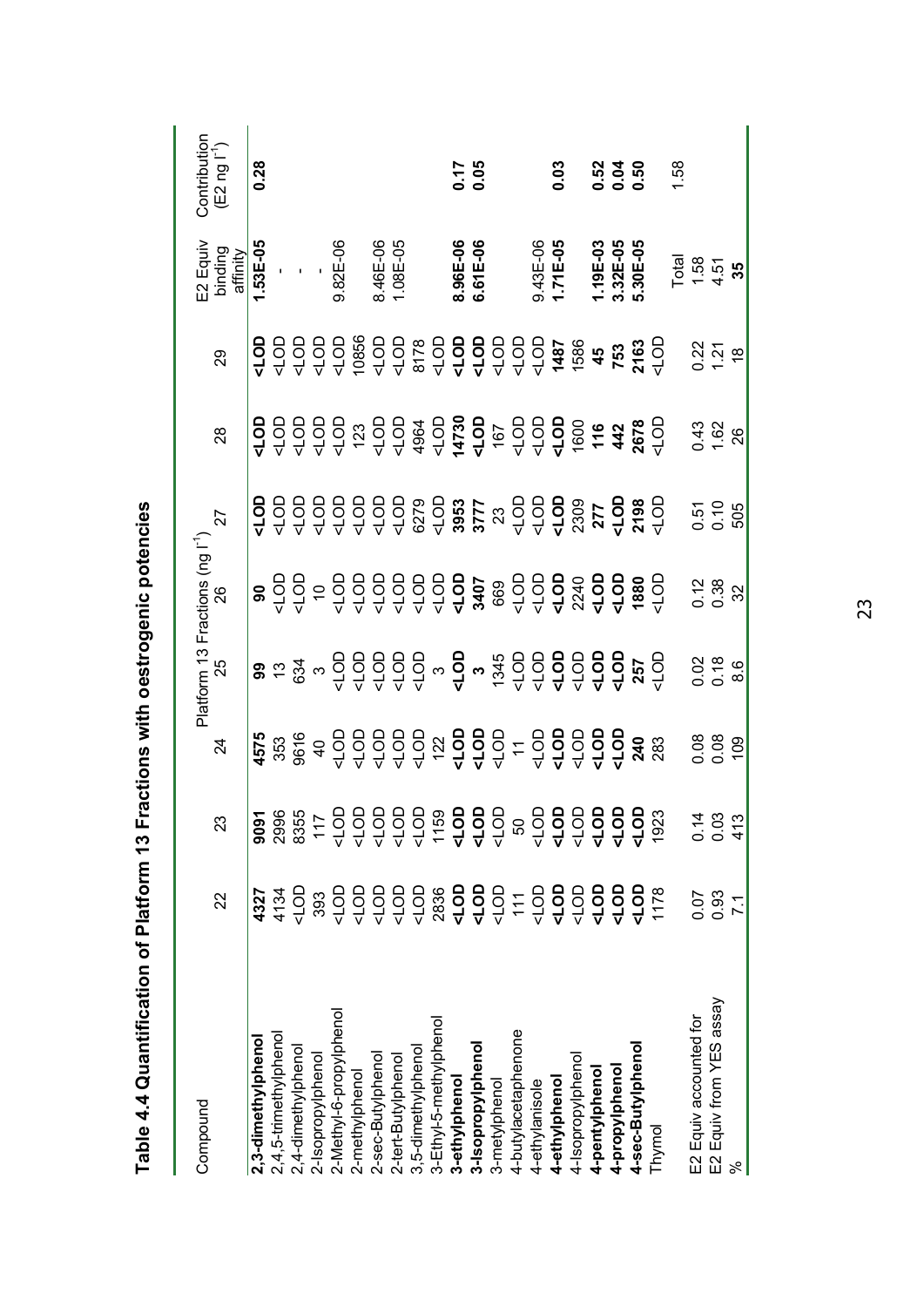#### *4.2.3 Characterisation of aryl hydrocarbon receptor agonists*

Platform 7a was the most potent aryl hydrocarbon receptor agonist, and so was further investigated using TIE techniques. Platform 11 was the most potent dioxin-like agonist, but is the only condensate installation in this study, and so was investigated along with Platform 14 to ensure that anomalous compounds solely associated with condensate installations were not mistakenly identified as problem compounds in all types of installation. Activity in each fraction is shown in fig 4.7. Samples from Platform 11 and Platform 14, which went through a clean-up procedure before fractionation, have aryl hydrocarbon activity concentrated in fractions 6-12 and 7-9 respectively. The Platform 7a sample also shows activity in the 7-9 fraction range, but also has many other positive peaks, the highest being fractions 19-21. The activity in the Platform 7a sample is expressed in ng  $TCDD$   $I<sup>-1</sup>$  whereas due to the much lower concentration present after clean-up in the Platform 11 and Platform 14 samples it is expressed in pg TCDD  $I^{-1}$ . All of these positive fractions were subjected to GC-IE-MS GC-NCI-MS, and GC-TOF-MS. Positive fractions were combined and analysed by GC x GC-TOF-MS. Compounds of interest are listed in table 4.4.

Many of the compounds identified as having the potential to bind to the aryl hydrocarbon receptor are PAHs which would be present in formation water. There are other compounds present with similar structures, which have not been documented as appearing in produced waters previously, such as anthraceneamine and clopidol. A QSAR study of these compounds in relation to the aryl hydrocarbon receptor was carried out in order to focus on the most likely agonists.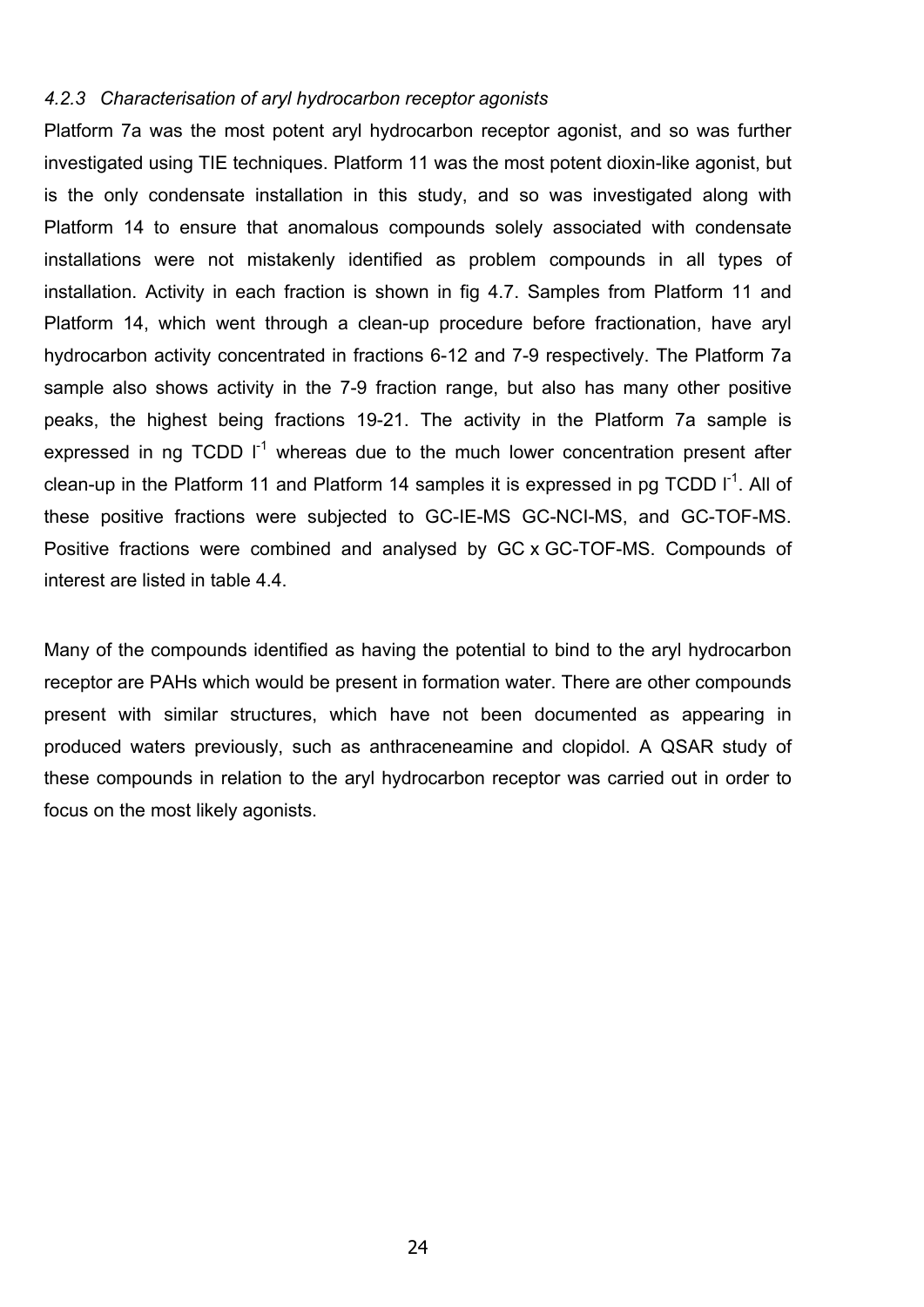

**Figure 4.7 HPLC fractions, showing (A) dioxin-like response from Platform 11 and Platform 14 and (B) total aryl hydrocarbon response from Platform 7a**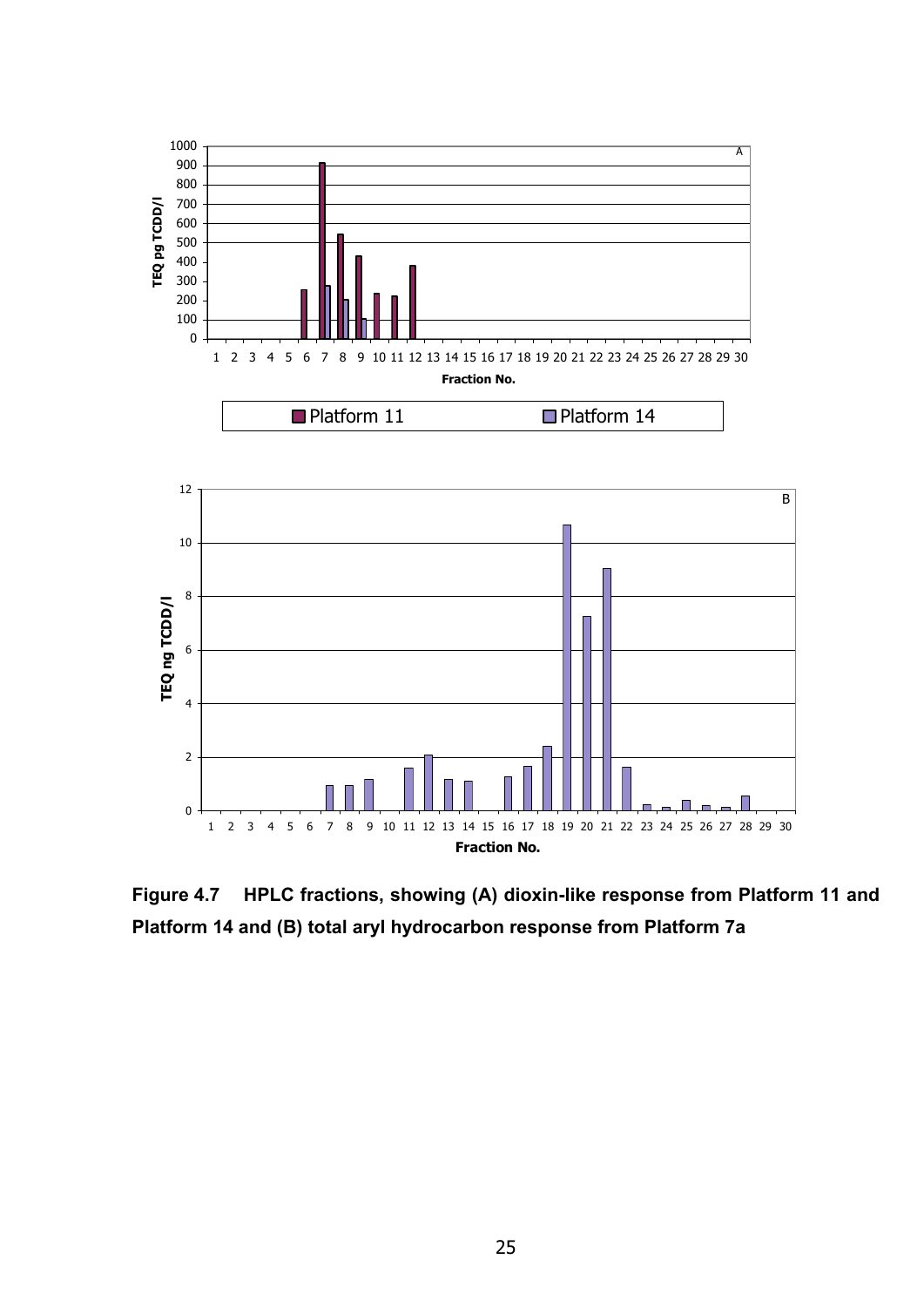| CAS            | Compound                          | Structure                                                      |                | <b>Fraction No</b> |                                   |
|----------------|-----------------------------------|----------------------------------------------------------------|----------------|--------------------|-----------------------------------|
|                |                                   |                                                                |                |                    | <b>Platform Platform Platform</b> |
|                |                                   |                                                                | 7a             | 11                 | 14                                |
| 118-74-1       | hexachlorobenzene                 | Cl<br>CI.<br>$\overline{C}$<br>Cl <sub>i</sub><br>Cl           |                |                    | 5                                 |
| 2051-24-3      | Decachlorobiphenyl                | Cl<br>Cl<br>Cl<br>C1<br>$\overline{C}$<br>Cl<br>Cl<br>Cl<br>CI |                |                    | 5                                 |
|                | 39001-02-0 octachlorodibenzofuran | C<br>$\mathsf{C}$<br>Cl<br>C<br>CI<br>ი                        |                |                    | 5                                 |
| 1321-64-8      | Pentachloronaphthalene            | CI<br>CI.<br>$\overline{C}$<br>CI                              |                |                    | 5                                 |
| $120 - 12 - 7$ | Anthracene                        |                                                                |                | 6                  |                                   |
| 85-01-8        | Phenanthrene                      |                                                                |                | 6,7                |                                   |
| $91 - 20 - 3$  | Naphthalene                       | R                                                              |                | 6                  | $\overline{7}$                    |
| 573-98-8       | Naphthalene, 1,2-dimethyl-        |                                                                |                |                    | 6                                 |
| 569-41-5       | Naphthalene, 1,8-dimethyl-        |                                                                |                |                    | 6                                 |
| 1127-76-0      | Naphthalene, 1-ethyl-             |                                                                |                |                    | 6                                 |
| 827-54-3       | Naphthalene, 2-ethenyl-           |                                                                |                |                    | 6                                 |
| $91 - 57 - 6$  | Naphthalene, 2-methyl-            |                                                                |                |                    | 6                                 |
| $90 - 12 - 0$  | Naphthalene, 1-methyl-            |                                                                |                |                    | $\overline{7}$                    |
| 86-52-2        | Naphthalene, 1-(chloromethyl)-    |                                                                |                |                    | $\overline{7}$                    |
| 132-64-9       | Dibenzofuran                      |                                                                |                |                    | $\overline{7}$                    |
| 132-65-0       | Dibenzothiophene                  |                                                                | $\overline{7}$ |                    |                                   |

## **Table 4.5 Compounds identified as potential aryl hydrocarbon receptor agonists**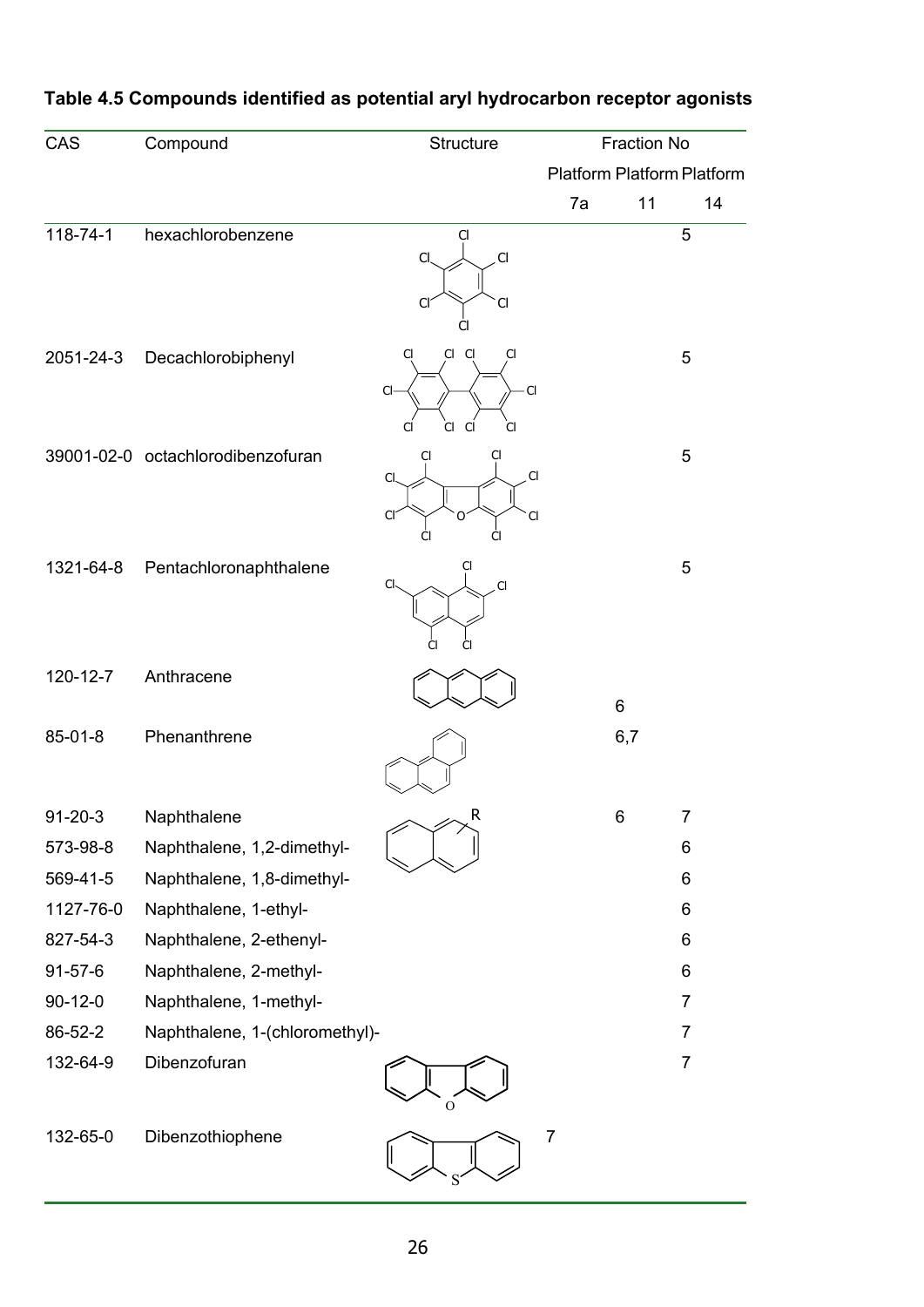| CAS            | Compound                            | Structure            |                  | <b>Fraction No</b>                |       |
|----------------|-------------------------------------|----------------------|------------------|-----------------------------------|-------|
|                |                                     |                      |                  | <b>Platform Platform Platform</b> |       |
|                |                                     |                      | 7a               | 11                                | 14    |
| $101 - 81 - 5$ | Diphenylmethane                     |                      |                  | 6                                 |       |
| 86-73-7        | Fluorene                            |                      | $\overline{7}$   | 6                                 |       |
| 246-02-6       | Benz[a]azulene                      |                      | 8                | $\overline{7}$                    |       |
| $71-43-2$      | Benzene                             |                      | 13,21            | 6,11,12                           |       |
| 103-29-7       | Bibenzyl                            |                      | 11,21,238,9      |                                   | 7,8,9 |
|                | 77764-84-2 3',6-Dimethoxyaurone     | $^{\circ}$           |                  | 11                                |       |
| 5159-41-1      | Benzenemethanol, 2-iodo-            |                      |                  | 12                                |       |
|                | 57455-06-8 Benzenemethanol, 3-iodo- | `ОН                  |                  | 12                                |       |
| 2971-90-6      | Clopidol                            | $\rm OH$<br>Cl<br>Cl | 12               |                                   |       |
| 553-53-7       | Nicotinic acid hydrazide            | O<br>$N - NH2$       | 21               |                                   |       |
| 574-77-6       | Papaveroline                        | HO<br>OHHO<br>OH     | 23               |                                   |       |
| 290-37-9       | Pyrazine                            |                      | 21               |                                   |       |
| 4177-16-6      | Pyrazine, ethenyl-                  |                      | $\boldsymbol{9}$ |                                   |       |
| 613-13-8       | 2-Anthracenamine                    | NH <sub>2</sub>      | 13               |                                   |       |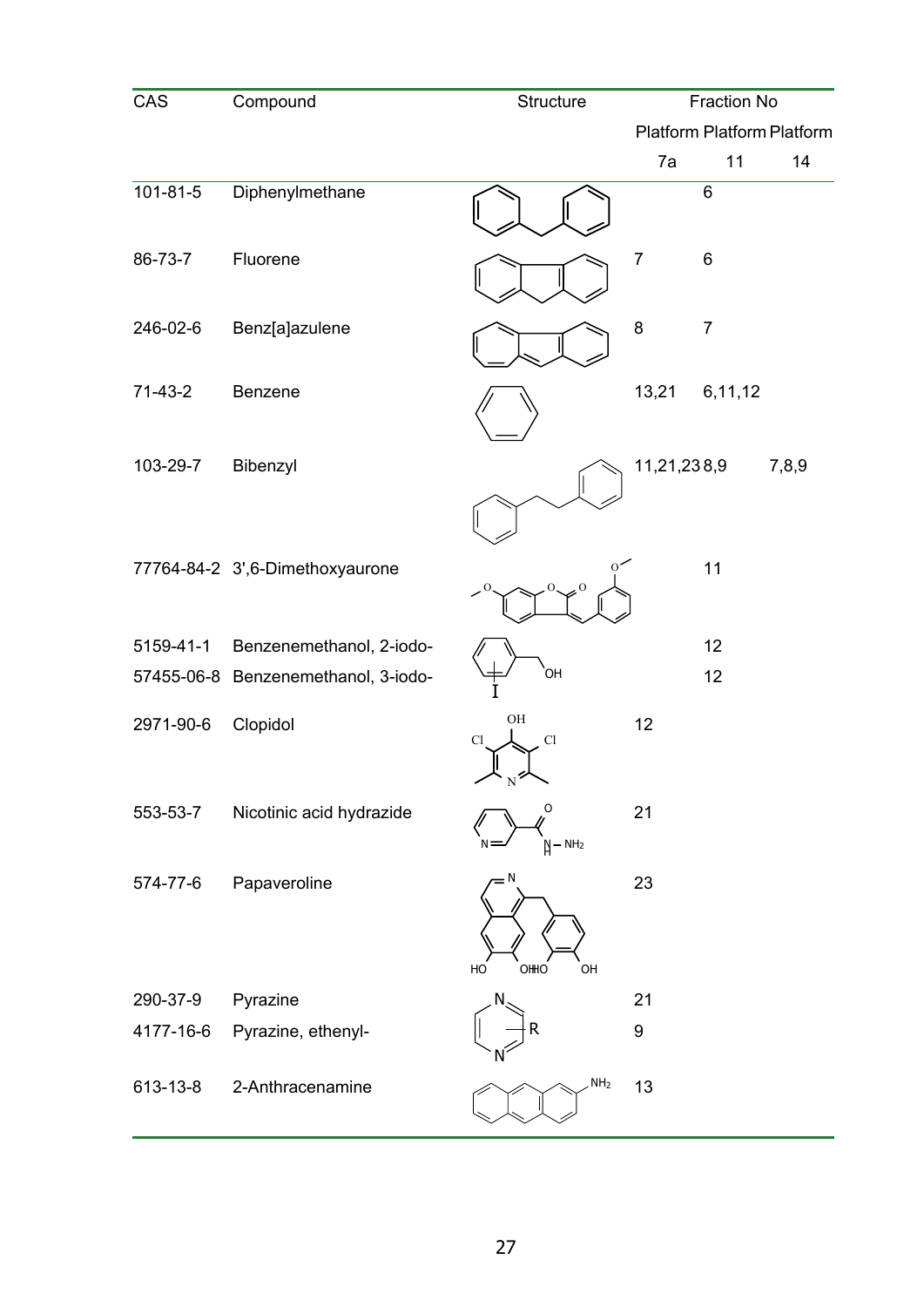| CAS       | Compound                               | Structure       |                                   | <b>Fraction No</b> |    |
|-----------|----------------------------------------|-----------------|-----------------------------------|--------------------|----|
|           |                                        |                 | <b>Platform Platform Platform</b> |                    |    |
|           |                                        |                 | 7a                                | 11                 | 14 |
| 947-73-9  | 9-Phenanthrenamine                     | NH <sub>2</sub> | 13                                |                    |    |
| 345-92-6  | 4,4-difluorobenzophenone               | O               | 19,20                             |                    |    |
| 86-74-8   | Carbazole                              | R               | 19                                |                    |    |
|           | EPA-138137 Carbazole, 1,3,4-trimethyl- | ΝH              | 16                                |                    |    |
|           | EPA-138124 Carbazole, 1,3-dimethyl-    |                 | 18                                |                    |    |
|           | EPA-138125 Carbazole, 1,4-dimethyl-    |                 | 18                                |                    |    |
|           | EPA-138126 Carbazole, 1,5-dimethyl-    |                 | 18                                |                    |    |
|           | EPA-138133 Carbazole, 3,4-dimethyl-    |                 | 18                                |                    |    |
| 4630-20-0 | 3-Methylcarbazole                      |                 | 19                                |                    |    |
| 3770-48-7 | 4-Methylcarbazole                      |                 | 18                                |                    |    |
| EPA-80557 | N-Hydroxymethylcarbazole               |                 | 20                                |                    |    |

## *4.2.3.1 Comparison of QSAR and Assay Data*

Aryl hydrocarbon QSAR analysis results and comparison with experimental data are shown in Appendix C (Tables 10.8 and 10.9 respectively). Only 5 of the 41 potential aryl hydrocarbon agonists were indicated by QSAR to have a high affinity for the aryl hydrocarbon receptor (defined as Log 1/EC50 >7), 17 were indicated as having medium affinity (4 < log 1/EC50 <7), and 19 to have low affinity (log 1/EC50 <4). A range of compounds across these affinities were purchased, in order to internally validate the  $QSAR$  against the DR-CALUX<sup>®</sup> assay, although concentrating on the more active compounds. Unfortunately, 2 of the 5 compounds indicated to be most active by QSAR could not be purchased, and so no assay or chemical analysis data are available for these.

The results of the comparison between QSAR and DR-CALUX® data for aryl hydrocarbon activity again shows that false positives can be assigned using QSAR analysis compared to the DR-CALUX<sup>®</sup> assay. There seems to be no correlation between the results for QSAR and DR-CALUX<sup>®</sup>.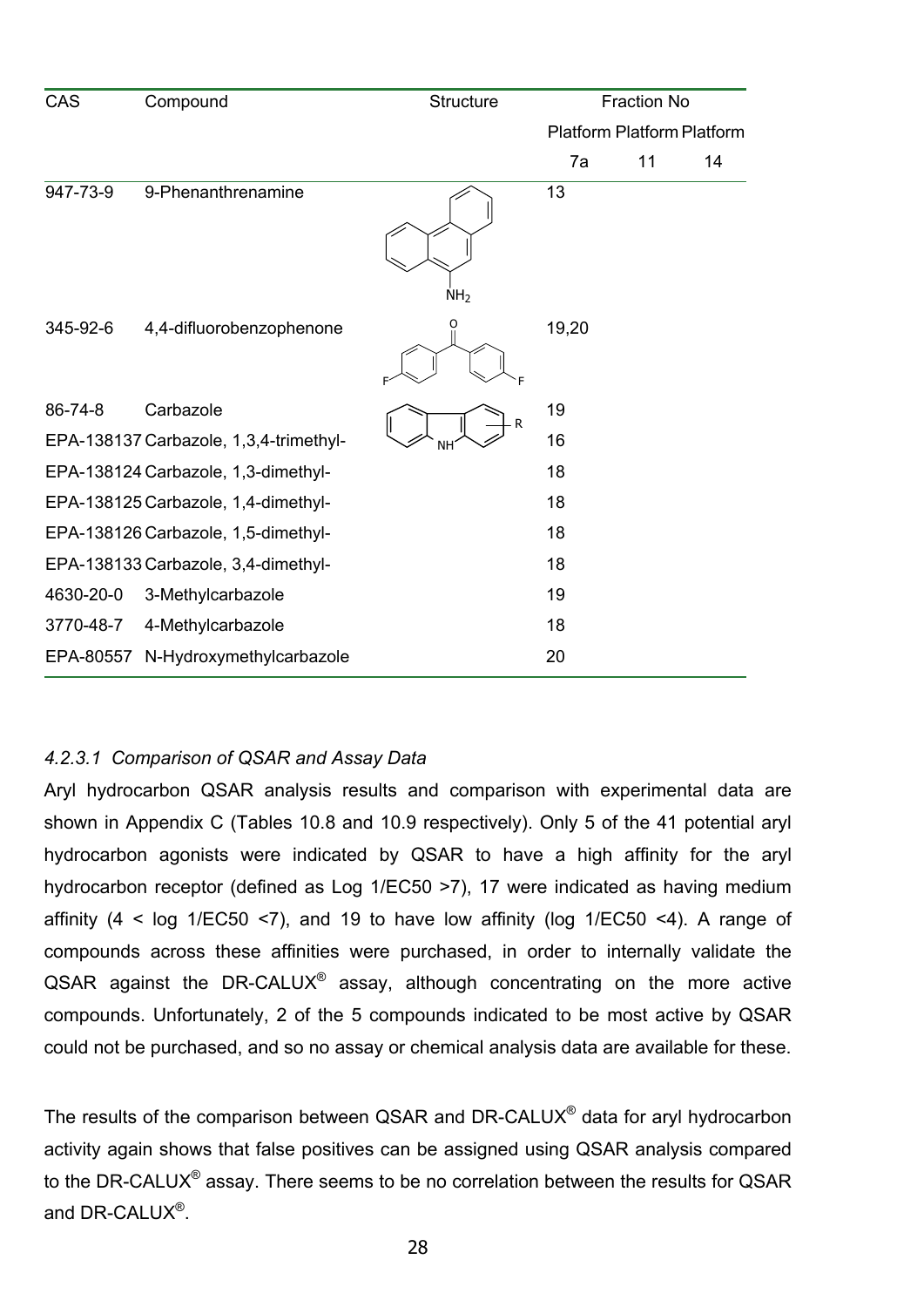In the sample from Platform 7a (Table 4.6), which was analysed for total aryl hydrocarbon activity, there are four compounds from the initial investigations which are present and are active in the DR-CALUX<sup>®</sup> assay These compounds are anthracene, 1-methyl naphthalene, dimethylnaphthalene and carbazole. These compounds only account for approximately 2.8 % of the observed activity. In the Platform 11 and Platform 14 fractions (Table 4.7), the only compounds which are present and also active are 1-methyl naphthalene and diemthyl naphthalene. Of the 4 compounds, anthracene appears on OSPAR lists. Anthracene and dimethylnaphthalene are considered to be bioaccumulative with log  $K_{ow}$ 's of 4.35 and 4.38 respectively. Anthracene is also considered to be bioaccumulative with a half life of approximately 58 days. These 4 compounds account for 3.8 and 1.9 % of the observed activity for Platform 11 and Platform 14 respectively. Similarly to the situation with ER agonists, there are compounds which are not readily available to purchase. In this case, 2 of the compounds showed a relatively high activity in the QSAR analysis and may contribute to the overall activity of the sample, although it is unlikely that they would represent 95 % of the activity. It may again be the case that the compounds causing this activity are not present in chromatographic libraries: Some compounds may be particularly associated with or produced by the unusual conditions in which produced water is created i.e high temperatures and pressures, with a mixture of man-made and naturally occurring compounds present in high concentrations.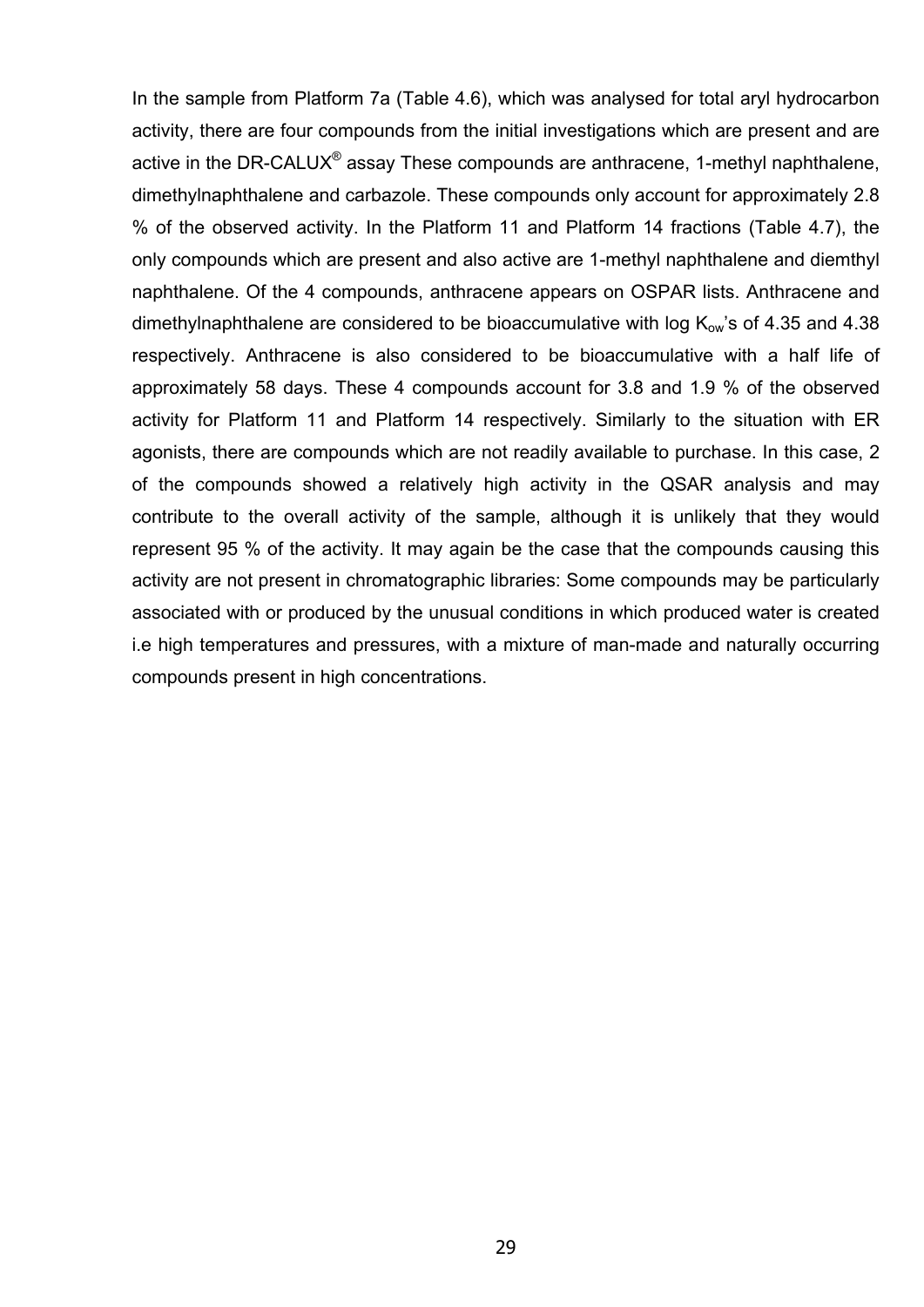| Compound                           |                                                                                                           |          |                     |                         |    | Platform 7a Fractions (ng l'1)  |                                         |                             |       |                |                         |    | 世                     | $(TCDD ng I-1)$<br>Contribution |
|------------------------------------|-----------------------------------------------------------------------------------------------------------|----------|---------------------|-------------------------|----|---------------------------------|-----------------------------------------|-----------------------------|-------|----------------|-------------------------|----|-----------------------|---------------------------------|
|                                    | r                                                                                                         | $\infty$ | တ                   | $\overline{\mathbf{r}}$ | 12 | 13                              | $\frac{6}{1}$                           | $\frac{8}{1}$               | Q     | 20             | $\overline{\mathbf{z}}$ | 23 |                       |                                 |
| <b>Decachlorobiphenyl</b>          |                                                                                                           |          |                     |                         |    |                                 |                                         |                             |       |                |                         |    | $5.54 \times 10^{-5}$ |                                 |
| Naphthalene                        |                                                                                                           |          |                     |                         |    | $\mathbf{\Omega}$               |                                         |                             |       |                |                         |    |                       |                                 |
| Phenanthrene                       |                                                                                                           |          | ნ<br>834            |                         |    |                                 |                                         |                             |       |                |                         |    |                       |                                 |
| Anthracene                         |                                                                                                           |          |                     |                         |    |                                 |                                         |                             |       |                |                         |    | $7.38 \times 10^{-5}$ | 0.0008                          |
| 2-methylnaphthalene                |                                                                                                           |          |                     |                         |    |                                 |                                         |                             |       |                |                         |    |                       |                                 |
| 2-ethenylnaphthalene               |                                                                                                           |          |                     |                         |    |                                 |                                         |                             |       |                |                         |    |                       |                                 |
| 1-ethylnaphthalene                 |                                                                                                           |          |                     |                         |    |                                 |                                         |                             |       |                |                         |    |                       |                                 |
| DimethyInaphthalene                |                                                                                                           |          |                     |                         |    |                                 |                                         |                             |       |                |                         |    | $1.14 \times 10^{-3}$ | 0.03                            |
| 1-methylnaphthalene                | $\frac{1}{2}$ 3 = $\frac{15}{21}$ $\sim$ 3 $\frac{25}{21}$ $\frac{5}{21}$ $\frac{25}{21}$ $\frac{25}{21}$ |          |                     |                         |    | 2                               |                                         |                             |       |                |                         |    | $5.19 \times 10^{-5}$ | 0.007                           |
| Fluorene                           |                                                                                                           |          | $\sim$ $\sim$       |                         |    |                                 |                                         |                             |       |                |                         |    |                       |                                 |
| Dibenzothiophene                   |                                                                                                           |          | 89                  |                         |    |                                 |                                         |                             |       |                |                         |    |                       |                                 |
| 9-Phenanthrenamine                 |                                                                                                           |          |                     |                         |    |                                 |                                         |                             |       |                |                         |    | $7.22 \times 10^{-3}$ |                                 |
| 2-Anthracenamine                   |                                                                                                           |          |                     |                         |    |                                 |                                         |                             |       |                |                         |    | $2.61 \times 10^{-3}$ |                                 |
| Carbazole                          |                                                                                                           |          | 212                 |                         |    |                                 |                                         |                             | 4130  | 2288           |                         |    | $1.6 \times 10^{-4}$  | 1.035                           |
| 3-Methylcarbazole                  |                                                                                                           |          | 1228                |                         |    |                                 |                                         |                             | 90347 | 3382           |                         |    |                       |                                 |
| 2-Vinylpyrazine                    |                                                                                                           |          |                     |                         |    |                                 |                                         |                             |       |                |                         |    | $3.9 \times 10^{-5}$  |                                 |
|                                    |                                                                                                           |          |                     |                         |    |                                 |                                         |                             |       |                |                         |    |                       | 1.08                            |
| TEQ accounted for                  | 0.04                                                                                                      |          | 0.00 0.03           |                         |    | $0.00000001$ $1 \times 10^{-4}$ | $\begin{matrix}0.0 \\ 0.00\end{matrix}$ |                             | 0.64  | 0.36 0.00 0.00 |                         |    |                       |                                 |
| TEQ in DR-CALUX <sup>®</sup> assay | 0.95                                                                                                      |          | 0.94 1.15 1.60 2.09 |                         |    | 1.14                            | $1.29$ 0                                | $\frac{4}{2}$               | 10.67 | 7.23 9.05 0.21 |                         |    |                       | 38.7                            |
| ಸಿ                                 | 4.19                                                                                                      | 0.00     | 2.88 0.00 0.00      |                         |    | 0.01                            | 0.00                                    | $\circ$<br>$\overline{0}$ . | 6.04  | 4.94 0.00 0.00 |                         |    |                       | $2.\overline{8}$                |

Table 4.6 Quantification of Platform 7a Fractions with aryl hydrocarbon potencies **Table 4.6 Quantification of Platform 7a Fractions with aryl hydrocarbon potencies**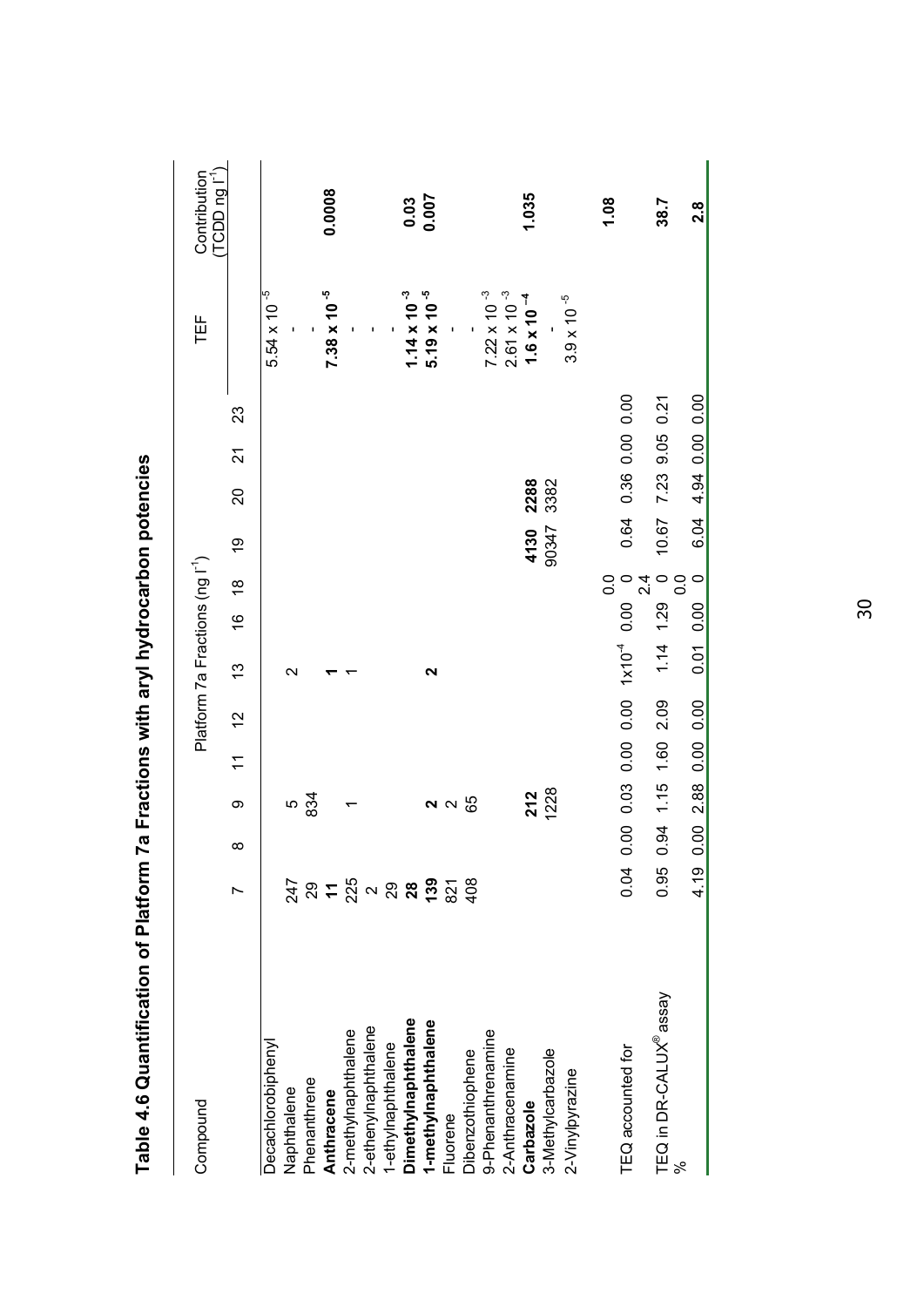| Compound                    | ဖ       |         | Platform 11 Fractions (ng l <sup>-1</sup> )<br>7 8 9 11 |   | $\frac{1}{2}$ | 岜           | $(TCDD n g I-1)$<br>Contribution | LO   | Platform 14 Fractions(ng I <sup>-1</sup> )<br>$\circ$ |               |                 | ග                | 世           | (TCDD ng I <sup>1</sup> )<br>Contribution |
|-----------------------------|---------|---------|---------------------------------------------------------|---|---------------|-------------|----------------------------------|------|-------------------------------------------------------|---------------|-----------------|------------------|-------------|-------------------------------------------|
| hexachlorobenzene           |         |         |                                                         |   |               |             |                                  | 0.03 |                                                       |               |                 |                  |             |                                           |
| Decachlorobiphenyl          |         |         |                                                         |   |               | 5.54E-05    |                                  |      |                                                       |               |                 |                  | 5.54E-05    |                                           |
| octachlorodibenzofuran      |         |         |                                                         |   |               |             |                                  | 1.20 |                                                       |               |                 |                  |             |                                           |
| Naphthalene                 |         | 514     |                                                         |   |               |             |                                  |      |                                                       | 823           | 29              |                  |             |                                           |
| Phenanthrene                |         |         |                                                         |   |               |             |                                  |      |                                                       |               |                 | $\frac{13}{742}$ |             |                                           |
| Anthracene                  |         |         |                                                         |   |               | 7.38E-05    |                                  |      |                                                       |               |                 |                  | 7.38E-05    |                                           |
| 2-methylnaphthalene         |         |         |                                                         |   |               |             |                                  |      |                                                       |               | ဖ               | $\mathbf{\sim}$  |             |                                           |
| 2-ethenylnaphthalene        |         |         |                                                         |   |               |             |                                  |      |                                                       | 429<br>4      |                 |                  |             |                                           |
| 1-ethylnaphthalene          |         | 8862228 |                                                         |   |               |             |                                  |      |                                                       | $23 + 468$    |                 |                  |             |                                           |
| Dimethylnaphthalene         |         |         |                                                         |   |               | 1.14E-03    |                                  |      |                                                       |               |                 |                  | 1.14E-03    | 0.015                                     |
| 1-methylnaphthalene         |         |         |                                                         |   |               | 5.19E-05    | 0.01<br>0.01                     |      |                                                       |               |                 |                  | 5.19E-05    | 0.025                                     |
| Fluorene                    |         |         |                                                         |   |               |             |                                  |      |                                                       | $\frac{5}{1}$ | <b>26</b><br>05 |                  |             |                                           |
| Dibenzothiophene            |         |         |                                                         |   |               |             |                                  |      |                                                       |               | 155             | 99               |             |                                           |
| 9-Phenanthrenamine          |         |         |                                                         |   |               | 7.22E-03    |                                  |      |                                                       |               |                 |                  | 7.22E-03    |                                           |
| 2-Anthracenamine            |         |         |                                                         |   |               | 2.61E-03    |                                  |      |                                                       |               |                 |                  | 2.61E-03    |                                           |
| Carbazole                   |         |         |                                                         |   |               | $1.6E - 04$ |                                  |      |                                                       |               |                 |                  | 1.6E-04     |                                           |
| 2-Vinylpyrazine             |         |         |                                                         |   |               | $3.9E - 05$ |                                  |      |                                                       |               |                 |                  | $3.9E - 05$ |                                           |
| TEQ accounted for           | $\circ$ | 0.02    | $\frac{1}{2}$<br>$\circ$                                | 0 | 0             |             | 0.02                             | 0    | $\circ$                                               | 0.04          | 0.001           | 0.0004           |             |                                           |
| DR-CALUX®<br>≘.<br>TEQ<br>T |         | 0.28    | 0.20                                                    |   |               |             | 0.58                             |      | 0.26                                                  | 0.91          | 0.54            | 0.43             |             | 0.04<br>2.14                              |
| assay<br>್ನೇ                |         | 8.07    | 0<br>$\circ$                                            |   |               |             | 3.8                              |      | $\circ$                                               | 4.35          | 0.19            | 0.09             |             | <u>ი</u>                                  |
|                             |         |         |                                                         |   |               |             |                                  |      |                                                       |               |                 |                  |             |                                           |

Table 4.7 Quantification of Platform 11 and Platform 14 Fractions with aryl hydrocarbon potencies **Table 4.7 Quantification of Platform 11 and Platform 14 Fractions with aryl hydrocarbon potencies**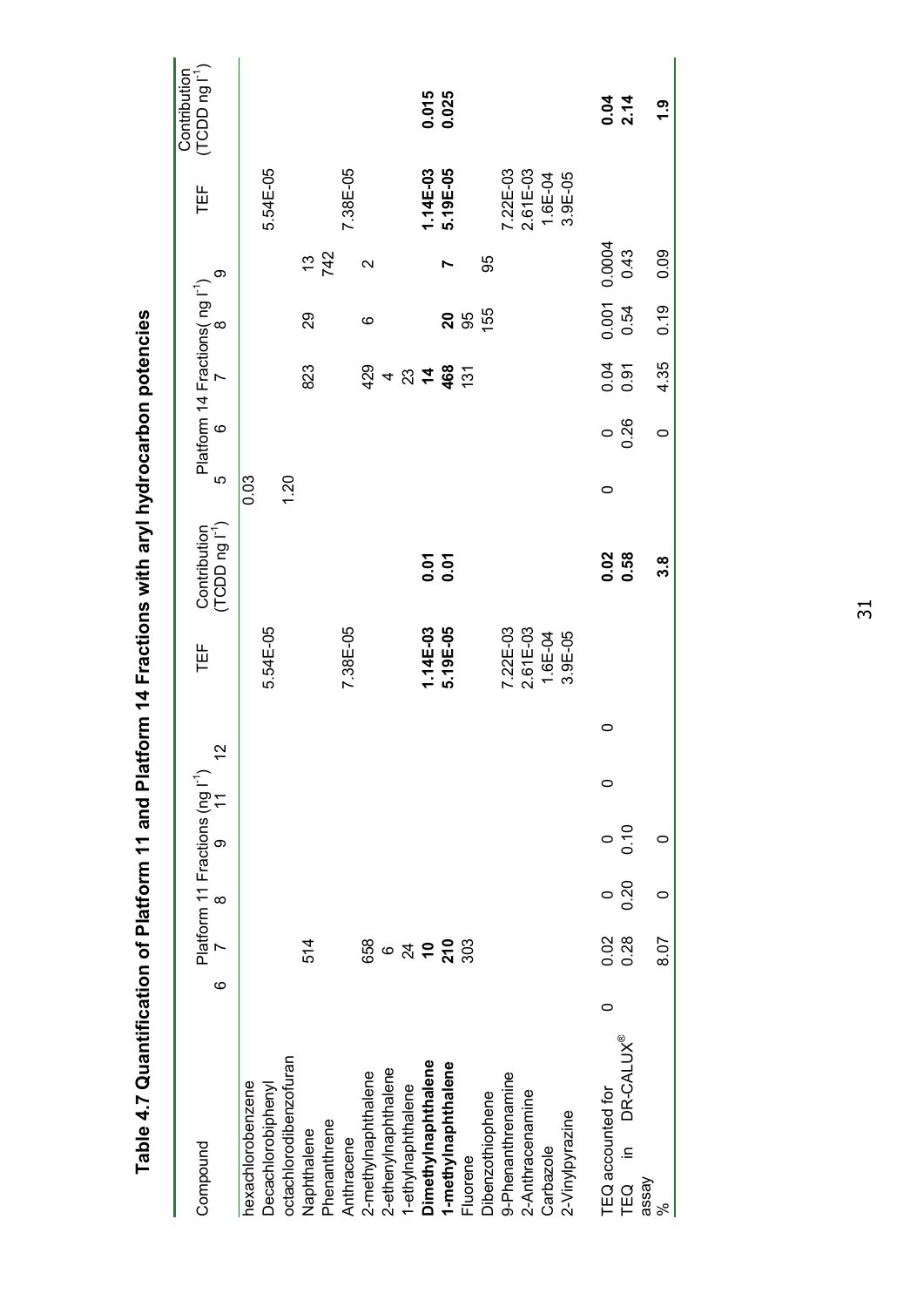#### 4.3 Assessment of Identified Substances

A full summary of the substances identified as present in PW collected from UK offshore installations is presented in Table 10.10 (Appendix C), with compounds of particular interest in Table 4.8.

All the substances identified have been cross-referenced with the OSPAR substances for priority action and substances of possible concern lists (OSPAR website). Under the OSPAR convention a compound is initially considered to be of increased concern when it meets the following criteria: toxic, persistent ( $t_{\%}$  > 50 days) and bioaccumulative (Log K<sub>OW</sub>) > 4 or BCF > 500). These criteria were applied to the compounds identified in this study that were shown to have toxic action in a particular assay by experiment or by QSAR (where analytical standards were not available). An initial assessment of available persistence and bioaccumulation data showed that experimental data could not be found for many of these compounds. Much of the persistence and bioaccumulation data presented in Appendix C Table 10.10 are therefore estimated using the US EPAs 'PBT profiler' (PBT profiler website), while the toxicity data is from the experimental data in this project. Table 4.8 shows those compounds of particular interest; there are 2 compounds which already appear on the OSPAR possible concern list, and 4 which are both bioaccumulative and toxic but not already listed by OSPAR.

The compounds in Appendix C Table 10.10 come under a number of function or use categories; drugs, organohalogen, phenols and personal care products (PCP). Many are used in the food, cosmetics and drug industries. A comparison with available data on chemicals used in the offshore industry did not give any positive results. The libraries used in this study for the analysis of spectra, however, may not contain spectra of chemicals used in the offshore industry. If this were the case, no offshore chemicals will be found in the samples when comparing to the library. In order to resolve this issue, it is recommended the fractions be analysed using high-resolution mass spectrometry (HR-MS), which gives exact formulae for compounds rather than using a library to suggest close matches. It would also be beneficial to analyse the samples by Liquid Chromatography mass spectrometry (LC-MS), since methods are currently being developed using this technique for the analysis of offshore chemical formulations.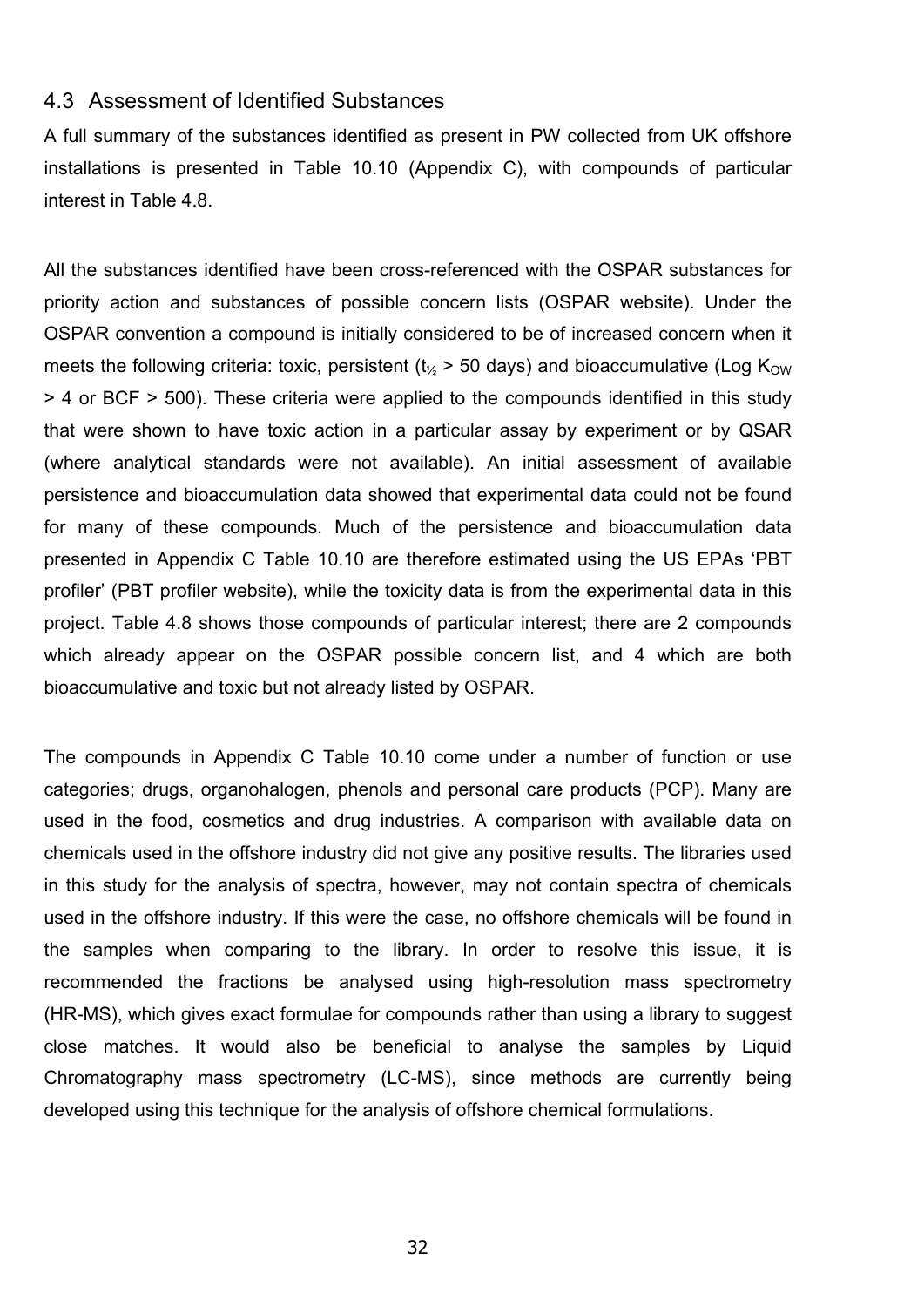Of the 5 compounds identified as being both bioaccumulative and toxic, all are aryl hydrocarbon receptor agonists; octachlorodibenzofuran, 2-Anthracenamine, 1,3,4-trimethyl Carbazole, anthracene and decachlorobiphenyl.

| <b>CAS</b> | Substance                              | <b>OSPAR</b><br>Listing<br>category | Sediment<br>partition $(%)$ | Persistent<br>$(t_{\frac{1}{2}}/d)^{1}$ | <b>Bioaccumulative</b><br>$(log Kow)^T$ | Toxicity    |
|------------|----------------------------------------|-------------------------------------|-----------------------------|-----------------------------------------|-----------------------------------------|-------------|
| 2051-24-3  | Decachlorobiphenyl                     | <b>PC</b>                           | 49                          | 579                                     | 8.27                                    | AhR agonist |
| 120-12-7   | Anthracene                             | <b>PC</b>                           | 8.5                         | 73                                      | 4.45                                    | AhR agonist |
| 39001-02-0 | octachlorodibenzofuran                 | -                                   | 50                          | 1200                                    | 8.6                                     | AhR agonist |
|            | EPA-138137 Carbazole, 1,3,4-trimethyl- | $\overline{\phantom{0}}$            | 24                          | 58                                      | 4.93                                    | AhR agonist |
| 613-13-8   | 2-Anthracenamine                       | $\overline{\phantom{a}}$            | 12                          | 64                                      | 4.3                                     | AhR agonist |

#### **Table 4.8 Substances of possible concern**

<sup>1</sup> Where experimental data is not available, predictions are taken from PBT predict. PA: Priority Action. PC: Possible Concern. - No OSPAR listing

Studies indicate that for platforms on the UK coastal shelf Produced water will be mixed and diluted to at least  $1/1000<sup>th</sup>$  of the discharge concentration within 500 metres of the discharge point (Karman and Reerink, 1998). Taking the dilution factor into account only one sample tested with the most sensitive of the three species (oyster embryos), is likely to have >1 unit of toxicity beyond 500 metres of the platform ( Platform 16b – 13 TU). Oestrogenic activity of produced water samples as measured in the yeast assay is likely in all cases to decrease to <0.1ng E2 equivalent/litre within 500 metres of the platform this is approximately 100 – 500 times less than many of the final effluents from sewage treatment works in the UK. Recent studies have measured changes indicative of exposure to oestrogenic chemicals in fish exposed to extracts of produced water (Tollefsen *et al*., 2006). However evidence from other work (Scott *et al*., 2006) indicates that contaminants from diffuse, possibly land-based sources may be making more significant contributions to oestrogenic activity in the marine environment and these need to be taken into account when interpreting data on produced water discharges. Based on a dilution factor of 1/1000, none of the platforms have total aryl hydrocarbon activity in produced water > 1 ng TCCD equivalent  $I^{-1}$  500 metres from the platform and only one platform has an estimated dioxinlike activity > 1 pg TCCD  $I^{-1}$  at 500 metres from the platform. The concentration of the compounds measured in this study are therefore likely to be significantly reduced close to the discharging platform. However substances that contribute to any of the measured biological activity in produced water and which are persistent and can bioaccumulate in organisms or become associated with sediments are of concern as they may increase in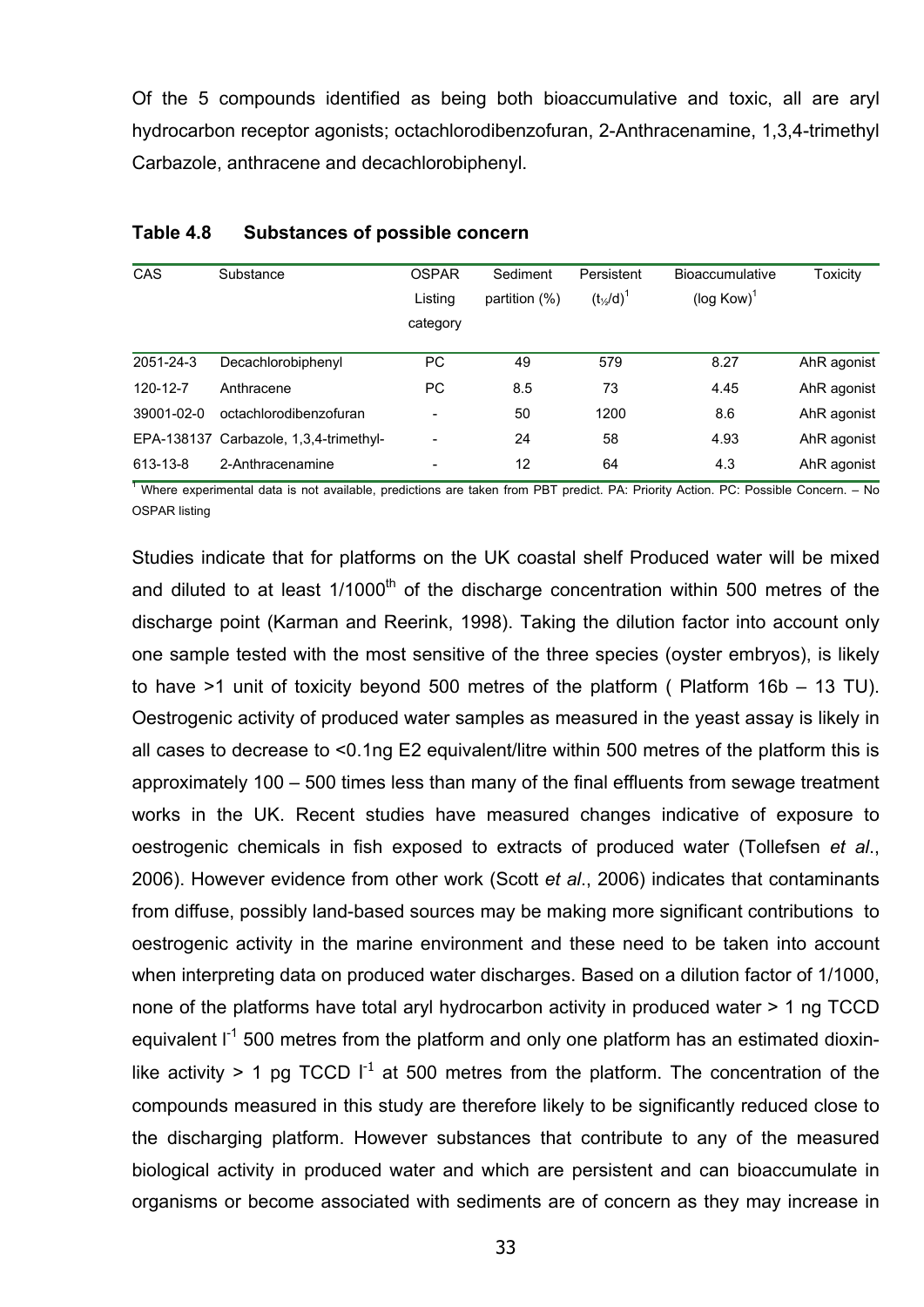concentration with time. The predicted values for the percentage partitioning into the sediment for compounds identified in this study (PBT Profiler) are presented in Table 4.8. The values range from 8.5 to 50 %. The sediment in some cases can act as a source of contaminants to sediment dwelling organisms or compounds may be remobilised in the water column if the sediment is disturbed, long after discharge of that compound ceases. This may be particularly significant for those compounds such as octachlorodibenzofuran which have a long half life (1200 days), and also a relatively high sediment partition value (50 %). For this reason it would be beneficial to carry out targeted analysis or a similar TIE study on sediments from around offshore installations in order to establish whether the chemicals measured in produced water discharges become associated with sediments.

## 4.4 Results Summary

## Whole organism bioassays

- Acute Toxicity to *T. battagliai* was observed in 21 of the 22 samples tested, although none are likely to result in  $> 1$  unit of toxicity within 500 metres of a platform.
- Inhibition of growth in *S. costatum* was observed in 19 of the 22 samples, although none are likely to result in > 1 unit of toxicity within 500 metres of a platform.
- Toxicity to Larval development of oyster embryos was observed in all samples, although only one is likely to result in  $> 1$  unit of toxicity within 500 metres of a platform..
- Platform 15 was the only sample which showed reduced toxicity after being passed through a C18 SPE column.
- SPE solvent extracts of PW were found to be non-toxic.
- Further investigation using type 1 TIE manipulations revealed that for the majority of the toxicity was not organic, metallic, or in the particulate or volatile compartments.
- Toxicity to whole organisms was not assigned to specific compounds. Ionic imbalance may play a role in the observed toxicity.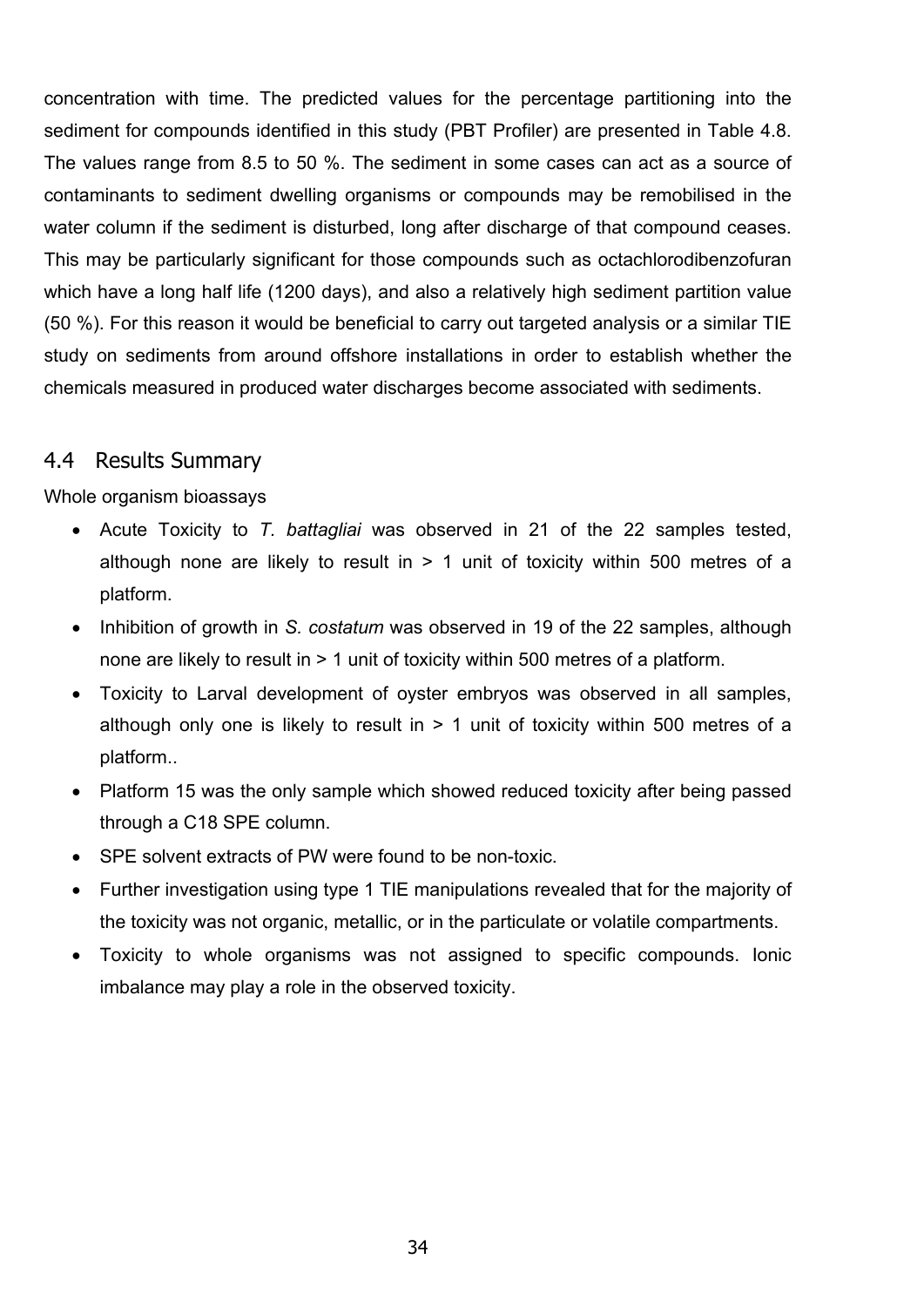Oestrogen receptor agonists

- Oestrogenic response was observed in all samples tested, but none are likely to have activity > 0.1 ng E2 equiv  $I^{-1}$  beyond 500 metres from the platform.
- Fractionation of the most highly oestrogenic sample led to eight positive fractions.
- Chemical analysis of these fractions led to tentative identification of 63 compounds.
- 63 compounds were tested in a QSAR for ER activity.
- 34 of these compounds were considered to be active by QSAR.
- 50 compounds were tested in the YES assay.
- 11 of these compounds were active in the YES assay.
- Correlation between YES and QSAR data was limited.
- 8 active compounds were present in the fractions from Platform 13.
- 23 % of the observed activity was assigned to these compounds.
- None of the compounds identified are considered to be bioaccumulative or persistent.

Aryl hydrocarbon receptor agonists

- Total Aryl hydrocarbon receptor activity was observed in all samples tested but none are likely to have > 0.1 ng TCCD equiv  $I<sup>-1</sup>$  beyond 500 metres from the platform.
- Fractionation of the mostly active sample led to 20 positive fractions.
- Dioxin-like activity was observed in 13 samples but only one is likely to have >1pg TCCD equivalent/l at 500 metres from the platform.
- Fractionation of the 2 most potent samples gave rise to 3 and 7 positive fractions respectively.
- Chemical analysis of fractions from both total and dioxin like activity gave rise to 41 potential compounds of interest.
- 41 compounds were tested in a QSAR for AhR activity.
- 5 of these compounds were considered to be highly active.
- 17 were considered to be of medium activity.
- 19 were considered of low, or no, activity.
- 18 compounds were tested in the DR-CALUX<sup>®</sup> assay.
- 8 of these compounds were active in the DR-CALUX<sup>®</sup> assay.
- Correlation between DR-CALUX<sup>®</sup> and QSAR data was limited.
- 4 active compounds were quantified in the total AhR fractions from Platform 7a.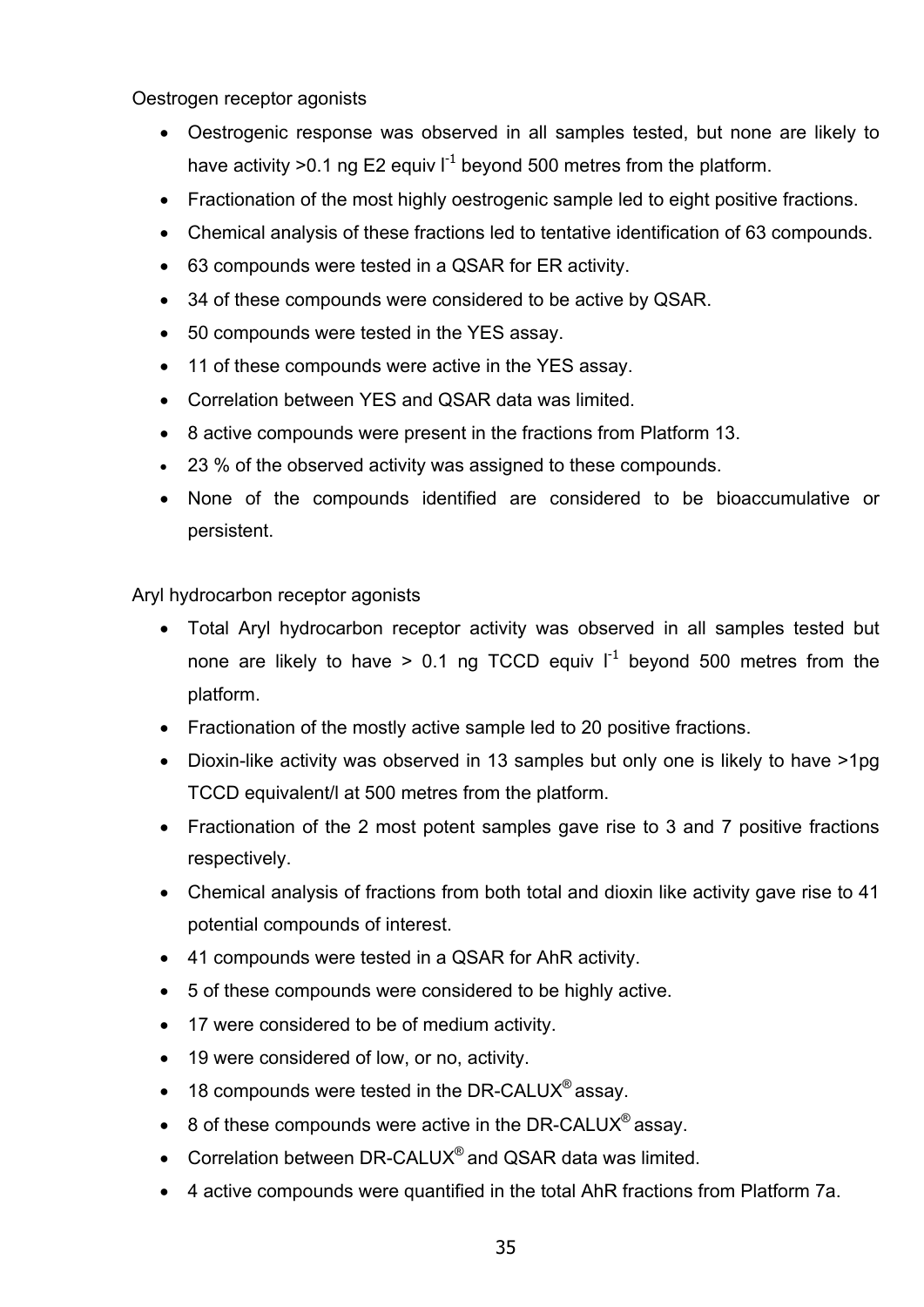- 2 of these 4 active compounds were also found in the 'dioxin-like' fractions from Platform 11 and Platform 14.
- 3 % of the observed activity was assigned to the 4 active compounds from Platform 13.
- 1 % of the observed activity was assigned to the 2 dioxin –like compounds from Platform 11.
- 2 % of the observed activity was assigned to the 2 dioxin-like compounds from Platform 14.
- of the 4 compounds identified, the 2 which appear only in the total AhR fractions (anthracene and carbazole) are considered to be bioaccumulative. Anthracence is also considered to be persistent. For this reason anthracene is on the OSPAR possible concern list.

## General

- No substances could be correlated with available data on chemicals used on offshore installations.
- Improved library information may lead to identification of further substances.

## **5 CONCLUSIONS**

A suite of bioassays was applied to characterise the toxic, sub-lethally toxic, ER and AhR agonist activity associated with 24 PW samples from 16 installations. Toxicity Identification Evaluation was applied to seven of these PW samples and was partially successful in identifying the compounds responsible for the measured effects. Although a large amount of activity remained uncharacterised the predicted dilution of the produced water within 500 metres from the discharge indicates that it is unlikely that any effects will be observed beyond this distance. However further work to provide greater characterisation of produced water contaminants and focussed studies of potential bioaccumulation by organisms within and beyond the 500 metre mixing zone would increase confidence that cumulative effects of produced water discharges are unlikely.

## **6 RECOMMENDATIONS**

Although this study indicates that the activity identified in the produced water is unlikely to persist beyond 500 metres from the discharge a number of recommendations are made to provide greater confidence in this conclusion.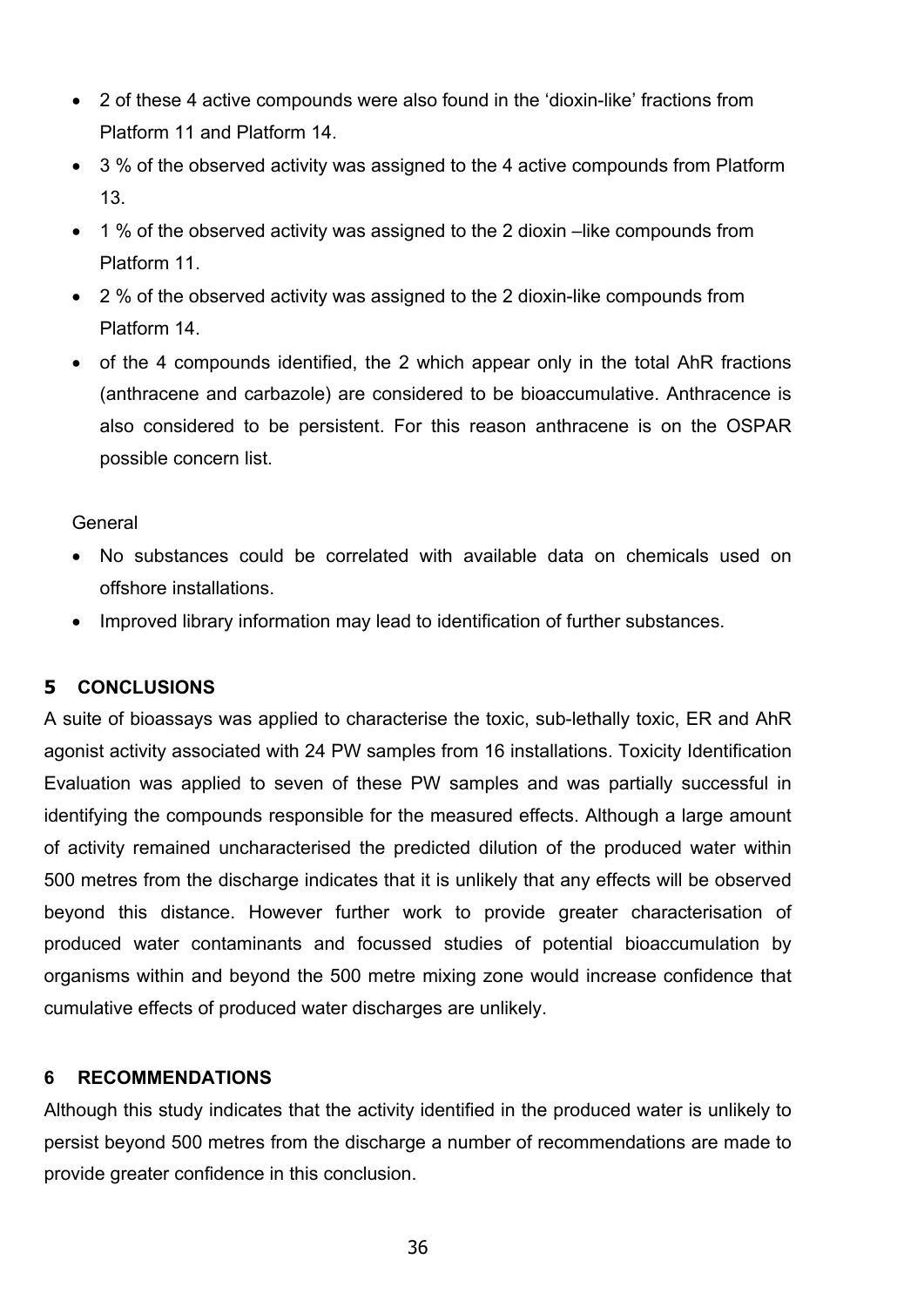- A limited modelling study is conducted to predict the fate and longer-term effects of the compounds identified in this study.
- Targeted analysis of existing samples for the occurrence of formulation products be carried out, in order that they may be eliminated from the investigation into the cause of observed activity.
- In the absence of suitable methods for the analysis of offshore chemicals, the activity of the most likely candidate products could be screened in order that they can be eliminated from the investigation.
- High-resolution mass spectrometry be employed in order to make more definite identification of substances.
- A study of sediments around a few selected offshore installations (based on the findings of the present work) be initiated, in an attempt to establish links between produced water discharge and sediment contamination.
- The toxicity to whole organisms may be assessed in order to fully characterise the observed effects.
- To assess the true bioaccumulation of the compounds discharged in produced water, a TIE study of mussels collected from around offshore installations could be carried out. The chemicals identified in this study could act as a starting point for targeted analysis.
- Further work to assess the variability of produced water over time, would give a more accurate indication of average and worst case scenarios.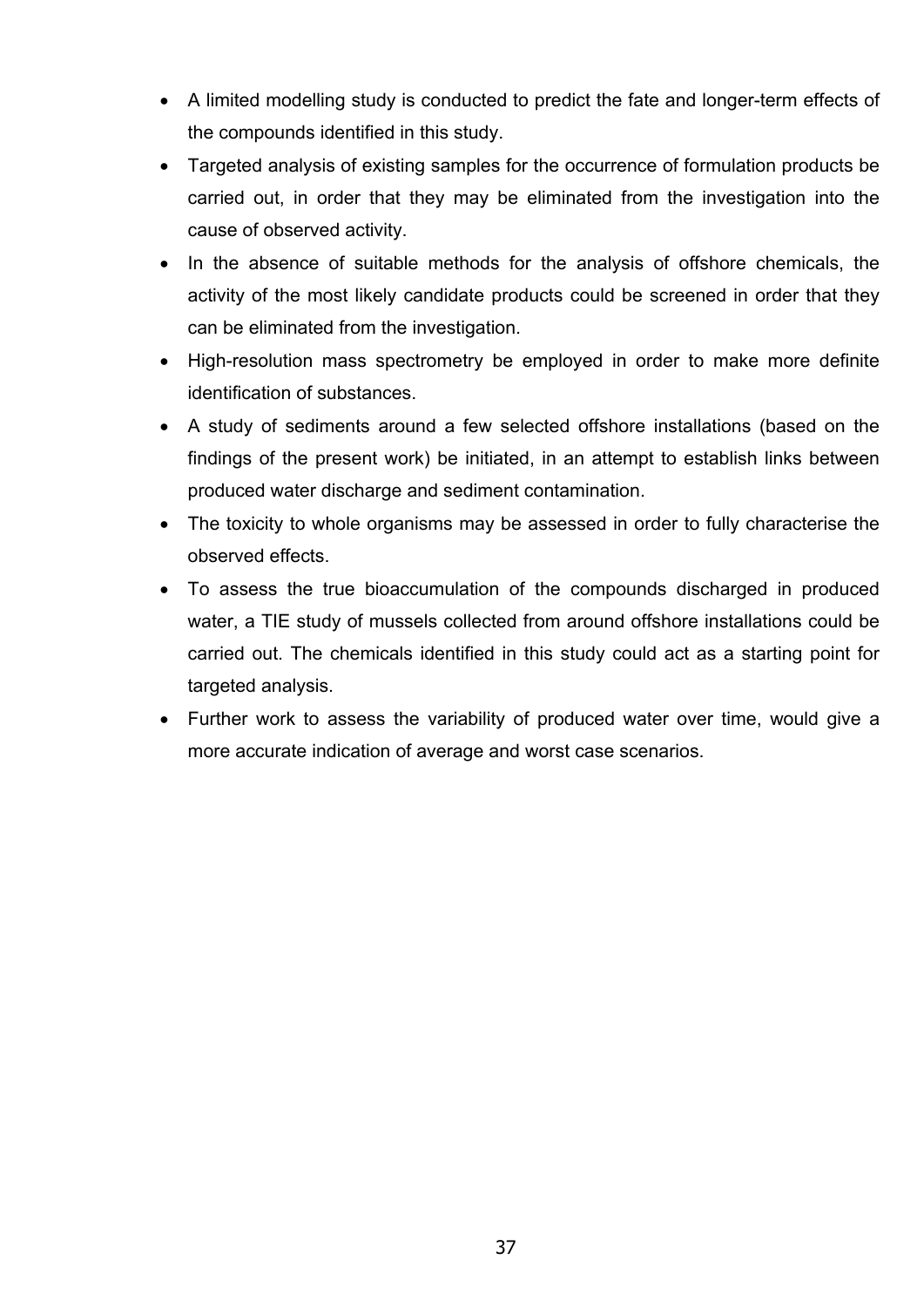#### **7 REFERENCES**

ASTM, 1995. Standard guide for conducting static acute toxicity tests starting with embryos of four species of saltwater bivalve molluscs. Designation E724-94. pp 221-238.

DTA, 2001. Ecotoxicity Test Methods for Effluent and Receiving Water Assessment - Comprehensive Guidance. Environment Agency

Desbrow C., Routledge E.J., Brighty G., Sumpter J.P. and Waldock M.J., 1998. Identification of estrogenic chemicals in STW effluent: Chemical fractionation and screening. *Environ. Sci. Technol.* **32**: 1549-1558.

Douglas W.S. and Grasso S.S., 1996. Ionic Imbalance as a Source of Toxicity in an Estuarine Effluent. *Arch. Environ. Contam. Toxicol.* **31**(3): 426-432.

Douglas W.S. and Horne M.T., 1997. The interactive effects of essential ions and salinity on the survival of *Mysidopsis bahia* in 96-h acute toxicity tests of effluents discharged to marine and estuarine receiving waters. *Environ. Toxicol. Chem.* **16**(10): 1996-2001.

Ho K. and Caudle D., 1997. Ion Toxicity and Produced Water *Environ. Toxicol. Chem.*  **16**(10): 1993-1995.

Karman C.C. and Reerink H. G. 1998. Dynamic assessment of the ecological risk of the discharge of produced water from oil and gas producing platforms. *J. Hazardous Materials* **61**(1): 43-51

OSPAR website, at http://www.ospar.org. Accessed 1<sup>st</sup> August 2005.

PBT Profiler at http://www.pbtprofiler.net. Accessed 1<sup>st</sup> August 2005.

Routledge E.J. and Sumpter J.P., 1996. Estrogenic activity of surfactants and some of their degradation products assessed using a recombinant yeast screen. *Environ. Toxicol. Chem.* **15**: 241-248.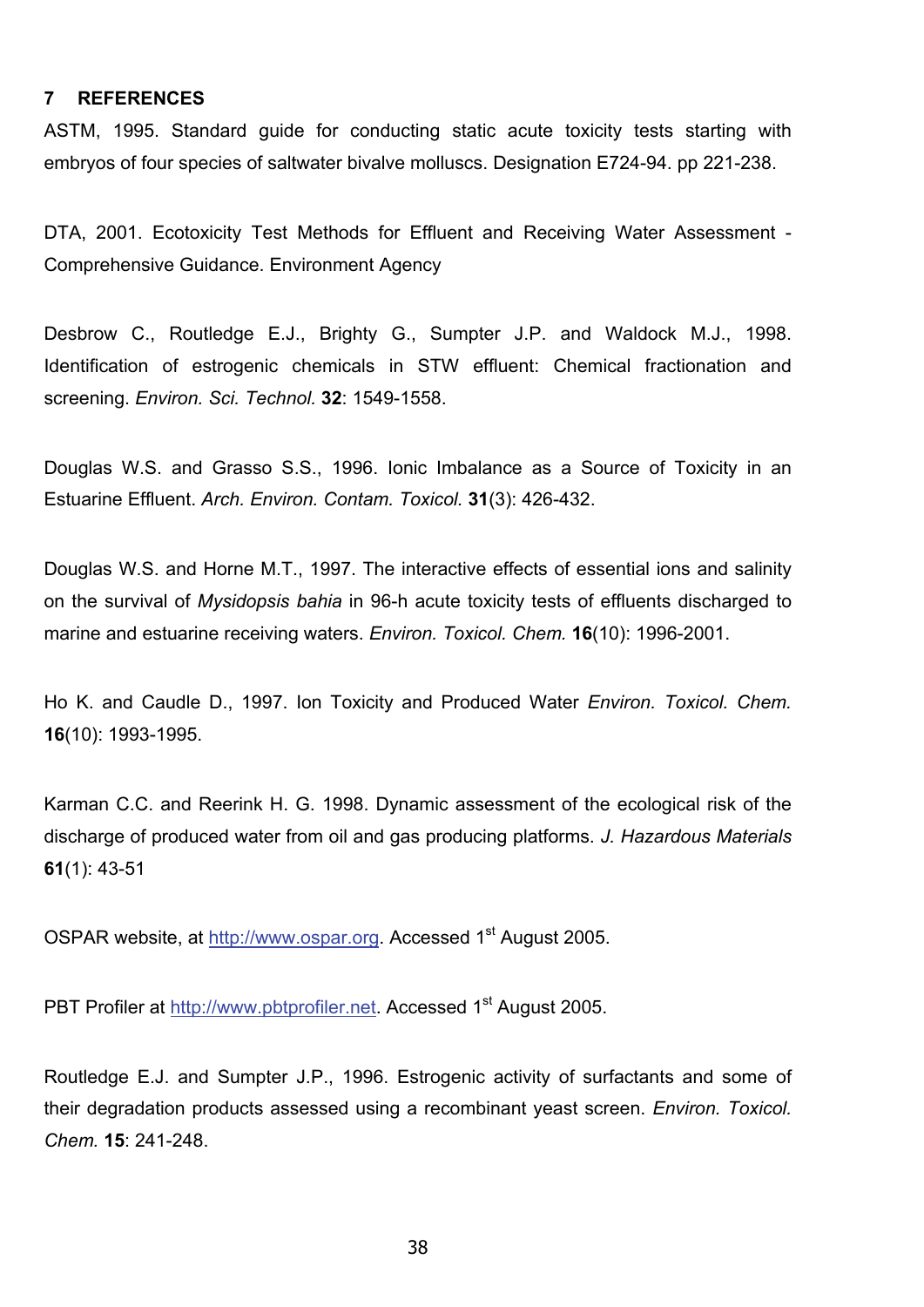Scott, A.P., Katsiadaki, I., Witthames, P.R., Hylland, K., Davies, I., McIntosh, A.D. and Thain, J. 2006. Vitellogenin in the blood plasma of male cod (*Gadus morhua*): A sign of oestrogenic endocrine disruption in the open sea? *Mar. Environ. Res.* **61**(2): 149-170.

Stemmler E.A. and Hites R.A., 1998. Electron Capture negative ion mass spectra of environmental contaminants and related compounds. VCH Publishers Inc. New York, USA.

Thomas K.V., Thain J.E. and Waldock M.J., 1999. Identification of toxicants in United Kingdom estuaries. *Environ. Toxicol. Chem.* **18**(3): 401-411.

Thomas K.V., Balaam, J.L., Hurst, M.R and Thain J.E., 2004. Bio-analytical and chemical characterisation of offshore produced water effluents for estrogen receptor (ER) agonists. *J. Environ. Monit.* **6**(7): 593-598

Thomas K.V., Balaam, J.L., Hurst, M.R and Thain J.E., 2004. Identification of *in vitro* estrogen and androgen receptor agonists in North Sea offshore produced water discharges *Environ. Toxicol. Chem.* **23**(5): 1156-1163.

Tollefsen K.-E., Finne, E.F., Romstad, R., and Sandberg C. 2006. Effluents from oil production activities contain chemicals that interfere with normal function of intra- and extra-cellular estrogen binding proteins. *Mar. Environ. Res.* **62**(1): S191-S194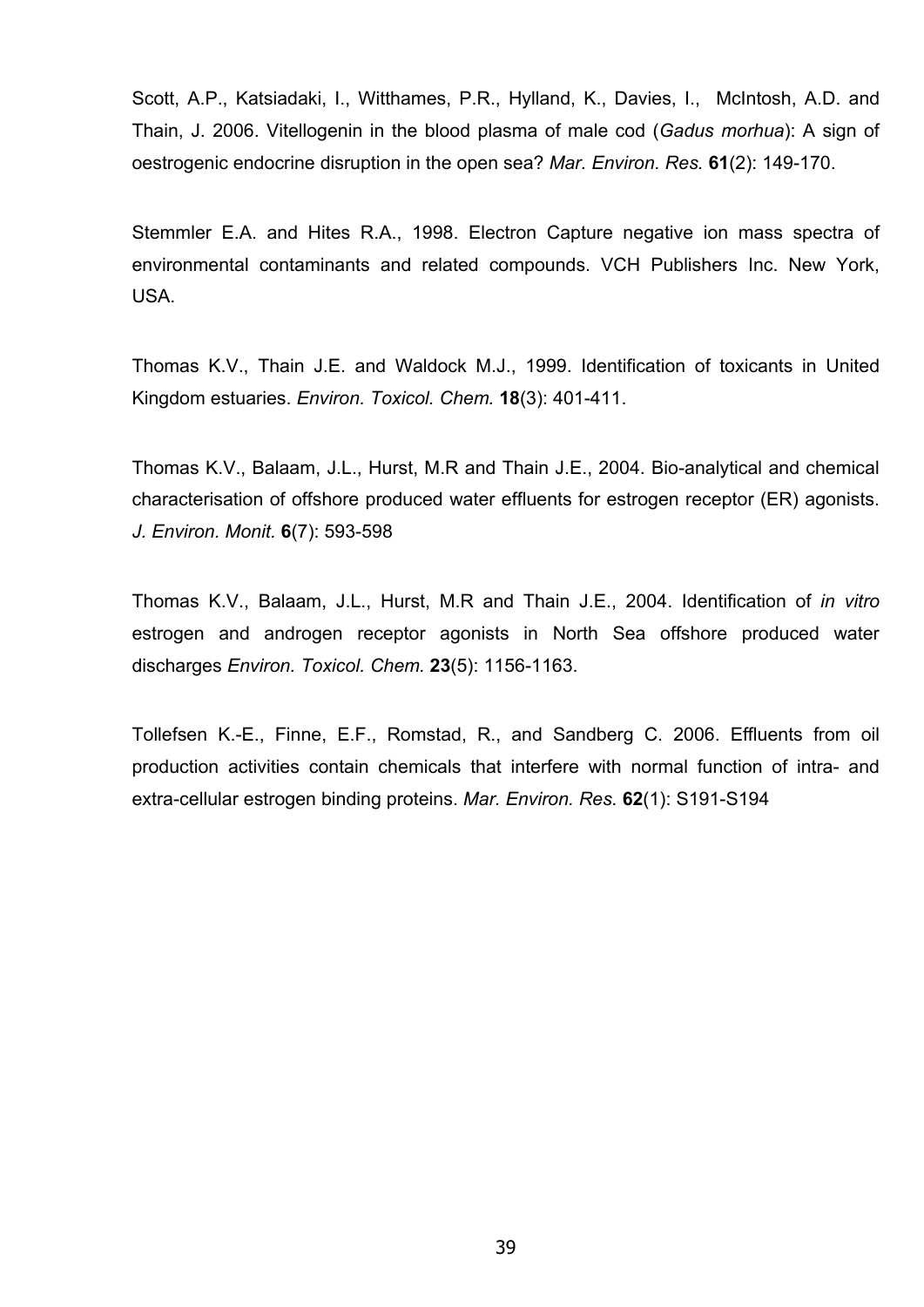#### **8 APPENDIX A: METHODS**

### 8.1 Sample Collection

Clean stainless steel barrels (30 l) and a standard operating procedure (SOP) on sample collection were provided to each operator (Appendix B). Briefly, samples were to be collected at a sampling point immediately down stream of the last conventional water treating vessel or other designated sampling location. The lines were to be flushed for several minutes prior to sampling, the container rinsed with sample, filled to the brim and labelled. Samples were then to be dispatched to the CEFAS Burnham on Crouch laboratory as soon as possible.

#### 8.2 Produced Water Manipulation

## *8.2.1 C8 and ENV+ Solid Phase Extraction*

Samples were extracted within 24 h of receipt. Each sample (30 l) was transferred into a pressure vessel with a gas inlet and water outlet. Pressure from a gas line was used to pass the water through a Teflon tube filled with glass wool, acting as a filter, and then through C8  $(5 g)$  and ENV+  $(1 g)$  columns in series at a flow rate of approximately 40 ml min-1. The C8 column was conditioned with methanol (10 ml) before use. The columns were then dried under vacuum and if necessary frozen until extraction.

Columns were eluted with DCM (5 ml) and methanol (5 ml). These extracts were combined and reduced to 5 ml using a turbovap (Zymark, USA) at 35 ˚C.

#### *8.2.2 C18 Solid Phase Extraction*

The C18 solid phase extraction (SPE) test is designed to determine the extent of sample toxicity caused by organic compounds. PW was passed through a solvated (methanol, 10 ml; water, 10 ml) 1 g C18 SPE column (IST, UK) and the eluent collected.

#### *8.2.3 Filtration*

The filtration experiment provides information on toxicants associated with particulate material. Filtration was carried out using Millipore Sterivex-GP (0.22 μm) filters. Typically, 50 ml was passed through each filter.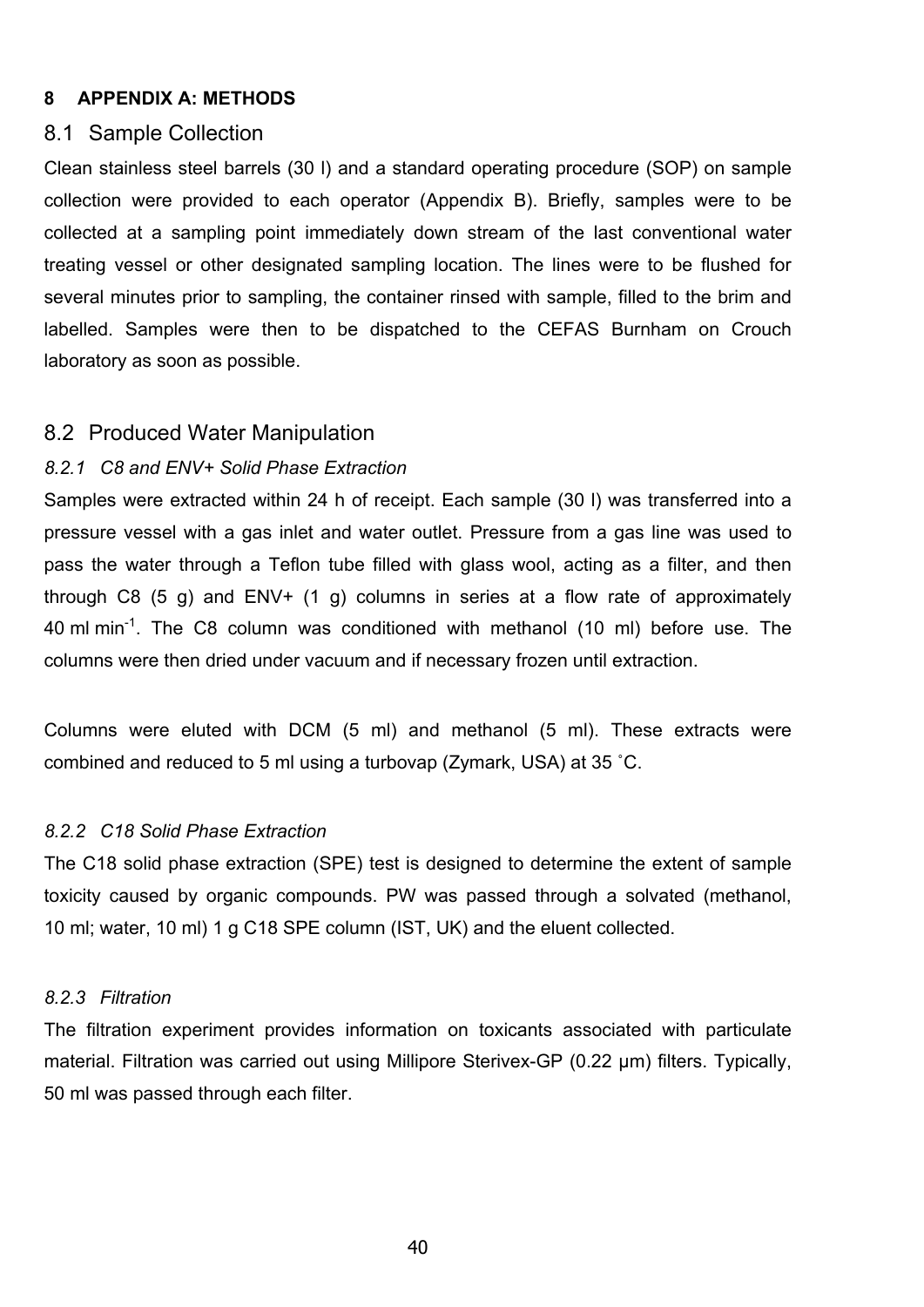## *8.2.4 Aeration*

The aeration test is designed to determine how much sample toxicity can be attributed to volatile compounds. PW samples (100 ml) were aerated in measuring cylinders (100 ml) using nitrogen for a period of 30 min.

## *8.2.5 Ion Exchange Solid Phase Extraction (SPE)*

To determine the extent to which sample toxicity was caused by certain cationic metals, PW was passed through an ion exchange SPE column. PW was passed through a solvated (methanol, 10ml; water, 10ml) WCX ion exchange column (Supelco, USA) and the eluent collected.

## *8.2.6 EDTA Chelation*

To determine any activity that may be due to metal ions, EDTA is added to the PW. EDTA chelates metal ions and will therefore reduce the toxic activity of samples containing metal ions. EDTA was added to PW (100 ml) in 3 quantities; 1 mg, 10 mg and 100 mg. Samples were then stirred for 10 minutes and filtered before assay.

## *8.2.7 Activated Carbon*

Activated carbon is used to remove dissolved organic matter from the produced water and therefore gives an indication of the amount of toxicity in a sample that is due to organic compounds. Activated carbon was added to the PW samples, stirred for 10 minutes and then filtered off before testing.

## *8.2.8 Sodium Thiosulphate*

Sodium thiosulphate is a mild reducing agent, and will therefore react with oxidizers such as chlorine and remove them from aqueous solutions. Sodium thiosulphate was added to PW samples and stirred for 10 minutes. Samples were then re-tested for toxic activity.

## 8.3 Bioassays

## *8.3.1 Assay for acute toxicity to T. battagliai*

Where necessary, adjustments were made to bring salinity and pH levels into acceptable limits (salinity 31-34  $\%$ <sub>00</sub>, pH 7.6-8.2). Adjustments to salinity were made with the addition of de-ionised water to reduce salinity, or addition of sea salts to increase salinity. Adjustments to pH were made with the addition of 1M NaOH to increase pH. Each PW sample was tested at suitable logarithmic series of nominal concentrations. Dilutions were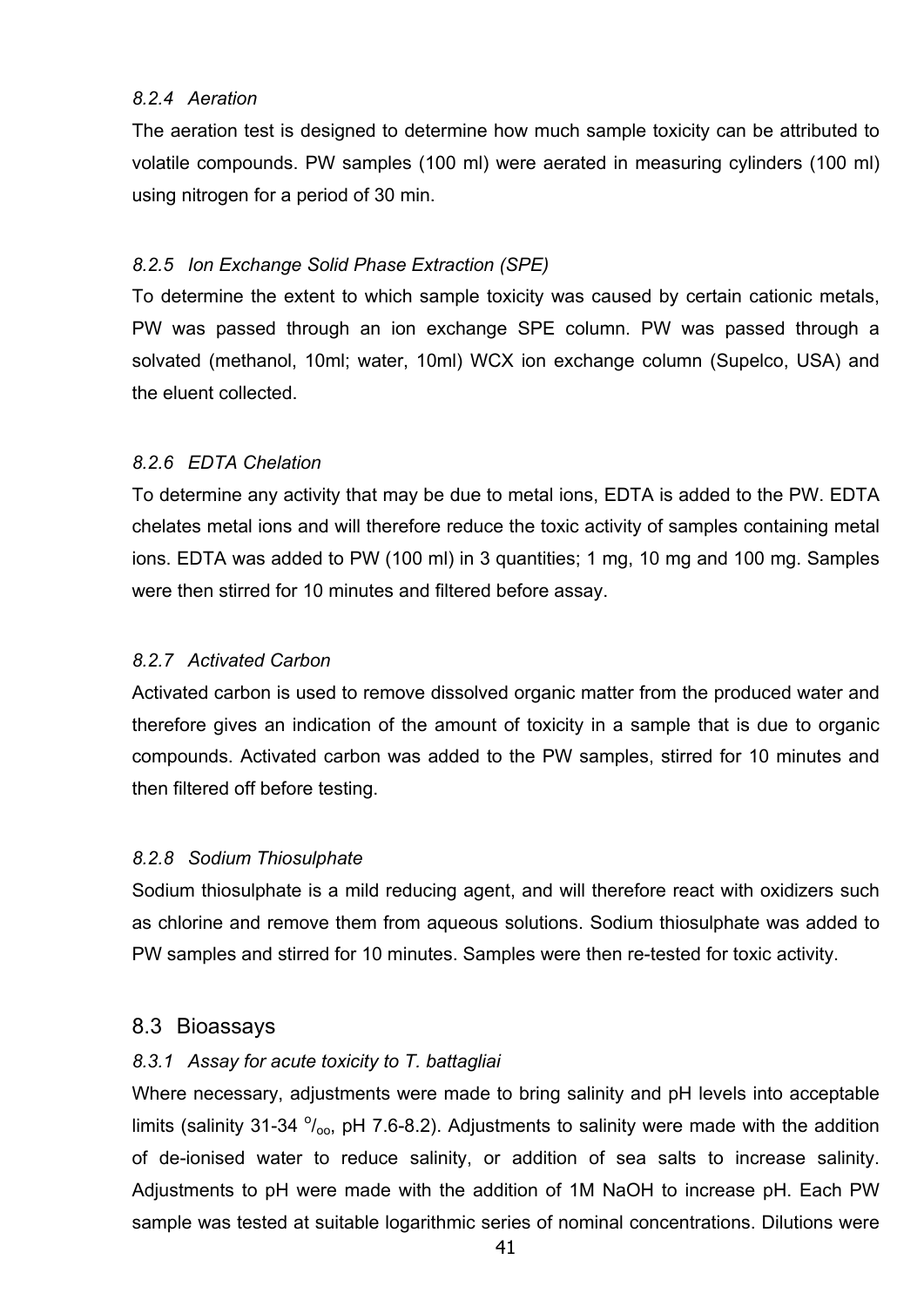made using aged seawater filtered to 0.2 µm. Solutions were made up on the day of the test to prevent any degradation of the PW in seawater before the test began.

Toxicity testing using *T. battagliai* (Copepoda; Harpacticoida) was performed as described by Thomas *et al.* (1999), without modification. Tests were conducted in 12 cell well plates. Each well contained 5 ml of test solution, 4 replicates were used for each dilution. At the start of the test 5 copepodites (4-6 days old) were introduced to each well. Mortality was recorded at 24 h and 48 h using a binocular microscope with dark-field illumination. Organisms were classified as dead if no appendage movement was detected after gentle agitation with a mounted needle. A positive control, using ZnSO<sub>4</sub>, was run concurrently with each batch of samples for QA purposes. The raw data from these *T. battagliai* assays were analysed using the Toxcalc statistical package (Tidepool Scientific, USA).  $EC_{50}$ 's were calculated according to average observed mortality  $(\%)$  in each test.  $EC_{50}$ 's were calculated using Maximum Likelihood Probits (MLP). When this method was not appropriate a Trimmed Spearman Karber (TSK) method was used.  $EC_{50}$ 's were then converted to Toxicity Units (TU) by dividing 100 % by the  $EC_{50}$ .

## *8.3.2 Assay for sub-lethal toxicity to oyster embryos*

The oyster embryo bioassay (OEB) is a procedure for obtaining laboratory data concerning the acute effects of a test material (ASTM, 1995). The OEB is a procedure that is currently deployed under the OSPAR JAMP as a general water quality biological effects method and QA procedures with this assay have now been developed within the BEQUALM programme. The OEB was conducted according to published protocols (DTA, 2001). The only amendment to the protocol was the use of 5ml volumes of test solution opposed to the normally used 30 ml volumes for the bioassay procedure. This methodology is regularly conducted at the Environment Agency (EA) and Cefas laboratories for routine and research purposes.

A stock solution of the reference compound zinc sulphate was prepared at 1000 mg  $I<sup>1</sup>$ using Millipore water (0.2 µm filtered). Surface plating to the walls of the containers was reduced by the addition of 1 ml of 1M HCl. Working solutions (50 mg  $I^{-1}$ ) and test solutions (suitable logarithmic series of nominal concentrations) were prepared using artificial seawater.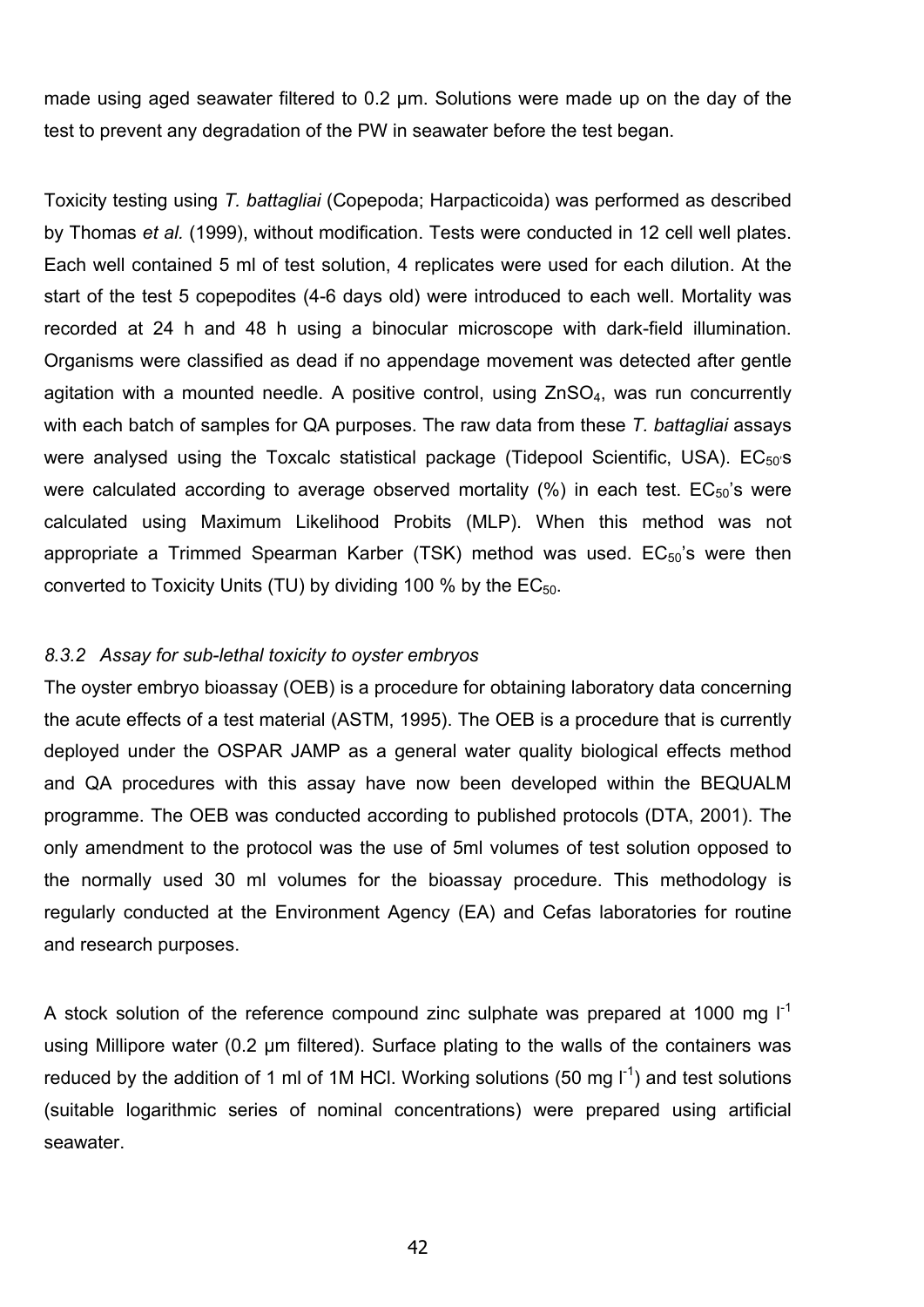The pH and salinity of the un-diluted PW's were initially tested to ensure they were within acceptable limits for the tests. pH adjustment was made by the addition of 1M HCl or NaOH and salinity adjustment by dilution with test water or addition of sea salts (Sigma). Test solutions of the PW were made on the day of testing by mixing artificial sea water with the PW to give a suitable logarithmic series of nominal concentrations. (Artificial seawater was prepared from sigma sea salts at a concentration of 33 ‰ and was 'aged' over a period of 24 h by vigorous mixing and aeration). Conditioned, ripe, oysters for the oyster larval development bioassay were obtained from Guernsey Sea Farms.

The DTA (2001) methodology for the oyster larval development assay (practical laboratory work) statistical analysis was followed for all oyster bioassays. Briefly, gametes were obtained by the process of manual stripping. Gamete quality was assessed microscopically and the sexes of individuals identified. Gametes were placed into beakers of reference seawater at 24 °C for fertilisation and development to 16-32 cell stage. Embryo suspensions were then adjusted to the required density and transferred in set volumes to the test solutions. Embryo suspensions were added to the test solutions to achieve densities of approximately 50 embryos  $ml^{-1}$ . Test solutions were prepared as a logarithmic series of concentrations. The range of concentrations was selected so as to give abnormalities between 0 and 100 % in 2 or more treatments.

Test containers were incubated in the absence of light at 24 °C  $\pm$  2 °C. During each test pH, dissolved oxygen, temperature and salinity were monitored to ensure they were within threshold criteria (DTA 2001). The experiments were terminated after 24 h. At the end of the test samples were preserved by the addition of neutral buffered formalin (4 %) to preserve the larvae. A 1ml homogenous aliquot of each test solution containing embryos was taken and placed into a Sedgewick rafter cell. Normal D-shaped larvae (ASTM, 1995) were counted by microscopic examination at x4 magnification using an inverted microscope.

The bioassay results were analysed using the methods described by ASTM guidelines (1995).  $EC_{50}$ , NOEC and LOEC values were determined using Toxcalc software V5. The method used is based upon the number of abnormal 'D' shaped larvae per ml in each replicate. The number of abnormal larvae per ml is calculated as 50 minus the number of normal larvae, assuming 50 embryos have been added per ml at the initiation of the test. An egg count check was employed to assess whether the correct density of embryos had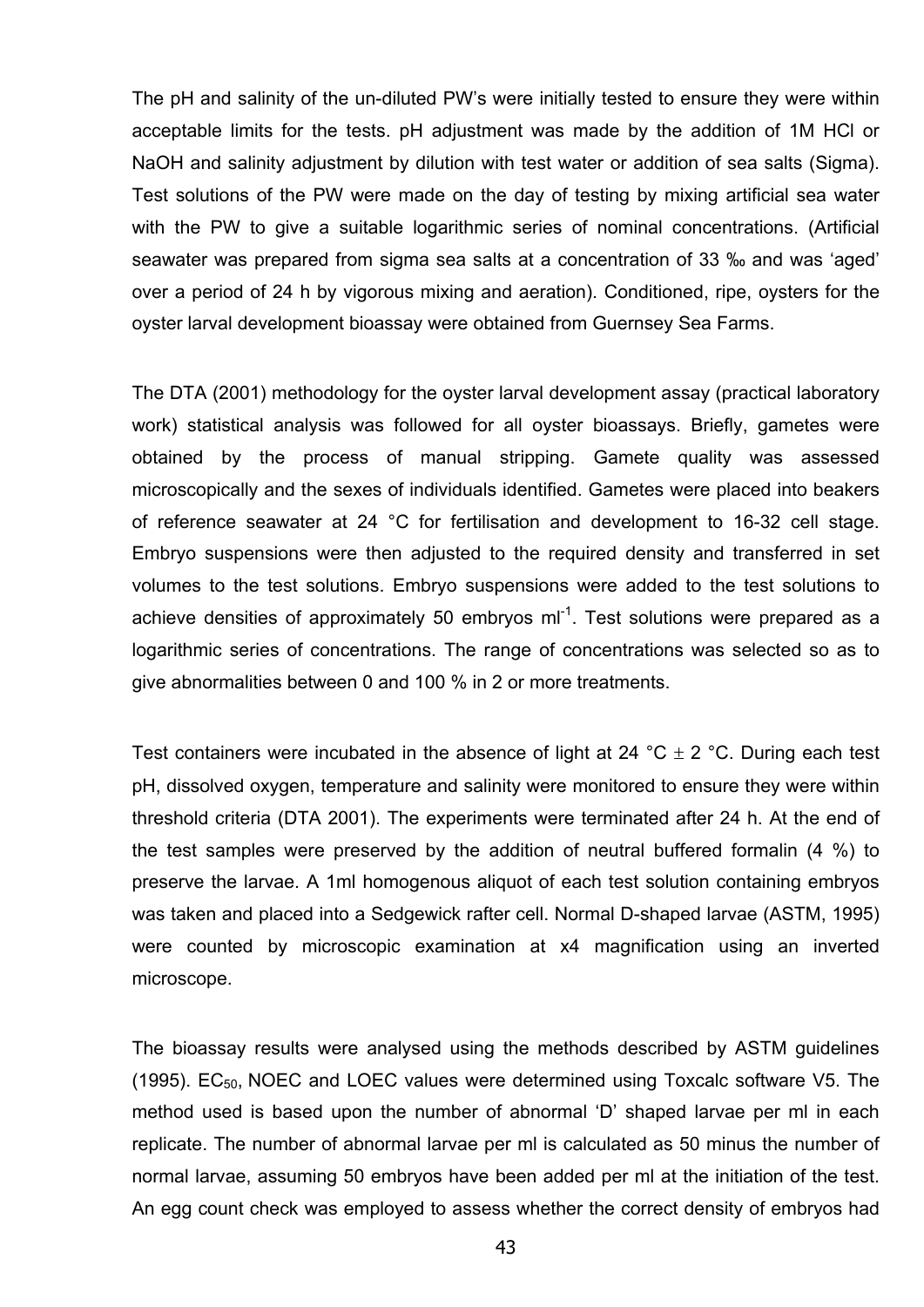been achieved. Where this was 5 % outside of this range the number of abnormal larvae was calculated as: the mean number of embryos in the egg count checks minus the number of normal larvae.

The proportion of abnormal larvae was transformed using the arc-sine square root transformation (to stabilise the variance and satisfy the normality and homogeneity of variance requirements). NOEC's and LOEC's were determined using appropriate hypothesis tests. Percentage net response values were calculated from percentage normal development and percentage abnormal development values. These values were subsequently used to consider an appropriate statistical methodology for the calculation of EC50s from the proportion abnormal data.

#### *8.3.3 Assay for sub-lethal toxicity to S. costatum*

The *S. costatum* assay was conducted in 96-well microplates. Each sample was run as a dilution series over 2 microplates with a control of clean seawater (Burnham on Crouch, UK). Each plate was incubated in continuous light (6000 Lux) at 20 °C whilst being shaken at 100 RPM. Algal growth was measured by fluorescence (excitation 430 nm, emission 670 nm) at 0 h, 24 h, 48 h and 72 h. A positive control, using ZnSO<sub>4</sub>, was run concurrently with each batch of samples to check that the sensitivity of each batch did not vary significantly.

On arrival at the laboratory each PW sample was checked for salinity and pH levels. Where necessary adjustments were made to bring these levels into acceptable parameters (salinity 31-34  $\frac{0}{000}$ , pH 7.6-8.2). Adjustments to salinity were made with the addition of de-ionised water to reduce salinity, or addition of sea salts to increase salinity. Adjustments to pH were made with the addition of 1M NaOH to increase pH.

Each PW sample was tested at a suitable logarithmic series of nominal concentrations. Dilutions were made using aged seawater filtered to 0.2 µm. Solutions were made up on the day of the test to prevent any degradation of the PW in seawater before the test began.

The raw data generated were analysed using Microsoft Excel. Fluorescence units (FU) were converted to cell counts by means of external calibration. The growth of each treatment over 72 h was then calculated and transformed to a percentage of the growth of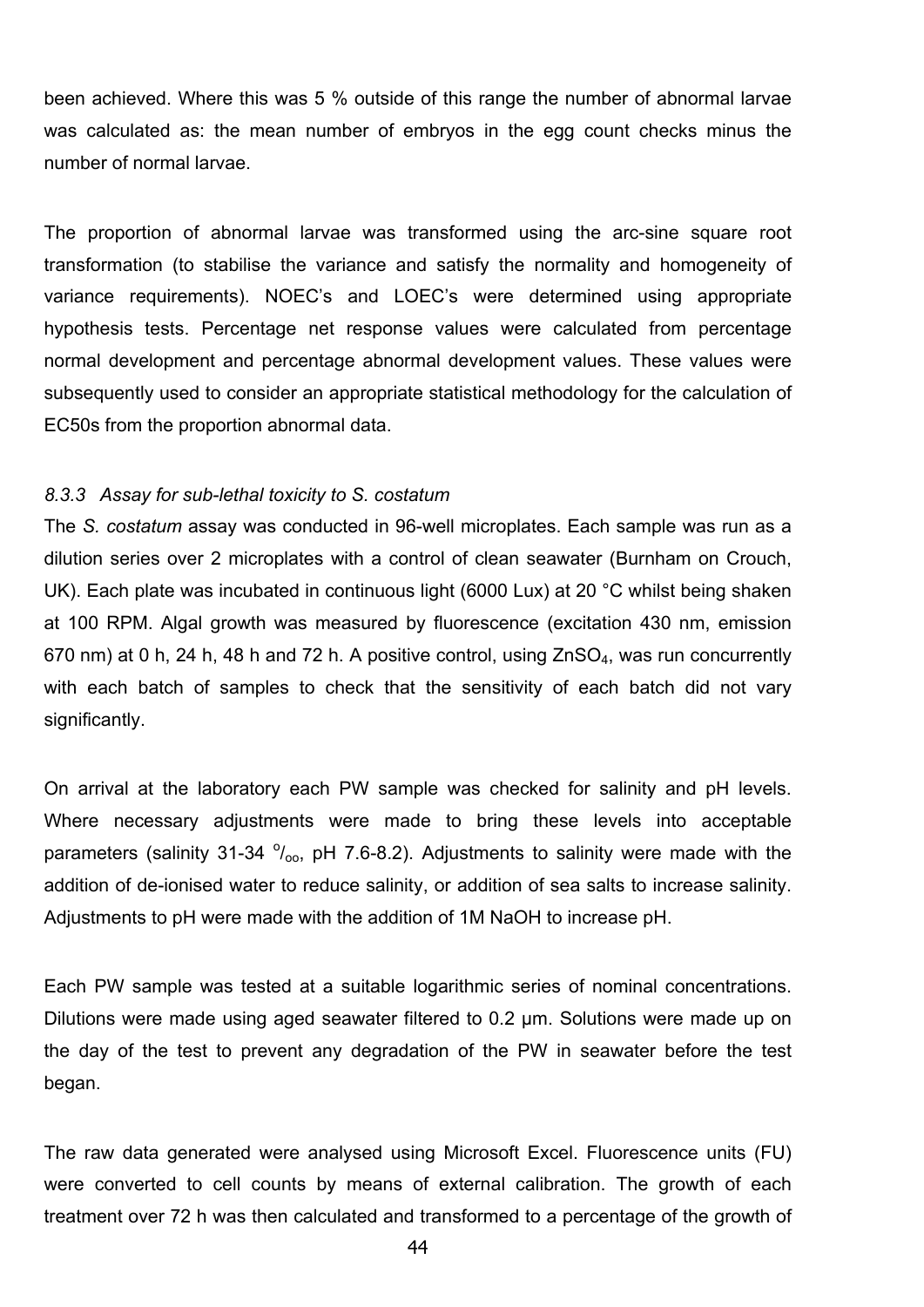the seawater control. The  $EC_{50}$  was calculated from the dose versus percentage growth inhibition data using Toxcalc statistical package (Tidepool Scientific, USA).

## *8.3.4 Assay for oestrogen receptor agonist potency*

Samples were tested for oestrogenic activity using a yeast-based oestrogen screen (YES) that has been fully validated and used in similar TIE type investigations (Routledge and Sumpter, 1996; Desbrow *et al*., 1998). The bioassay detects all known oestrogens (e.g. 17β-oestradiol and oestrone) and xenoestrogens (e.g. alkylphenols and Bisphenol A). The bioassay was carried out using the method of Routledge and Sumpter (1996).

As an outline, the human oestrogen receptor (hER- $\alpha$ ) has been integrated into the yeast genome, together with expression plasmids carrying oestrogen-responsive elements (ERE's) which control the expression of the reporter gene *Lac-Z*. In the presence of oestrogens or chemicals with oestrogenic activity (which bind to and activate the receptor), β-galactosidase is synthesised and secreted into the assay medium in which the yeast is grown. The β-galactosidase then breaks down the chromogenic substrate chlorophenol red β-galactopyranoside (CPRG). CPRG is initially yellow but breaks down into a red product, the concentration of which can be measured by absorbance spectrophotometry.

Samples were produced in methanol. Samples were added to the microtitration test plate at a range of concentrations and then allowed to evaporate to dryness at room temperature. An assay medium, which consisted of the chromogenic substrate and a growth medium that had been inoculated with yeast cells, was added to the plate. The plate was then incubated for 3 days at 32 °C and was shaken vigorously for 2 minutes on each day. On the third day any change in the colour of the chromogenic substrate was read colourimetrically using a UV/VIS plate-reader (Bio-Tek instruments, Inc.) at an absorbance of 540 nm for colour and 620 nm for the turbidity. A dilution series of 17β-oestradiol (E2) (as a positive control and oestrogenic standard) together with a solvent blank, were assayed alongside each batch of samples.

The oestrogenic activity of each sample was determined by comparing responses with that of the E2 standard. All equivalent E2 values of a sample were divided by their relevant concentration factors to produce equivalent E2 values for the original raw water sample. All values falling in the linear range of the sample response curve were averaged to produce the final equivalent E2 value (ng E2  $\Gamma$ <sup>1</sup>) of the sample.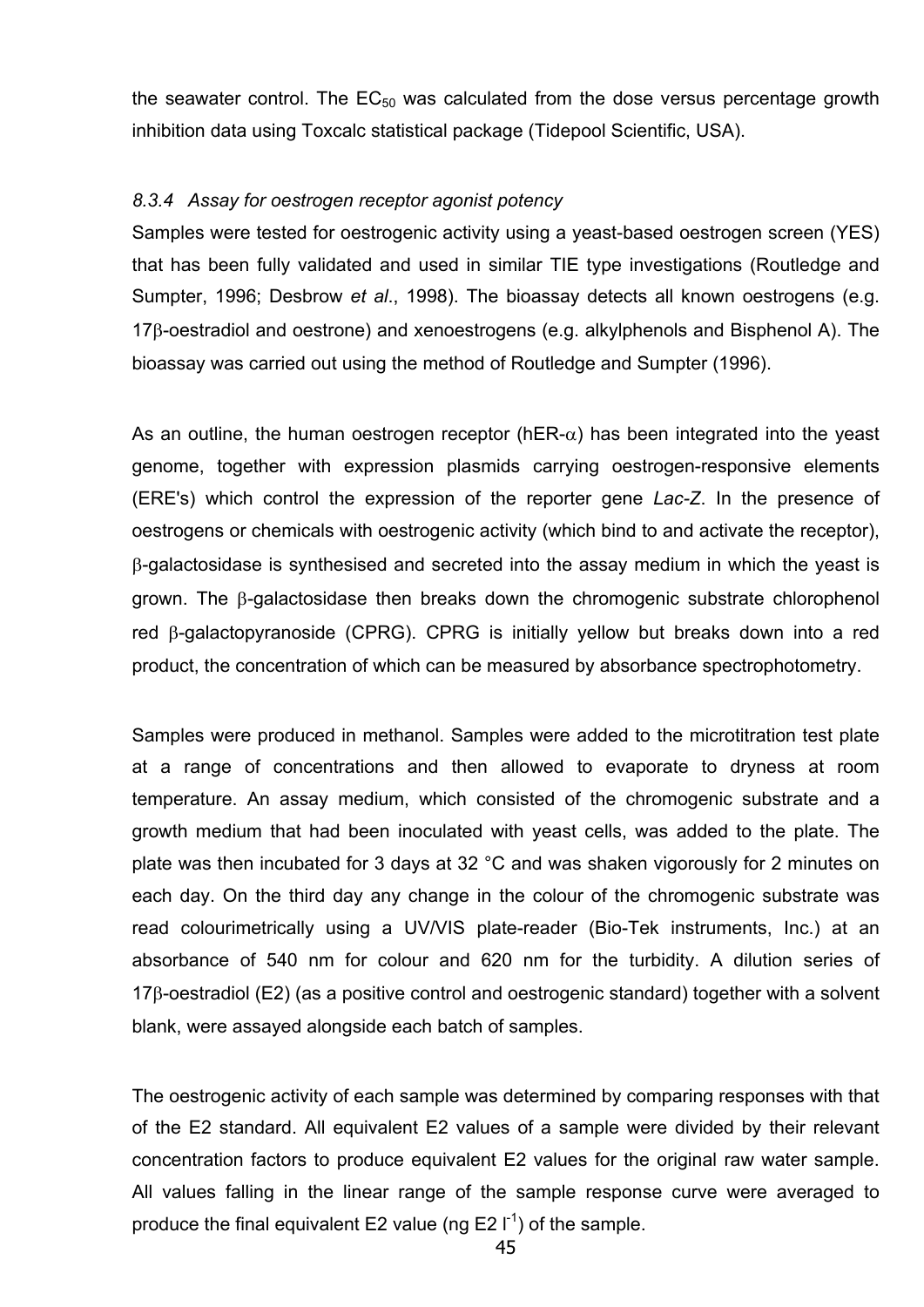## *8.3.5 Assay for aryl hydrocarbon agonist potency (DR CALUX® assay)*

The rat hepatoma H4IIE cell line stably transfected with luciferase reporter gene under the control of dioxin-responsive enhancers (pGudLuc 1.1) was used to screen for compounds eliciting AhR-mediated gene expression. Cells were cultured in a minimum volume of essential medium ( $\alpha$  -MEM, GIBCO, UK), with 10 % Foetal bovine serum (GIBCO, UK) in 75 cm<sup>3</sup> disposable culture flasks, incubated at 37 °C in a humidified 5 %  $CO<sub>2</sub>$  atmosphere.

Cells for assay were seeded into the central 60 wells of a 96-well culture plate (100 μl per well, 90-100 % confluence), 24 h before exposure. Samples in DMSO were diluted in  $\alpha$ -MEM, and 100 µl added to each well to give a maximum DMSO concentration of 0.4 %. Samples were assayed in triplicate and compared to a TCDD dose-response curve generated on the same plate. DMSO was used as a negative control. A significant response was defined as one that was more than three times the standard deviation of the solvent control response. The limit of quantification was defined as ten times the standard deviation of the measured solvent response.

## 8.3.6 Clean up for *DR CALUX® assay*

Samples were fractionated on a multi-layer silica column to remove PAHs, leaving PCDDs, PCDFs and PCBs. Glass columns (20 mm i.d.) were packed with 1 g anhydrous sodium sulphate (Na<sub>2</sub>SO<sub>4</sub>), 5 g 20 % sulphuric acid (H<sub>2</sub>SO<sub>4</sub>) on silica and 5 g 33 % H<sub>2</sub>SO<sub>4</sub> on silica. After packing, the columns were rinsed with 20 ml hexane. The sample was then transferred to the top of the column and eluted with 40 ml hexane:diethyl ether (97:3 v:v). This extract was reduced to 5 ml by rotary film evaporation, and further evaporated to 1 ml at 35 °C under a gentle stream of  $N_2$  and transferred to DMSO for assay.

## 8.4 Sample Fractionation

Selected samples were fractionated in order to separate active compounds from interferences. Normal phase HPLC was performed using a Partisil PAC semi-preparative HPLC column (25 cm x 10 mm x 10 µm; Phenomenex, Cheshire, UK) fitted with a guard column (Phenosphere, 5 cm x 10 mm x 10 µm; Phenomenex) at a flow rate of 5 ml min<sup>-1</sup>, using HPLC grade hexane, DCM, and *iso*-propylalcohol (IPA) as a mobile phase. Gradient elution was used over 30 min, with isocratic elution for 5 min with hexane, followed by a 20 min gradient of 100 % hexane to 100 % DCM, and ending with a 100 % IPA flush for 5 min. Thirty 5 ml fine fractions were collected at 5 min intervals and stored at –20 °C.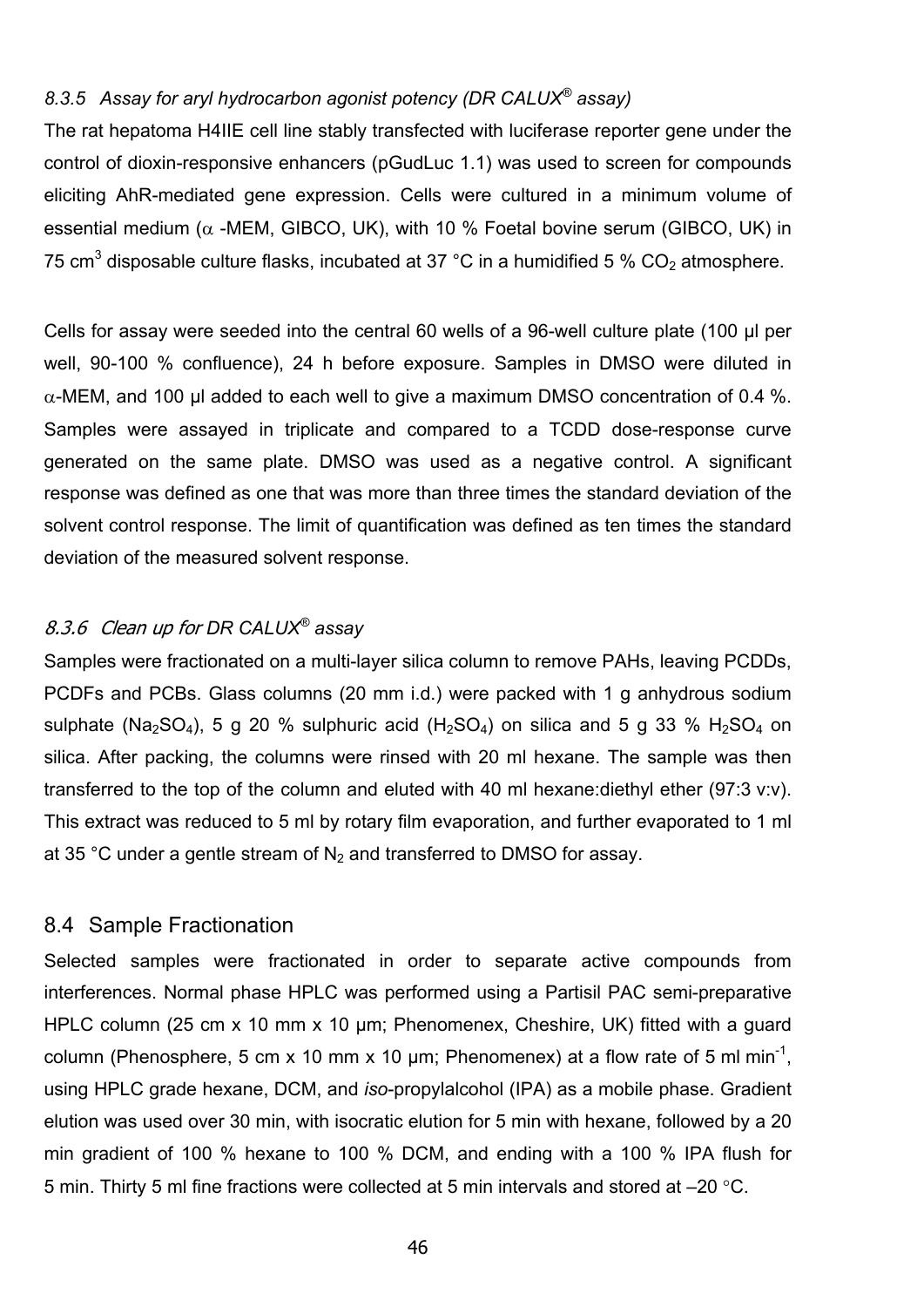## 8.5 Sample Analysis

## *8.5.1 GC-EI-MS*

Fractions giving a positive when bioassay tested were analysed by gas chromatographyelectron impact (EI) mass spectrometry (GC-MS). Separations were carried out using a DB5 column (J&W Scientific; 30 m x 0.25 mm x 0.25  $\mu$ m) with a temperature gradient 40-280 °C at 5 °C min<sup>-1</sup>, and held isothermally at 280 °C for 10 min at the end of the chromatographic run. Splitless injection was used  $(2 \mu)$ ; injector temperature 270 °C) with the mass spectrometer operating in full scan mode (50-500 Daltons). Mass spectra of major peaks were compared to reference spectra in the NIST mass spectral database using AMDIS software for tentative identification.

## *8.5.2 GC-NCI-MS*

GC-NCI-MS was carried out on the hexane extracts using a Hewlett Packard 5973 GC-MSD. Chromatographic separations were carried out using a DB5 column (J&W Scientific; 50 m x 0.25 mm x 0.25 µm) with a temperature gradient of 60-300 at 5 °C min<sup>-1</sup> and held isothermally at 300 ˚C for 20 min. Splitless injection was used (2 µl; injector temperature 270 ˚C). The GC column was directly coupled via a transfer line heated to 295 ˚C, to the source of the mass spectrometer, using methane as the reagent gas. The mass spectrometer was operated in full scan mode (50-650 Daltons).

The acquired mass spectra were then manually compared with reference spectra (Stemmler and Hites, 1988) for tentative identification.

## *8.5.3 GC × GC–TOF-MS*

The GC × GC–TOF-MS system was built from a TRACE 2D (ThermoElectron, Milan, Italy) gas chromatograph coupled to a TEMPUS time-of-flight mass spectrometer (ThermoElectron, Austin, TX, USA). Separations are carried out using a DB1 fused-silica column (J&W Scientific; 30 m  $\times$  0.25 mm  $\times$  0.25 µm) as the first-dimension column, and an HT8 column (1 m  $\times$  0.1 mm  $\times$  0.1 µm) as the second-dimension column. One end of the second-dimension column was coupled directly to the first-dimension column and the other end to the 30 cm × 0.1 mm retention gap mounted in the GC–MS interface. Mini press-fits (Techrom) are used for the connections. Modulation is performed at the beginning of the second column with a modulation period of 6 s. Helium gas (Hoek Loos) is used as carrier gas at a constant flow of 1.2 ml min<sup>-1</sup>. Samples were injected manually (1  $\mu$ I) into a PTV inlet port operated in constant-temperature splitless mode at 280 °C with the split opening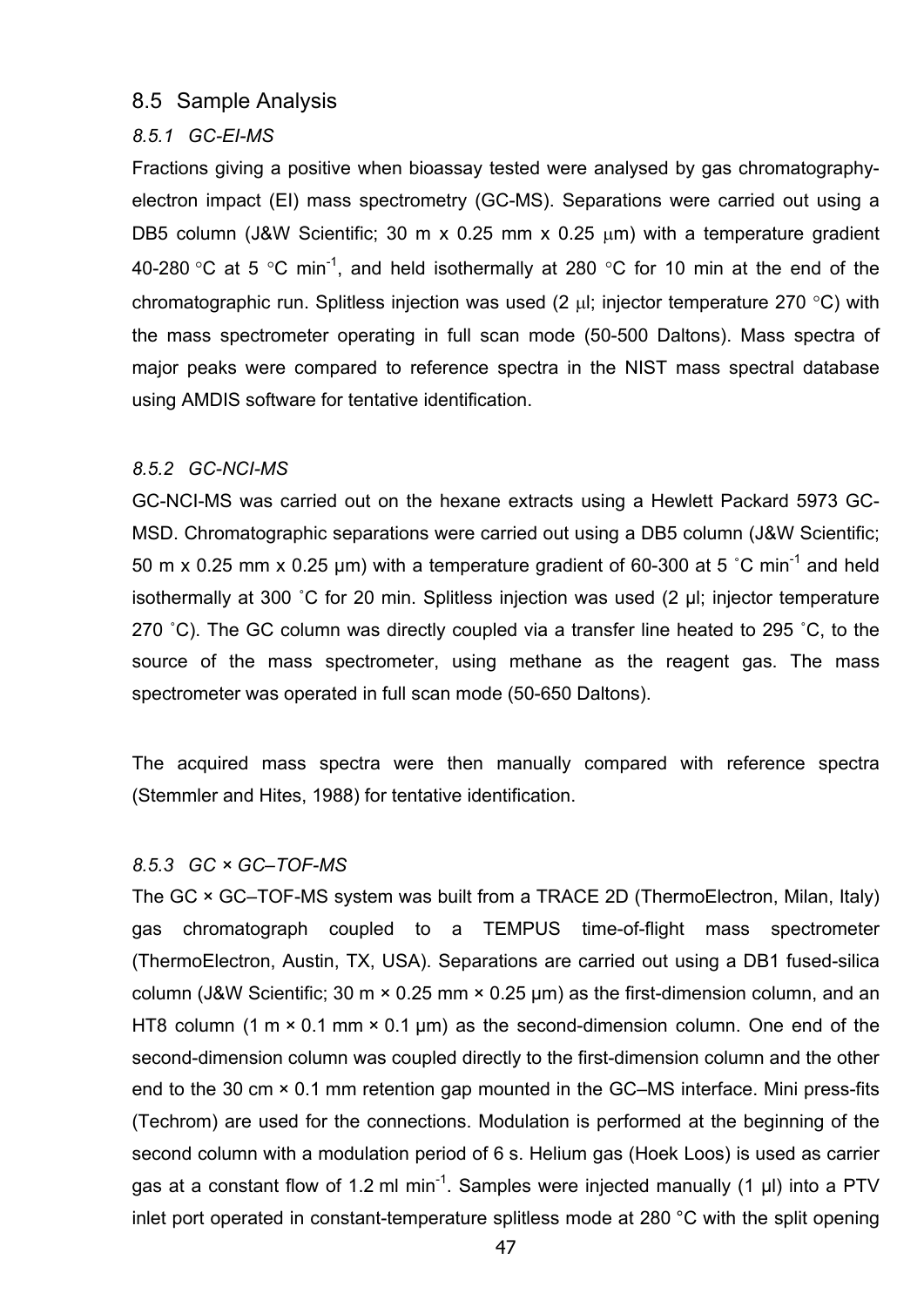2 min after injection. The mass range of 50–750 Da was acquired at a data acquisition rate of 40 Hz.

## 8.6 QSAR Analysis

QSAR analysis was carried out using the COREPA model for hER binding affinity and the COREPA-M model for AhR binding affinity, both developed and processed on our behalf by Prof. O. Mekenyan at the University "Prof. As. Zlatrov", Bulgaria. All of the compounds suggested as aryl hydrocarbon or oestrogen receptor agonists were analysed, giving a probability of their binding to the receptor.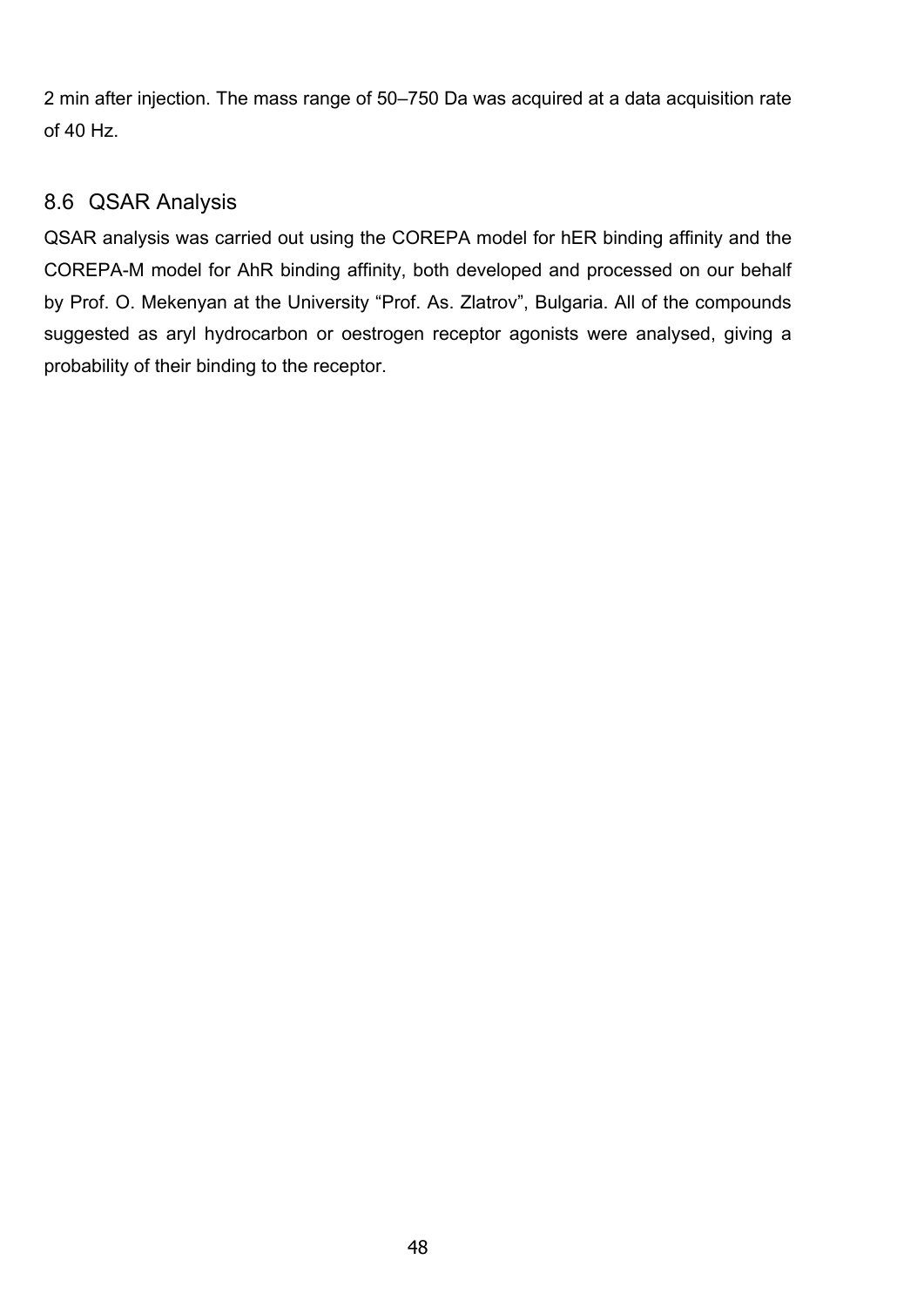## **9 APPENDIX B: SAMPLING PROTOCOL**

## **PROTOCOL FOR THE COLLECTION OF PRODUCED WATER**

## **Jan Balaam, CEFAS Burnham Laboratory**

26 November 2003

## **1.0 Purpose**

This protocol will be used for the collection of produced water (PW) for the C1738 study.

## **2.0 Application**

This procedure applies to produced water sample collection. The following instructions should be carefully followed.

## **3.0 Procedures**

## **3.1 Sampling equipment**

30 litre stainless steel barrels.

## **3.2 Labels**

The attached labels must be completed.

## **3.3 Sampling**

The sample is to be collected at a sampling point immediately down stream of the last conventional water treating vessel or other designated sampling location. Flush the line for several minutes before sampling. Rinse each container with sample before filling. Fill barrel almost to brim, allow to cool before closing lid and then apply completed label. Ensure lid is securely fastened.

## **3.4 Carriage**

Samples should be sent to: Jan Balaam CEFAS Burnham Laboratory Remembrance Ave Burnham on Crouch Essex CM0 8HA,

**as soon as practicable after sampling** (i.e. the same day, or the following morning). Samples should be chilled until they leave the platform. Please contact Jan Balaam or Rob Dyer to advise them of approximate arrival dates. Labels are provided.

## **5.0 Safety**

Sampling procedures should be performed within the health and safety guidelines of the participating facility.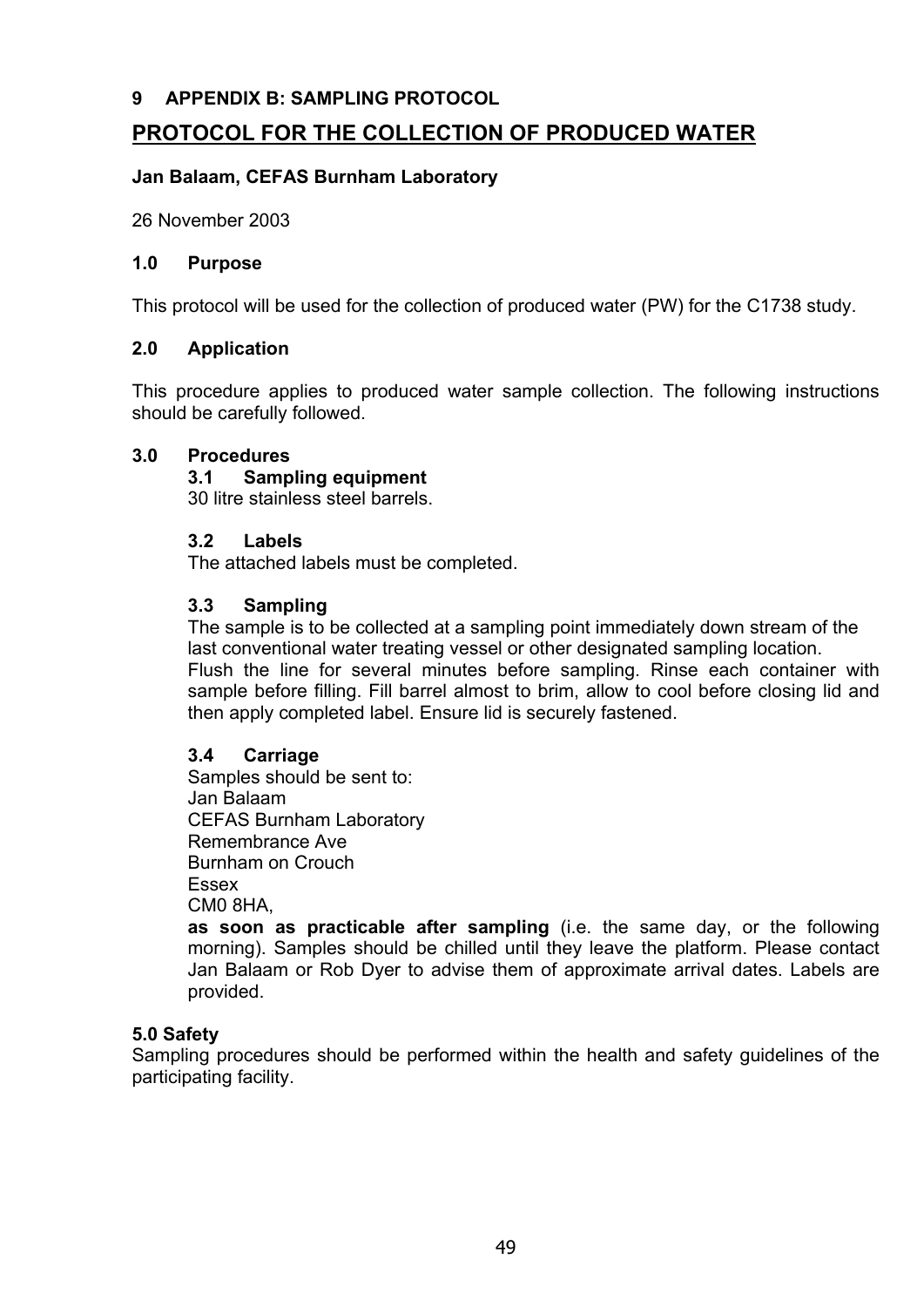## **10 APPENDIX C: TABLES OF RESULTS**

## **Table 10.1 Produced Water Toxicity to** *T. battagliai*

| Installation                                                                                        | $EC_{50}$ <sup>1</sup><br>(MLP) |                          | 95% confidence<br>limits | $EC_{50}$<br>(TSK) |                     | 95% confidence<br>limits | $TU^2$ |
|-----------------------------------------------------------------------------------------------------|---------------------------------|--------------------------|--------------------------|--------------------|---------------------|--------------------------|--------|
| Platform 1b                                                                                         | 20.59                           | 12.54                    | 28.24                    | 14.10              | 9.61                | 20.70                    | 7.1    |
| Platform 1a                                                                                         | n/r                             | $\blacksquare$           |                          | 22.40              | 17.63               | 28.46                    | 4.5    |
| Platform 2                                                                                          | 12.18                           | 7.52                     | 17.75                    | 10.25              | 6.58                | 15.93                    | 9.8    |
| Platform 3                                                                                          | >100                            |                          |                          | n/r                | $\omega_{\rm{max}}$ | $\mathbf{r}$             | <1     |
| Platform 5                                                                                          | n/r                             |                          |                          | 23.00              | 15.16               | 34.90                    | 5.3    |
| Platform 4                                                                                          | 27.41                           | 17.75                    | 38.73                    | 22.56              | 15.56               | 32.71                    | 4.3    |
| Platform 6                                                                                          | n/r                             |                          |                          | 10.07              | 7.23                | 14.03                    | 9.9    |
| Platform 7a                                                                                         | n/r                             |                          |                          | 9.78               | 6.64                | 13.95                    | 10.2   |
| Platform 7b                                                                                         | 5.97                            | 3.39                     | 8.14                     | 4.89               | 3.46                | 6.91                     | 20.5   |
| Platform 8                                                                                          | 31.27                           | 20.13                    | 43.22                    | 26.68              | 18.13               | 39.25                    | 3.7    |
| Platform 9                                                                                          | n/r                             |                          |                          | 47.13              | 36.92               | 60.16                    | 2.1    |
| Platform 10                                                                                         | 17.37                           | 11.05                    | 24.61                    | 14.59              | 10.16               | 20.94                    | 6.9    |
| Platform 11                                                                                         | n/r                             | $\overline{\phantom{a}}$ |                          | 2.30               | 1.72                | 3.07                     | 43.5   |
| Platform 12                                                                                         | 18.76                           | 12.96                    | 25.68                    | 15.02              | 10.55               | 21.38                    | 6.7    |
| Platform 13                                                                                         | n/r                             | $\sim$ 10 $\pm$          | $\overline{\phantom{a}}$ | 29.32              | 21.83               | 39.38                    | 3.4    |
| Platform 17b                                                                                        | 63.62                           | 22.59                    | 83.16                    | 53.00              | 39.08               | 71.88                    | 1.9    |
| Platform 17a                                                                                        | 35.20                           | 4.11                     | 118.43                   | 32.04              | 23.15               | 44.35                    | 3.1    |
| Platform 14                                                                                         | n/r                             | $\blacksquare$           |                          | 12.90              | 9.90                | 16.80                    | 7.8    |
| Platform 15b                                                                                        | 16.24                           | 9.31                     | 19.74                    | 10.49              | 8.23                | 13.36                    | 9.6    |
| Platform 15b post C18                                                                               | n/r                             | $\overline{\phantom{a}}$ |                          | 61.29              | 51.36               | 73.14                    | 1.7    |
| Platform 15a                                                                                        | 24.70                           | 18.45                    | 31.82                    | 22.50              | 17.36               | 29.15                    | 4.4    |
| Platform 15a post C18                                                                               | >100                            |                          |                          | >100               | $\sim 10^4$         | $\blacksquare$           | $<$ 1  |
| Platform 16b                                                                                        | n/r                             |                          |                          | 19.16              | 15.80               | 23.22                    | 5.2    |
| Platform 16a                                                                                        | n/r                             |                          |                          | 13.76              | 10.92               | 17.34                    | 7.3    |
| EC50s are the percentage concentration of PW that caused an effect in 50% of the organisms observed |                                 |                          |                          |                    |                     |                          |        |

 $2$  TU – Toxic Units are calculated as 100 % / EC50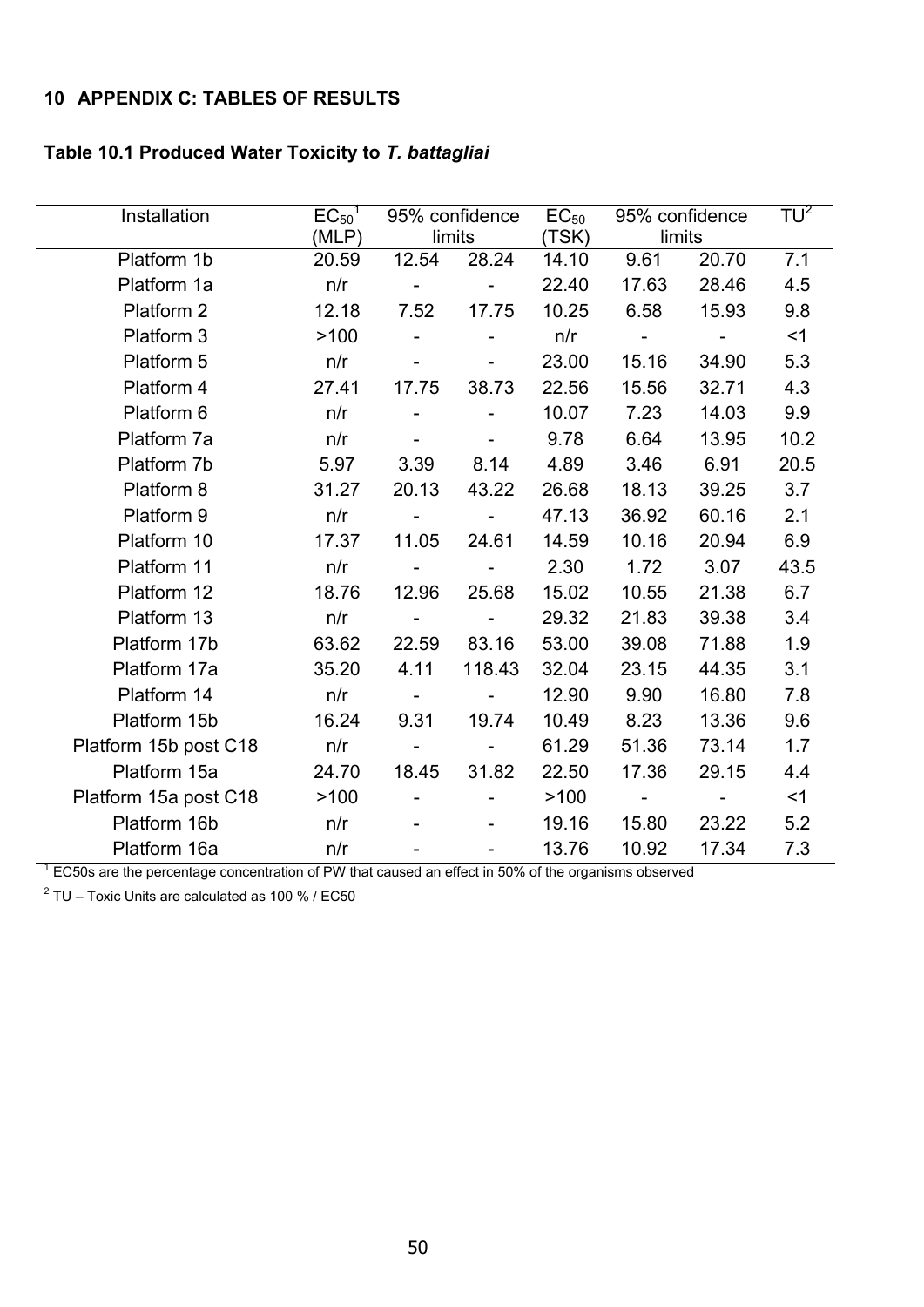| Installation                                                                                                           | $EC_{50}$ <sup>1</sup> |       | 95% confidence | $EC_{50}$      |        | 95% confidence | TU <sup>2</sup> |
|------------------------------------------------------------------------------------------------------------------------|------------------------|-------|----------------|----------------|--------|----------------|-----------------|
|                                                                                                                        | (MLP)                  |       | limits         | (TSK)          | limits |                |                 |
| Platform 1b                                                                                                            | 0.74                   | 0.37  | 1.29           | $\blacksquare$ |        |                | 134.4           |
| Platform 1a                                                                                                            | 1.38                   | 0.87  | 2.00           |                |        |                | 72.5            |
| Platform 2                                                                                                             | n/r                    |       |                | 10.42          | 9.39   | 11.55          | 9.6             |
| Platform 3                                                                                                             | n/r                    |       |                | 56.57          |        |                | 1.8             |
| Platform 5                                                                                                             | n/r                    |       |                | 17.46          | 17.24  | 17.67          | 5.7             |
| Platform 4                                                                                                             | n/r                    |       |                | 13.66          | 12.83  | 14.55          | 7.3             |
| Platform 6                                                                                                             | n/r                    |       |                | 1.68           | 1.54   | 1.83           | 59.5            |
| Platform 7a                                                                                                            | 7.60                   | 7.05  | 8.13           | $\blacksquare$ |        |                | 13.2            |
| Platform 7b                                                                                                            | n/r                    |       |                | 12.09          | 11.45  | 12.77          | 8.3             |
| Platform 8                                                                                                             | n/r                    |       |                | 33.47          | 30.79  | 36.38          | 3.0             |
| Platform 9                                                                                                             | n/r                    |       |                | 13.90          | 13.25  | 14.57          | 7.2             |
| Platform 10                                                                                                            | n/r                    |       |                | 16.30          | 15.80  | 16.82          | 6.1             |
| Platform 11                                                                                                            | n/r                    |       |                | 4.55           | 4.24   | 4.89           | 22.0            |
| Platform 12                                                                                                            | n/r                    |       |                | 13.22          | 12.34  | 14.15          | 7.6             |
| Platform 13                                                                                                            | n/r                    |       |                | 11.31          | 10.28  | 12.43          | 8.8             |
| Platform 17b                                                                                                           | n/r                    |       |                | 30.88          | 28.35  | 33.64          | 3.2             |
| Platform 17a                                                                                                           | n/r                    |       |                | 28.00          | 26.44  | 29.64          | 3.6             |
| Platform 14                                                                                                            | n/r                    |       |                | 16.52          | 15.99  | 17.07          | 6.1             |
| Platform 15b                                                                                                           | n/r                    |       |                | 6.19           | 6.02   | 6.36           | 16.2            |
| Platform 15b post C18                                                                                                  | n/r                    |       |                | 12.14          | 11.68  | 12.61          | 8.2             |
| Platform 15a                                                                                                           | n/r                    |       |                | 22.93          | 21.99  | 23.90          | 4.4             |
| Platform 15a post C18                                                                                                  | n/r                    |       |                | 48.87          | 46.71  | 51.13          | 2.0             |
| Platform 16b                                                                                                           | 0.01                   | 6 e-9 | 0.08           |                |        |                | 13241           |
| Platform 16a                                                                                                           | 12.20                  | 8.40  | 16.11          |                |        |                | 8.2             |
| $^7$ EC <sub>50</sub> 's are the percentage concentration of PW that caused an effect in 50% of the organisms observed |                        |       |                |                |        |                |                 |

## **Table 10.2 Produced Water Toxicity to oyster embryos**

 $^2$  TU – Toxic units are calculated as 100 % / EC<sub>50</sub>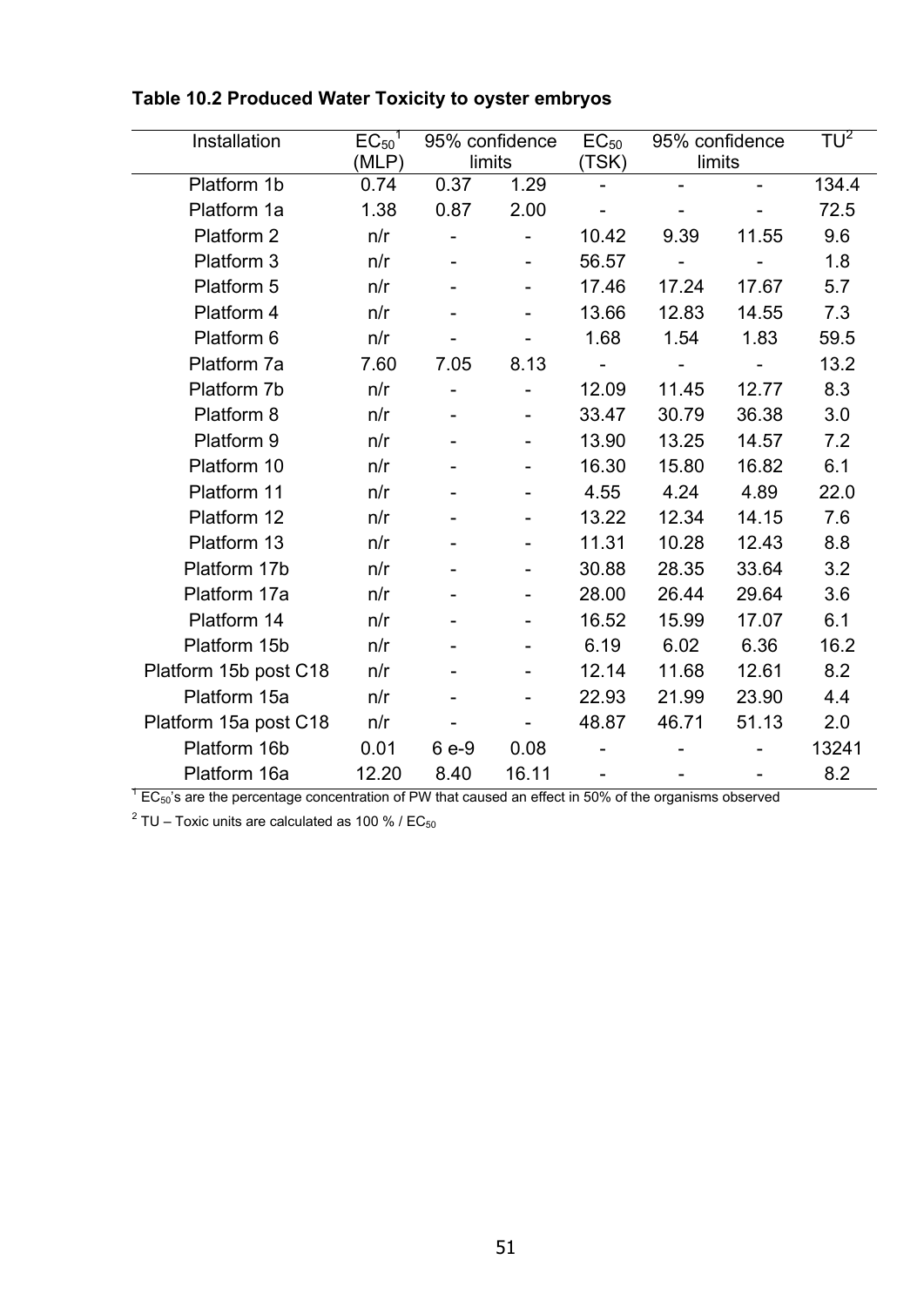| Installation                                                             | $EC_{50}$ |       | 95%                 | Toxic |
|--------------------------------------------------------------------------|-----------|-------|---------------------|-------|
|                                                                          | (MLP)     |       | confidence          | Units |
|                                                                          |           |       | limits <sup>1</sup> |       |
| Platform 1b                                                              | 83.33     | n/r   | n/r                 | 1.20  |
| Platform 1a                                                              | 47.84     | n/r   | n/r                 | 2.09  |
| Platform 2                                                               | 36.18     | n/r   | n/r                 | 2.76  |
| Platform 3                                                               | 75.56     | n/r   | n/r                 | 1.32  |
| Platform 5                                                               | 12.78     | 9.27  | 16.01               | 7.82  |
| Platform 4                                                               | 12.78     | 8.28  | 16.18               | 7.82  |
| Platform 6                                                               | 23.31     | n/r   | n/r                 | 4.29  |
| Platform 7a                                                              | 4.42      | 1.60  | 6.36                | 22.62 |
| Platform 7b                                                              | 2.70      | 1.62  | 4.48                | 37.04 |
| Platform 8                                                               | 60.16     | n/r   | n/r                 | 1.66  |
| Platform 9                                                               | >100      | n/r   | n/r                 | $<$ 1 |
| Platform 10                                                              | 55.70     | n/r   | n/r                 | 1.80  |
| Platform 11                                                              | 32.53     | n/r   | n/r                 | 3.07  |
| Platform 12                                                              | 30.29     | 24.73 | 35.03               | 3.30  |
| Platform 13                                                              | >100      | n/r   | n/r                 | $<$ 1 |
| Platform 17b                                                             | 44.59     | n/r   | n/r                 | 2.24  |
| Platform 17a                                                             | 91.97     | n/r   | n/r                 | 1.09  |
| Platform 14                                                              | 45.92     | n/r   | n/r                 | 2.18  |
| Platform 15b                                                             | 27.09     | 20.88 | 32.19               | 3.69  |
| Platform 15b post C18                                                    | >100      | n/r   | n/r                 | $<$ 1 |
| Platform 15a                                                             | 52.33     | n/r   | n/r                 | 1.91  |
| Platform 15a post C18                                                    | n/r       |       |                     |       |
| Platform 16b                                                             | >100      | n/r   | n/r                 | $<$ 1 |
| Platform 16a                                                             | 96.32     | n/r   | n/r                 | 1.04  |
| 95 % confidence limits not calculated where no maximum value is obtained |           |       |                     |       |

## **Table 10.3 Produced Water toxicity to** *S. costatum*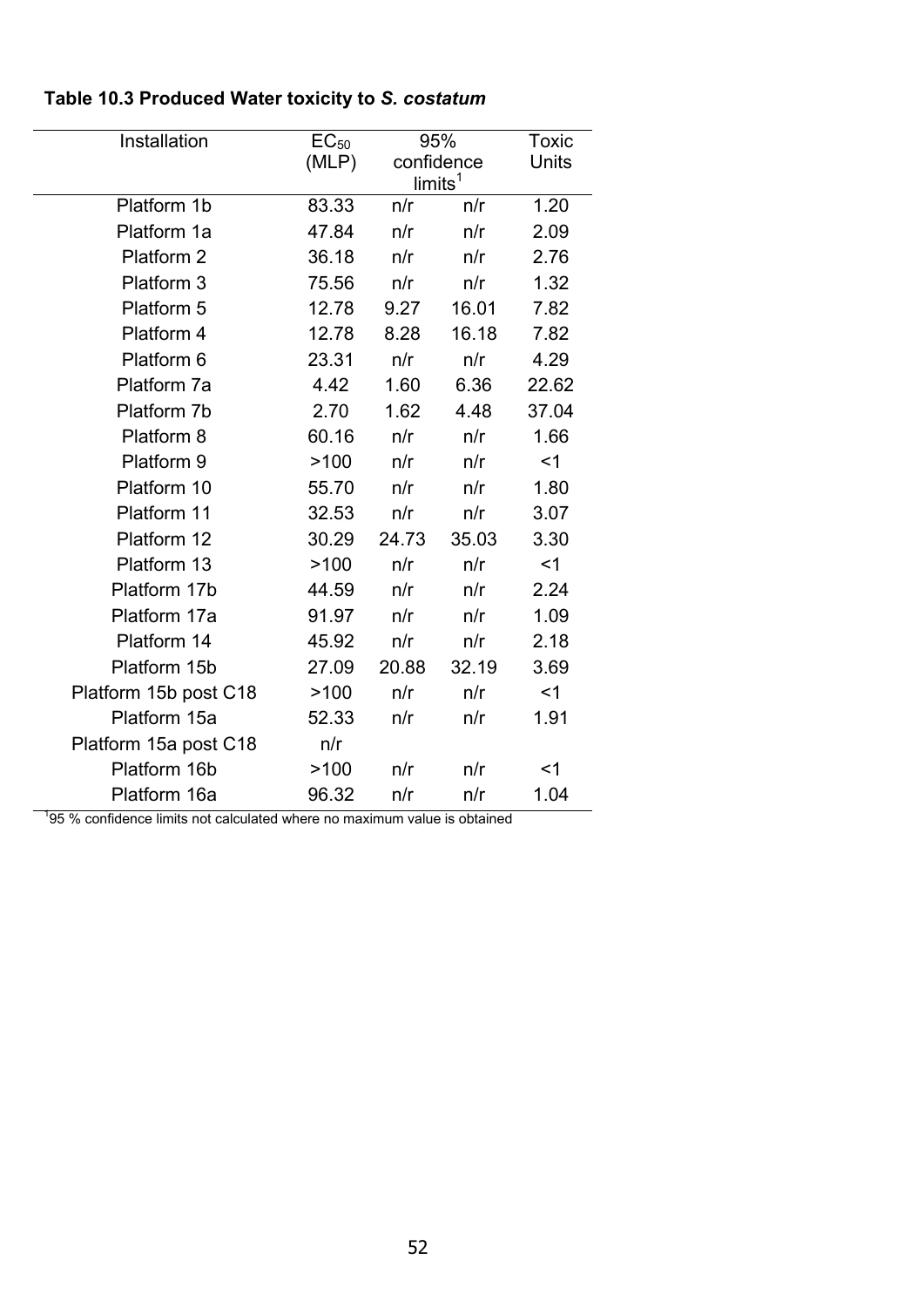| Installation | E2 Equiv. | Stdev |
|--------------|-----------|-------|
|              | ng/l      |       |
| Platform 1b  | 3.24      | 0.51  |
| Platform 1a  | 5.23      | 0.97  |
| Platform 2   | 31.58     | 2.19  |
| Platform 3   | 7.17      | 0.71  |
| Platform 4   | 39.28     | 9.92  |
| Platform 5   | 4.10      | 0.14  |
| Platform 6   | 1.89      | 0.00  |
| Platform 7a  | 0.02      | 0.01  |
| Platform 7b  | 1.71      | 0.00  |
| Platform 8   | 8.69      | 1.85  |
| Platform 9   | 7.46      | 1.10  |
| Platform 10  | 0.32      | 0.09  |
| Platform 11  | 0.01      | 0.01  |
| Platform 12  | 7.41      | 2.88  |
| Platform 13  | 91.17     | 15.24 |
| Platform 14  | 8.11      | 0.80  |
| Platform 17b | 65.89     | 6.91  |
| Platform 17a | 31.96     | 0.06  |
| Platform 15b | 16.87     | 5.11  |
| Platform 15a | 16.73     | 1.07  |
| Platform 16b | 21.76     | 0.01  |
| Platform 16a | 11.13     | 2.11  |

## **Table 10.4 Produced Water oestrogen receptor agonist potency**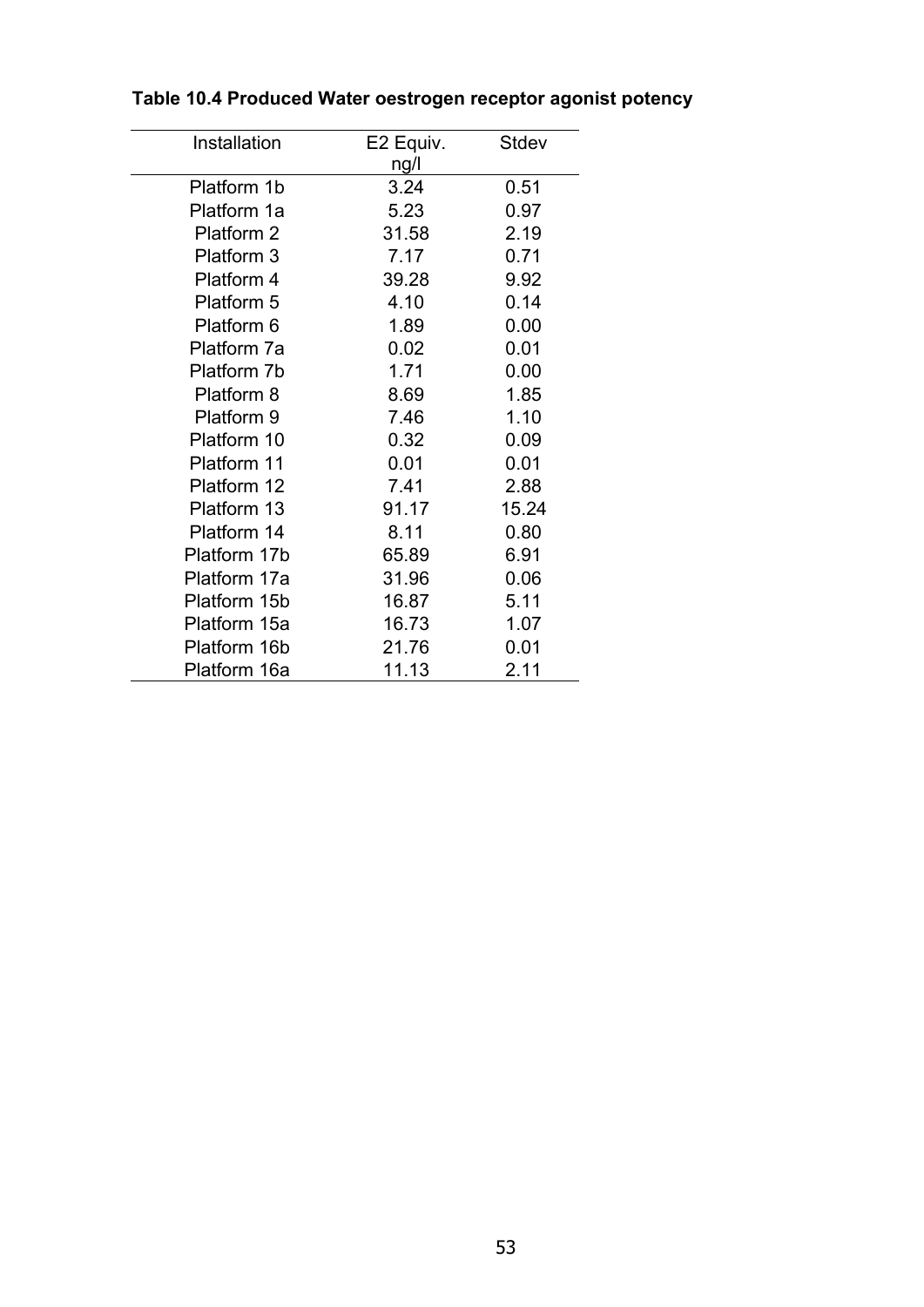| Sample Site  |           | Total | Dioxin - like                                    |                     |
|--------------|-----------|-------|--------------------------------------------------|---------------------|
|              | ng TCDD/I | stdev | pg TCCD/I                                        | stdev               |
| Platform 1b  | 13        | 1.0   | 29.6                                             | 2.6                 |
| Platform 1a  | 10        | 0.5   | 15.8                                             | 0.9                 |
| Platform 2   | 239       | 17.4  | $<$ LOD                                          | $<$ LOD             |
| Platform 3   | 16        | 1.5   | <lod< td=""><td><lod< td=""></lod<></td></lod<>  | <lod< td=""></lod<> |
| Platform 4   | 32        | 2.0   | $2.2\phantom{0}$                                 | 0.1                 |
| Platform 5   | 18        | 1.9   | <lod< td=""><td><lod< td=""></lod<></td></lod<>  | <lod< td=""></lod<> |
| Platform 6   | 29        | 2.2   | $<$ LOD                                          | <lod< td=""></lod<> |
| Platform 7a  | 417       | 19.4  | $<$ LOD                                          | $<$ LOD             |
| Platform 7b  | 20        | 2.9   | <lod< td=""><td><lod< td=""></lod<></td></lod<>  | <lod< td=""></lod<> |
| Platform 8   | 33        | 0.7   | 30.4                                             | 2.0                 |
| Platform 9   | 16        | 2.1   | 223.3                                            | 20.8                |
| Platform 10  | 5         | 0.4   | <lod< td=""><td><math>&lt;</math>LOD</td></lod<> | $<$ LOD             |
| Platform 11  | 124       | 18.1  | 1004.2                                           | 117.4               |
| Platform 12  | 324       | 15.1  | 245.5                                            | 7.0                 |
| Platform 13  | 18        | 1.1   | $<$ LOD                                          | <lod< td=""></lod<> |
| Platform 14  | 70        | 7.1   | 346.9                                            | 14.8                |
| Platform 17b | 141       | 3.7   | 4.2                                              | 0.3                 |
| Platform 17a | 106       | 9.4   | <lod< td=""><td><lod< td=""></lod<></td></lod<>  | <lod< td=""></lod<> |
| Platform 15b | 95        | 7.2   | 15.8                                             | 1.8                 |
| Platform 15a | 76        | 3.0   | 8.6                                              | 0.7                 |
| Platform 16b | 93        | 2.9   | 1.2                                              | 0.0                 |
| Platform 16a | 13        | 0.1   | 1.4                                              | 0.0                 |

## **Table 10.5 Produced Water aryl hydrocarbon receptor agonist potency**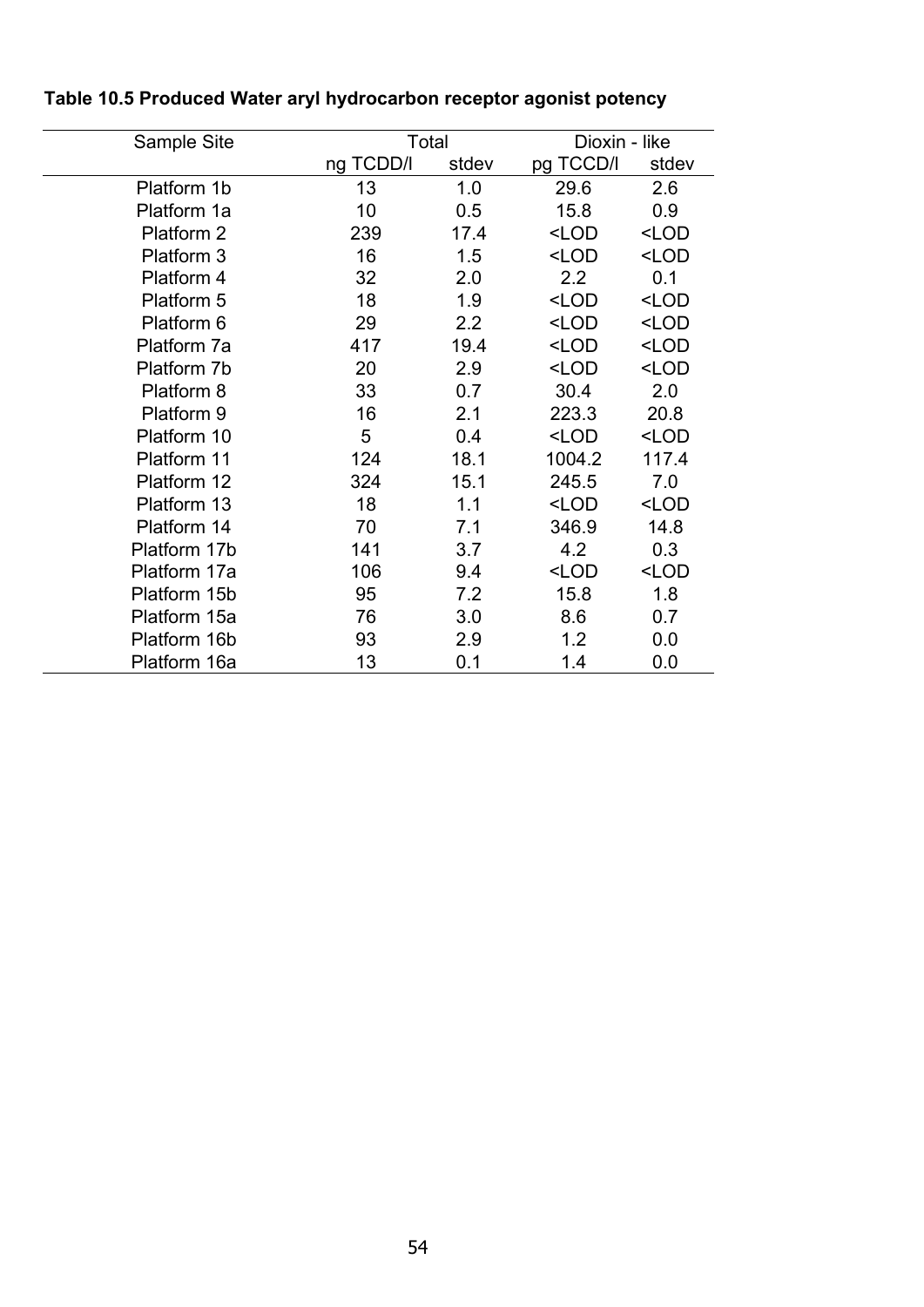| CAS#          | Chemical name                                                       | 0.1 <rba<10% 0<rba<0.1%="" active<="" not="" td=""><td></td><td>Purchased</td></rba<10%> |                   | Purchased |
|---------------|---------------------------------------------------------------------|------------------------------------------------------------------------------------------|-------------------|-----------|
| 7469-77-4     | 2-Methyl-1-naphthol                                                 | 0 <rba<0.1%< td=""><td>yes</td><td></td></rba<0.1%<>                                     | yes               |           |
| 2897-05-2     | 3-Methyl-1-phenyl-butanone                                          |                                                                                          | Not active<br>yes |           |
| 3520-52-3     | 2-Methyl-6-propylphenol                                             | 0 <rba<0.1%< td=""><td>yes</td><td></td></rba<0.1%<>                                     | yes               |           |
| 6683-92-7     | 1-phenyl-2-pentanone                                                |                                                                                          | Not active<br>no  |           |
| 4685-47-6     | 3,4-Dimethylanisole                                                 |                                                                                          | Not active<br>yes |           |
| 874-63-5      | 3,5-Dimethylanisole                                                 |                                                                                          | Not active<br>yes |           |
| 4074-46-8     | 4-Methyl-2-propylphenol                                             | 0 <rba<0.1%< td=""><td>no</td><td></td></rba<0.1%<>                                      | no                |           |
| 20294-32-0    | 6-Methyl-4-indanol                                                  | 0 <rba<0.1%< td=""><td>no</td><td></td></rba<0.1%<>                                      | no                |           |
|               | EPA-196488 Acetic_acid, 2-oxo-2-(1,1'-biphenyl-4-<br>yl)ethyl_ester |                                                                                          | Not active<br>no  |           |
| 4013-37-0     | 1,2-dimethoxyethylbenzene                                           |                                                                                          | Not active<br>no  |           |
| 68705-86-2    | 1-methoxy-4-methyl-3-pentenylbenzene                                |                                                                                          | Not active<br>no  |           |
| 59588-12-4    | 1-methoxypropylbenzene                                              |                                                                                          | Not active<br>no  |           |
| 588-67-0      | butoxymethylbenzene                                                 |                                                                                          | Not active<br>yes |           |
| 1515-95-3     | 4-ethylanisole                                                      |                                                                                          | Not active<br>yes |           |
| 578-58-5      | 2-methylanisole                                                     |                                                                                          | Not active<br>yes |           |
| 100-84-5      | 3-methylanisole                                                     |                                                                                          | Not active<br>yes |           |
| 4132-48-3     | 4-Isopropylanisole                                                  |                                                                                          | Not active<br>yes |           |
| 104-46-1      | 4-Propenylanisole                                                   |                                                                                          | Not active<br>yes |           |
| 104-93-8      | 4-methylanisole                                                     |                                                                                          | Not active<br>yes |           |
| 55530-67-1    | 3-methoxy-a-[(trimethylsilyl)oxy]-                                  |                                                                                          | Not active<br>no  |           |
|               | Benzeneacetic acid                                                  |                                                                                          |                   |           |
| 698-87-3      | a-methyl-benzeneethanol                                             |                                                                                          | Not active<br>yes |           |
| 27129-87-9    | 3,5-dimethylbenzyl alchol                                           |                                                                                          | Not active<br>yes |           |
| 536-50-5      | 1-(p-tolyl)-ethanol                                                 |                                                                                          | Not active<br>yes |           |
| 61967-11-1    | a-methyl-a-(1-methyl-2-propenyl)-<br>benzenemethanol                |                                                                                          | Not active<br>no  |           |
| 74685-13-5    | a-methyl-a-2,5,7-octatrienyl-<br>benzenemethanol                    |                                                                                          | Not active<br>no  |           |
| EPA-129261    | 6-benzyloxy-3,4-dihydro-4,4-<br>dimethylcoumarin                    |                                                                                          | Not active<br>no  |           |
| 120-44-5      | Desoxyanisoin                                                       | 0.1 <rba<10%< td=""><td>yes</td><td></td></rba<10%<>                                     | yes               |           |
| 2040-07-5     | 2,4,5-Trimethylacetophenone                                         |                                                                                          | Not active<br>yes |           |
| 89-74-7       | 2,4-dimethylacetophenone                                            |                                                                                          | Not active<br>yes |           |
| 626-19-7      | Isophthalaldehyde                                                   |                                                                                          | Not active<br>yes |           |
| 487-21-8      | Lumazine                                                            | 0 <rba<0.1%< td=""><td>yes</td><td></td></rba<0.1%<>                                     | yes               |           |
| 10519-06-9    | p-Butoxytoluene                                                     |                                                                                          | Not active<br>yes |           |
| 88-18-6       | 2-tert-Butylphenol                                                  |                                                                                          | Not active<br>yes |           |
| 88-69-7       | 2-Isopropylphenol                                                   | 0 <rba<0.1%< td=""><td>yes</td><td></td></rba<0.1%<>                                     | yes               |           |
| 2631-40-5     | Isoprocarb                                                          |                                                                                          | Not active<br>yes |           |
| 89-72-5       | 2-sec-Butylphenol                                                   | 0 <rba<0.1%< td=""><td>yes</td><td></td></rba<0.1%<>                                     | yes               |           |
| 2416-94-6     | 2,3,6-trimethylphenol                                               | 0 <rba<0.1%< td=""><td>yes</td><td></td></rba<0.1%<>                                     | yes               |           |
| 526-75-0      | 2,3-dimethylphenol                                                  | 0 <rba<0.1%< td=""><td>yes</td><td></td></rba<0.1%<>                                     | yes               |           |
| 496-78-6      | 2,4,5-trimethylphenol                                               | 0 <rba<0.1%< td=""><td>yes</td><td></td></rba<0.1%<>                                     | yes               |           |
| 105-67-9      | 2,4-dimethylphenol                                                  | 0 <rba<0.1%< td=""><td>yes</td><td></td></rba<0.1%<>                                     | yes               |           |
| $90 - 00 - 6$ | 2-ethylphenol                                                       | 0 <rba<0.1%< td=""><td>yes</td><td></td></rba<0.1%<>                                     | yes               |           |
| 1687-61-2     | 2-ethyl-5-methyl-phenol                                             | 0 <rba<0.1%< td=""><td>no</td><td></td></rba<0.1%<>                                      | no                |           |
| 1687-64-5     | 2-Ethyl-6-methylphenol                                              | 0 <rba<0.1%< td=""><td>yes</td><td></td></rba<0.1%<>                                     | yes               |           |
| 95-48-7       | 2-methylphenol                                                      | 0 <rba<0.1%< td=""><td>yes</td><td></td></rba<0.1%<>                                     | yes               |           |
| 499-75-2      | 5-Isopropyl-2-methylphenol                                          | 0 <rba<0.1%< td=""><td>yes</td><td></td></rba<0.1%<>                                     | yes               |           |
| 618-45-1      | 3-Isopropylphenol                                                   | 0 <rba<0.1%< td=""><td>yes</td><td></td></rba<0.1%<>                                     | yes               |           |
| 95-65-8       | 3,4-dimethylphenol                                                  | 0 <rba<0.1%< td=""><td>yes</td><td></td></rba<0.1%<>                                     | yes               |           |
| 1197-34-8     | 3,5-diethylphenol                                                   | 0 <rba<0.1%< td=""><td>no</td><td></td></rba<0.1%<>                                      | no                |           |

## **Table 10.6 Oestrogen receptor activity as predicted by the COREPA QSAR model**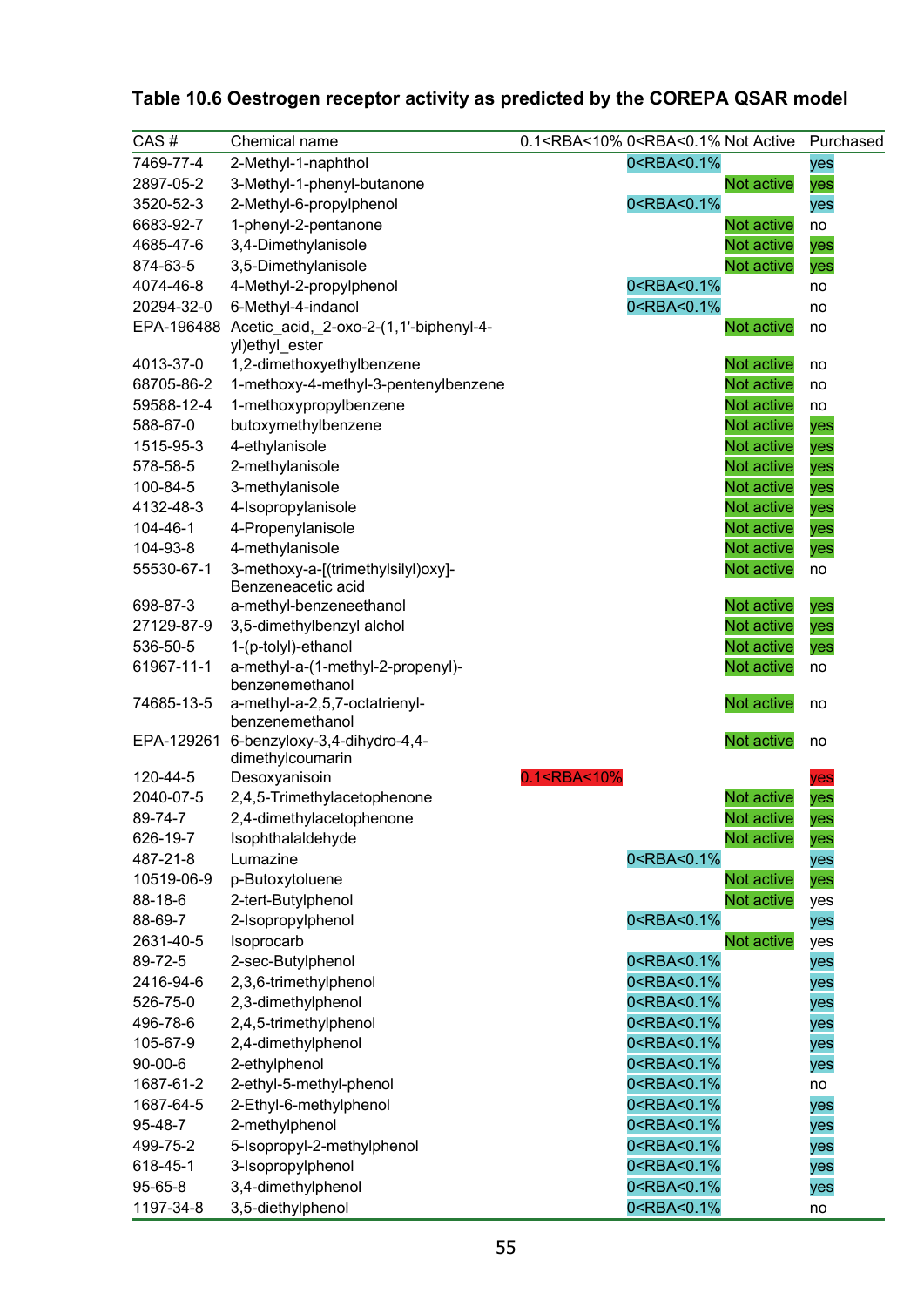| CAS#            | Chemical name            | 0.1 <rba<10% 0<rba<0.1%="" active<="" not="" th=""><th>Purchased</th></rba<10%> | Purchased |
|-----------------|--------------------------|---------------------------------------------------------------------------------|-----------|
| 108-68-9        | 3,5-dimethylphenol       | 0 <rba<0.1%< td=""><td>yes</td></rba<0.1%<>                                     | yes       |
| 620-17-7        | 3-ethylphenol            | 0 <rba<0.1%< td=""><td>yes</td></rba<0.1%<>                                     | yes       |
| 698-71-5        | 3-Ethyl-5-methylphenol   | 0 <rba<0.1%< td=""><td>yes</td></rba<0.1%<>                                     | yes       |
| 108-39-4        | 3-metylphenol            | 0 <rba<0.1%< td=""><td>yes</td></rba<0.1%<>                                     | yes       |
| 31143-55-2      | 3-methyl-6-propylphenol  | 0 <rba<0.1%< td=""><td>no</td></rba<0.1%<>                                      | no        |
| 99-89-8         | 4-Isopropylphenol        | 0 <rba<0.1%< td=""><td>yes</td></rba<0.1%<>                                     | yes       |
| $99 - 71 - 8$   | 4-sec-Butylphenol        | 0 <rba<0.1%< td=""><td>yes</td></rba<0.1%<>                                     | yes       |
| 1988-89-2       | 4-(1-phenylethyl) phenol | 0 <rba<0.1%< td=""><td>yes</td></rba<0.1%<>                                     | yes       |
| 123-07-9        | 4-ethylphenol            | 0 <rba<0.1%< td=""><td>yes</td></rba<0.1%<>                                     | yes       |
| 106-44-5        | 4-methylphenol           | 0 <rba<0.1%< td=""><td>yes</td></rba<0.1%<>                                     | yes       |
| 14938-35-3      | 4-pentylphenol           | 0 <rba<0.1%< td=""><td>yes</td></rba<0.1%<>                                     | yes       |
| 645-56-7        | 4-propylphenol           | 0 <rba<0.1%< td=""><td>yes</td></rba<0.1%<>                                     | yes       |
| 37920-25-5      | 4-butylacetaphenone      | <b>Not active</b>                                                               | yes       |
| 89-83-8         | Thymol                   |                                                                                 | yes       |
| 60-18-4<br>---- | <b>Tyrosine</b>          | 0 <rba<0.1%< td=""><td>yes</td></rba<0.1%<>                                     | yes       |

RBA = relative binding affinity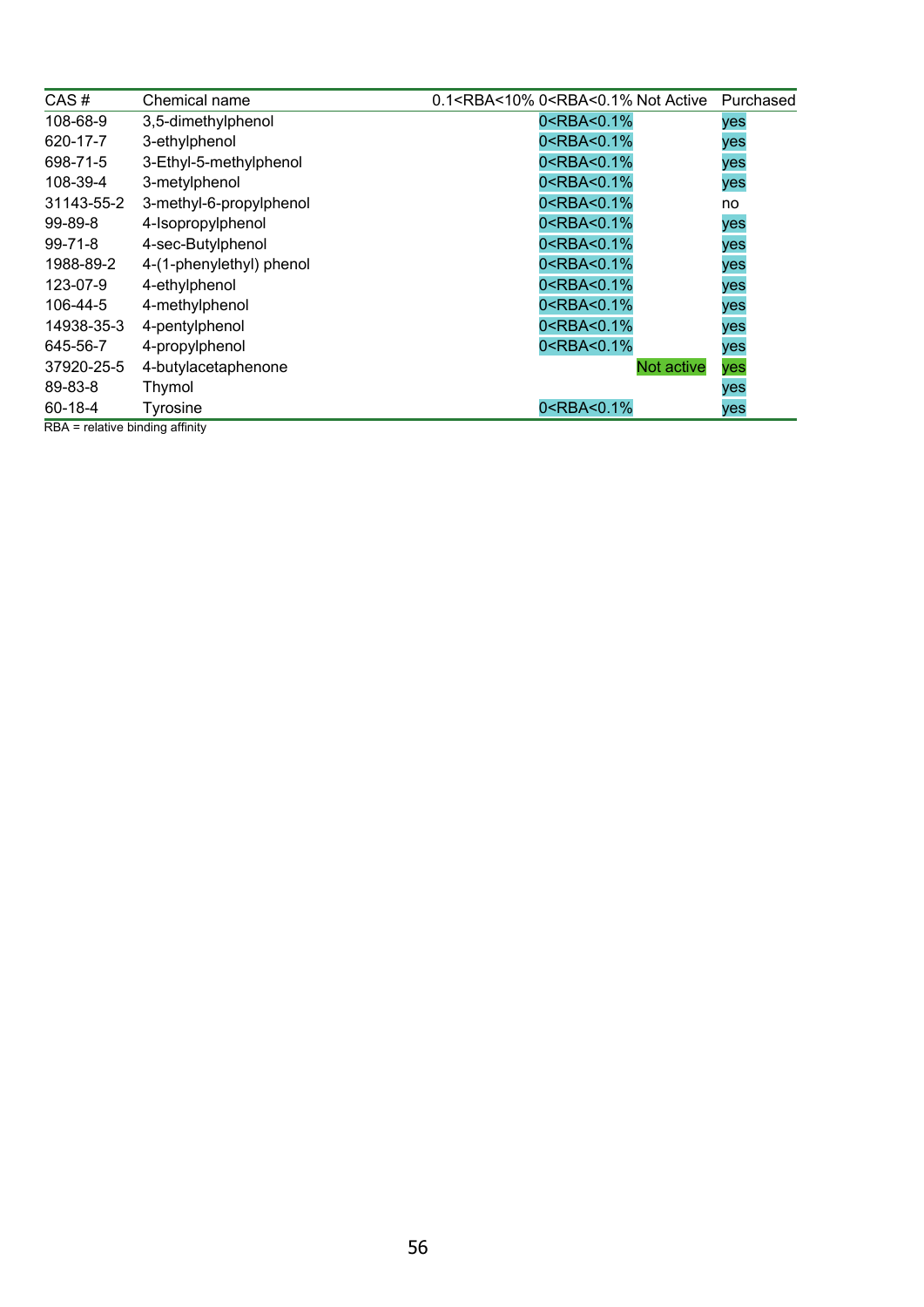## **Table 10.7 Comparison of QSAR and assay data for Oestrogen Receptor Agonists**

| Chemical name               | QSAR                                                                     | ER YES ER Activity*   |
|-----------------------------|--------------------------------------------------------------------------|-----------------------|
|                             | Activity                                                                 |                       |
| 1-(p-tolyl)-ethanol         | Not active                                                               | <lod< td=""></lod<>   |
| 2,4,5-Trimethylacetophenone | Not active                                                               | $<$ LOD               |
| 2,4-dimethylacetophenone    | Not active                                                               | <lod< td=""></lod<>   |
| 2-methylanisole             | Not active                                                               | <lod< td=""></lod<>   |
| 2-tert-Butylphenol          | <b>Not active</b>                                                        | $1.08 \times 10^{-5}$ |
| 3,4-Dimethylanisole         | Not active                                                               | <lod< td=""></lod<>   |
| 3,5-Dimethylanisole         | Not active                                                               | <lod< td=""></lod<>   |
| 3,5-dimethylbenzyl alchol   | Not active                                                               | <lod< td=""></lod<>   |
| 3-Methyl-1-phenyl-butanone  | Not active                                                               | <lod< td=""></lod<>   |
| 3-methylanisole             | Not active                                                               | <lod< td=""></lod<>   |
| 4-ethylanisole              | <b>Not active</b>                                                        | $9.43 \times 10^{-6}$ |
| 4-Isopropylanisole          | Not active                                                               | <lod< td=""></lod<>   |
| 4-methylanisole             | Not active                                                               | <lod< td=""></lod<>   |
| 4-Propenylanisole           | Not active                                                               | $<$ LOD               |
| a-methyl-benzeneethanol     | Not active                                                               | <lod< td=""></lod<>   |
| butoxymethylbenzene         | Not active                                                               | <lod< td=""></lod<>   |
| Isophthalaldehyde           | Not active                                                               | $<$ LOD               |
| Isoprocarb                  | Not active                                                               | $<$ LOD               |
| p-Butoxytoluene             | Not active                                                               | <lod< td=""></lod<>   |
| p-n-Butylacetophenone       | Not active                                                               | <lod< td=""></lod<>   |
| 2,3,6-trimethylphenol       | 0 <rba<0.1%< td=""><td><lod< td=""></lod<></td></rba<0.1%<>              | <lod< td=""></lod<>   |
| 2,3-dimethylphenol          | 0 <rba<0.1%< td=""><td><math>1.53 \times 10^{-5}</math></td></rba<0.1%<> | $1.53 \times 10^{-5}$ |
| 2,4,5-trimethylphenol       | 0 <rba<0.1%< td=""><td><lod< td=""></lod<></td></rba<0.1%<>              | <lod< td=""></lod<>   |
| 2,4-dimethylphenol          | 0 <rba<0.1%< td=""><td><lod< td=""></lod<></td></rba<0.1%<>              | <lod< td=""></lod<>   |
| 2-Ethyl-6-methylphenol      | 0 <rba<0.1%< td=""><td><lod< td=""></lod<></td></rba<0.1%<>              | <lod< td=""></lod<>   |
| 2-ethylphenol               | 0 <rba<0.1%< td=""><td><math>&lt;</math>LOD</td></rba<0.1%<>             | $<$ LOD               |
| 2-Isopropylphenol           | 0 <rba<0.1%< td=""><td><lod< td=""></lod<></td></rba<0.1%<>              | <lod< td=""></lod<>   |
| 2-Methyl-1-naphthol         | 0 <rba<0.1%< td=""><td><math>&lt;</math>LOD</td></rba<0.1%<>             | $<$ LOD               |
| 2-Methyl-6-propylphenol     | 0 <rba<0.1%< td=""><td><math>9.82 \times 10^{-6}</math></td></rba<0.1%<> | $9.82 \times 10^{-6}$ |
| 2-methylphenol              | 0 <rba<0.1%< td=""><td><math>&lt;</math>LOD</td></rba<0.1%<>             | $<$ LOD               |
| 2-sec-Butylphenol           | 0 <rba<0.1%< td=""><td><math>8.46 \times 10^{-6}</math></td></rba<0.1%<> | $8.46 \times 10^{-6}$ |
| 3,4-dimethylphenol          | 0 <rba<0.1%< td=""><td><lod< td=""></lod<></td></rba<0.1%<>              | <lod< td=""></lod<>   |
| 3,5-dimethylphenol          | 0 <rba<0.1%< td=""><td><lod< td=""></lod<></td></rba<0.1%<>              | <lod< td=""></lod<>   |
| 3-Ethyl-5-methylphenol      | 0 <rba<0.1%< td=""><td><math>&lt;</math>LOD</td></rba<0.1%<>             | $<$ LOD               |
| 3-ethylphenol               | 0 <rba<0.1%< td=""><td><math>8.96 \times 10^{-6}</math></td></rba<0.1%<> | $8.96 \times 10^{-6}$ |
| 3-Isopropylphenol           | 0 <rba<0.1%< td=""><td>6.61 x <math>10^{-6}</math></td></rba<0.1%<>      | 6.61 x $10^{-6}$      |
| 3-metylphenol               | 0 <rba<0.1%< td=""><td><lod< td=""></lod<></td></rba<0.1%<>              | <lod< td=""></lod<>   |
| 4-ethylphenol               | 0 <rba<0.1%< td=""><td><math>1.71 \times 10^{-5}</math></td></rba<0.1%<> | $1.71 \times 10^{-5}$ |
| 4-Isopropylphenol           | 0 <rba<0.1%< td=""><td><math>&lt;</math>LOD</td></rba<0.1%<>             | $<$ LOD               |
| 4-methylphenol              | 0 <rba<0.1%< td=""><td><math>&lt;</math>LOD</td></rba<0.1%<>             | $<$ LOD               |
| 4-pentylphenol              | 0 <rba<0.1%< td=""><td>1.19 x <math>10^{-3}</math></td></rba<0.1%<>      | 1.19 x $10^{-3}$      |
| 4-propylphenol              | 0 <rba<0.1%< td=""><td><math>3.32 \times 10^{-5}</math></td></rba<0.1%<> | $3.32 \times 10^{-5}$ |
| 4-sec-Butylphenol           | 0 <rba<0.1%< td=""><td><math>5.3 \times 10^{-5}</math></td></rba<0.1%<>  | $5.3 \times 10^{-5}$  |
| 5-Isopropyl-2-methylphenol  | 0 <rba<0.1%< td=""><td><lod< td=""></lod<></td></rba<0.1%<>              | <lod< td=""></lod<>   |
| Lumazine                    | 0 <rba<0.1%< td=""><td><lod< td=""></lod<></td></rba<0.1%<>              | <lod< td=""></lod<>   |
| Thymol                      | 0 <rba<0.1%< td=""><td><lod< td=""></lod<></td></rba<0.1%<>              | <lod< td=""></lod<>   |
| Tyrosine                    | 0 <rba<0.1%< td=""><td><math>&lt;</math>LOD</td></rba<0.1%<>             | $<$ LOD               |
| Desoxyanisoin               | 0.1 <rba<10%< td=""><td><math>&lt;</math>LOD</td></rba<10%<>             | $<$ LOD               |

\*YES assay data relative to E2. E2 has an activity of 1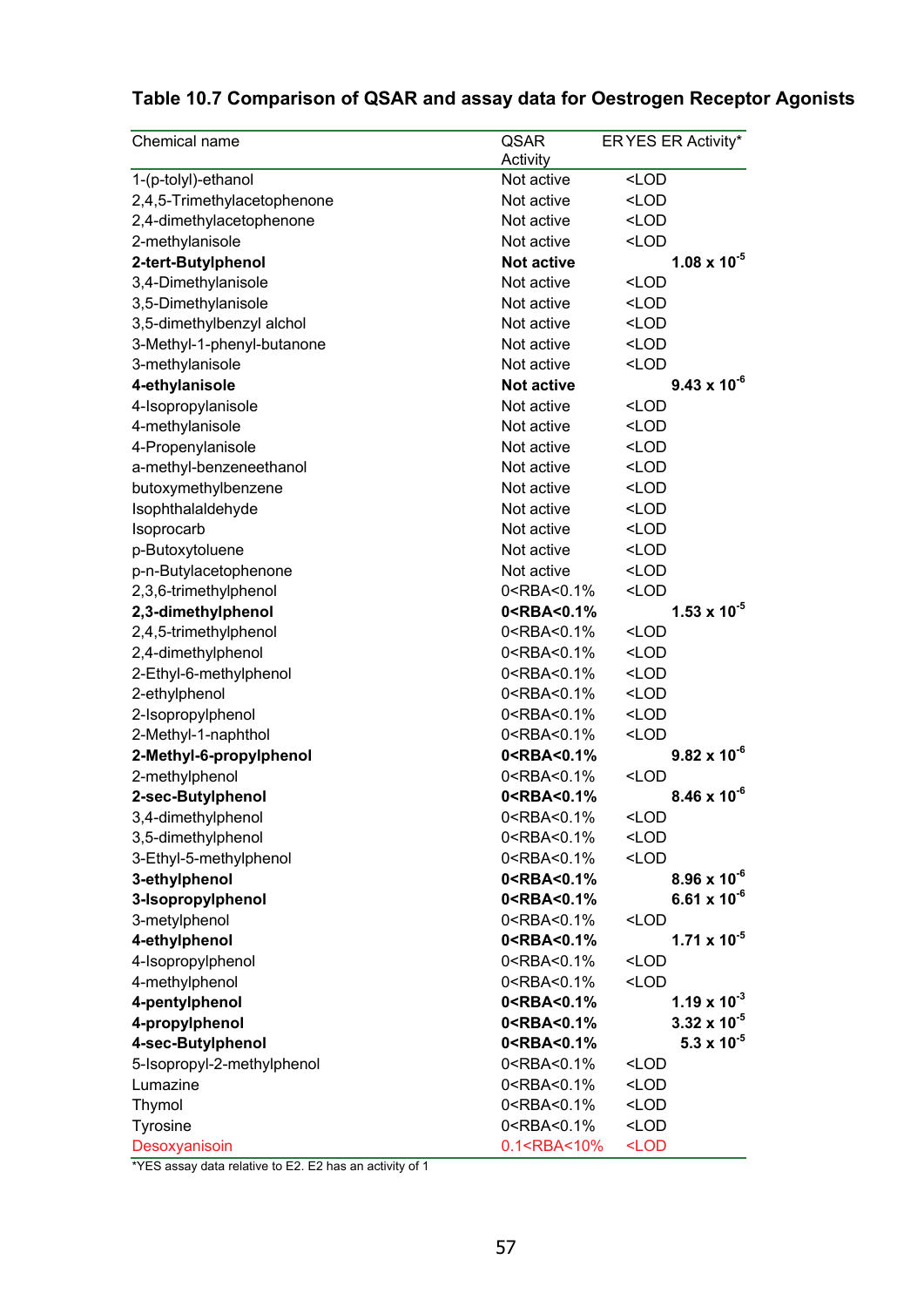## **Table 10.8 Aryl Hydrocarbon activity as predicted by the COREPA-M QSAR model**

| CAS No.        | <b>Chemical Name</b>               | Log (1/EC50)<br>>7 | 4 < log<br>(1/EC50) < 7 | Log (1/EC50)<br><4 | Purchased? |
|----------------|------------------------------------|--------------------|-------------------------|--------------------|------------|
| $71-43-2$      | benzene                            |                    |                         | $\overline{50}$    | No         |
| $85 - 01 - 8$  | phenanthrene                       |                    | 4.92                    |                    | Yes        |
| 86-52-2        | 1-(chloromethyl)naphthalene        |                    |                         | 2.20               | No         |
| 86-73-7        | 9h-fluorene                        |                    |                         | 3.50               | Yes        |
| 86-74-8        | 9H-Carbazole                       |                    | 4.13                    |                    | Yes        |
| $90 - 12 - 0$  | 1-methylnaphthalene                |                    |                         | 1.29               | Yes        |
| $91 - 20 - 3$  | naphthalene                        |                    |                         | 0.68               | Yes        |
| $91 - 57 - 6$  | 2-methylnaphthalene                |                    |                         | 2.58               | Yes        |
| $101 - 81 - 5$ | 1,1'-methylenebisbenzene           |                    |                         | $\leq 0$           | No         |
| 103-29-7       | Benzene, 1,1'-(1,2-ethanediyl)bis- |                    |                         | $\leq 0$           | No         |
| 118-74-1       | hexachlorobenzene                  |                    | 5.08                    |                    | Yes        |
| 120-12-7       | anthracene                         | 8.76               |                         |                    | Yes        |
| 132-64-9       | Diphenylene_oxide                  |                    |                         | 3.15               | No         |
| 132-65-0       | Dibenzothiophene                   |                    | 6.15                    |                    | Yes        |
| 246-02-6       | Benz[a]azulene                     |                    | 4.13                    |                    | <b>No</b>  |
| 290-37-9       | Pyrazine                           |                    |                         | <0                 | <b>No</b>  |
| 345-92-6       | methanone,_bis(4-fluorophenyl)-    |                    |                         | 2.77               | No         |
| 553-53-7       | nicotinohydrazide                  |                    |                         | $\leq 0$           | <b>No</b>  |
| 569-41-5       | 1,8-dimethylnaphthalene            |                    |                         | 2.07               | Yes        |
| 573-98-8       | 1,2-dimethylnaphthalene            |                    |                         | 2.97               | Yes        |
| 574-77-6       | papaveroline                       | >10                |                         |                    | No         |
| 613-13-8       | 2-Anthracenamine                   | >10                |                         |                    | Yes        |
| 827-54-3       | naphthalene, 2-ethenyl-            |                    | 5.50                    |                    | Yes        |
| 947-73-9       | phenanthren-9-amine                |                    | 6.59                    |                    | Yes        |
| 1127-76-0      | 1-ethylnaphthalene                 |                    |                         | 2.94               | Yes        |
| 1321-64-8      | Naphthalene, pentachloro-          |                    | 4.21                    |                    | Yes        |
| 2051-24-3      | decachloro-1,1'-biphenyl           | 7.85               |                         |                    | Yes        |
| 2971-90-6      | clopidol                           |                    |                         | < 0                | <b>No</b>  |
| 3770-48-7      | 4-methylcarbazole                  |                    | 4.29                    |                    | No         |
| 4177-16-6      | vinylpyrazine                      |                    |                         | $\leq 0$           | Yes        |
| 4630-20-0      | 3-Methylcarbazole                  |                    | 5.75                    |                    | Yes        |
| 5159-41-1      | 2-iodobenzylic_alcohol             |                    |                         | < 0                | No         |
| 39001-02-0     | octachlorodibenzofuran             |                    | 7.48                    |                    | No         |
| 57455-06-8     | 3-iodobenzyl_alcohol               |                    |                         | $\leq 0$           | No         |
| 77764-84-2     | 3',6-Dimethoxyaurone               | >10                |                         |                    | No         |
| EPA-138137     | Carbazole, 1, 3.4-trimethyl-       |                    | 6.20                    |                    | No         |
| EPA-138124     | Carbazole, 1, 3-dimethyle-         |                    | 5.93                    |                    | <b>No</b>  |
| EPA-138125     | Carbazole, 1, 4-dimethyle          |                    | 4.78                    |                    | No         |
| EPA-138126     | Carbazole, 1, 5-dimethyle          |                    | 4.50                    |                    | No         |
| EPA-138133     | Carbazole, 3, 4-dimethyle-         |                    | 5.97                    |                    | No         |
| EPA-80557      | N-Hydroxymethylcarbazole           |                    | 4.30                    |                    | No         |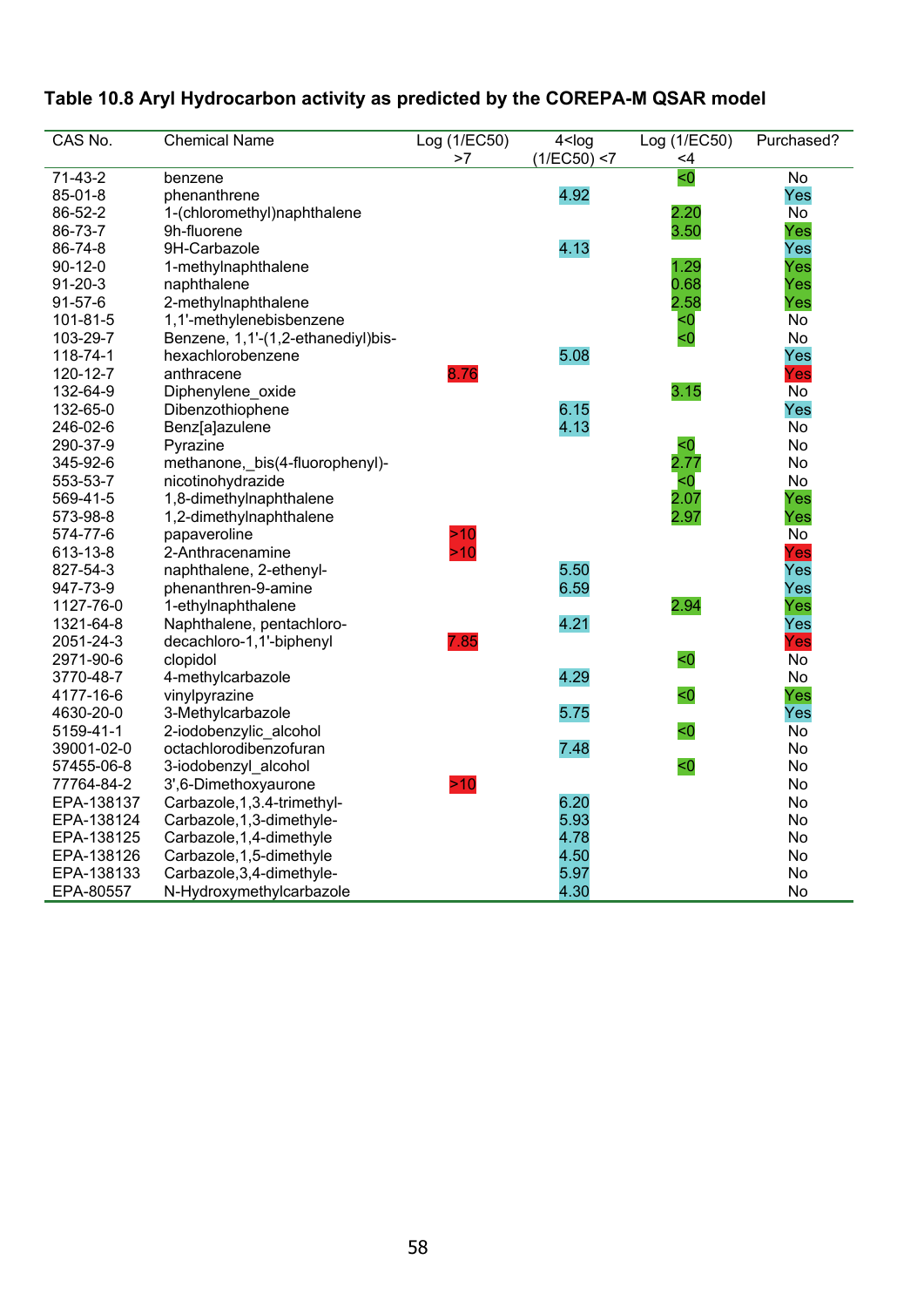## **Table 10.9 Comparison of QSAR and assay data for Aryl Hydrocarbon Receptor Agonists**

| <b>Chemical Name</b>     | Log (1/EC50) | <b>AhR Activity</b>   |
|--------------------------|--------------|-----------------------|
| Vinylpyrazine            | <0           | $3.92 \times 10^{-5}$ |
| Naphthalene              | 0.68         | <lod< td=""></lod<>   |
| 1-methylnaphthalene      | 1.29         | 5.19 x $10^{-5}$      |
| dimethylnaphthalene      | 2.07         | 1.14 x $10^{-3}$      |
| 2-methylnaphthalene      | 2.58         | <lod< td=""></lod<>   |
| 1-ethylnaphthalene       | 2.94         | <lod< td=""></lod<>   |
| 9h-fluorene              | 3.50         | $<$ LOD               |
| 9H-Carbazole             | 4.13         | $1.56 \times 10^{-4}$ |
| phenanthrene             | 4.92         | <lod< td=""></lod<>   |
| hexachlorobenzene        | 5.08         | <lod< td=""></lod<>   |
| 2-ethenylnaphthalene     | 5.50         | $<$ LOD               |
| 3-Methylcarbazole        | 5.75         | <lod< td=""></lod<>   |
| Dibenzothiophene         | 6.15         | $<$ LOD               |
| Phenanthren-9-amine      | 6.59         | 7.22 x $10^{-3}$      |
| decachloro-1,1'-biphenyl | 7.85         | 5.54 x $10^{-5}$      |
| Anthracene               | 8.76         | $7.38 \times 10^{-5}$ |
| Pentachloronaphthalene   | 4.21         | <lod< td=""></lod<>   |
| 2-Anthracenamine         | >10          | $2.61 \times 10^{-3}$ |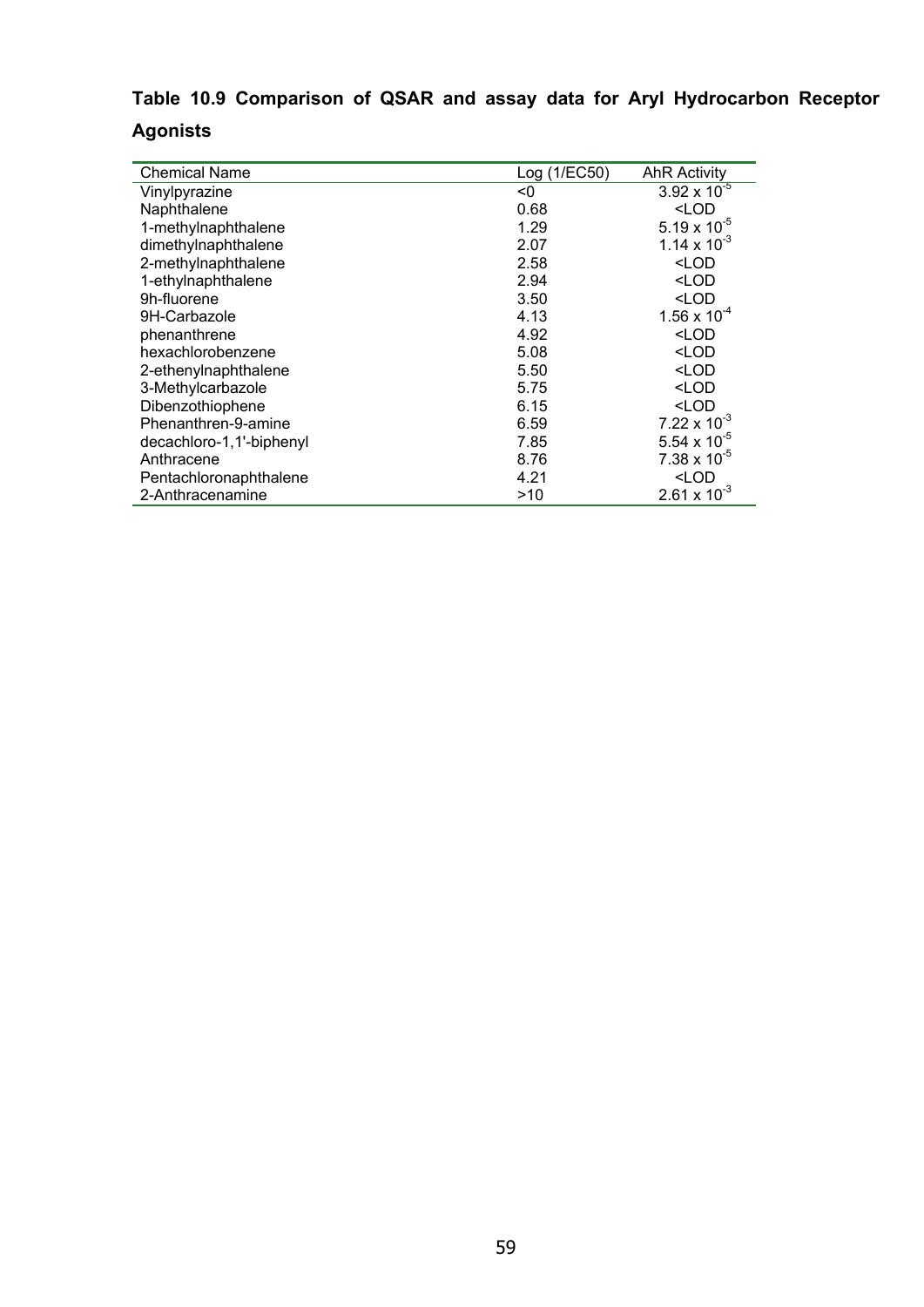| CAS           | Substance                              | <b>OSPAR Listing category</b> |                        |    |                         | Persistent Bioaccumulative | Toxic                        |
|---------------|----------------------------------------|-------------------------------|------------------------|----|-------------------------|----------------------------|------------------------------|
|               |                                        |                               | Priority Possible      | No | $(t \frac{1}{2} d)^{1}$ | ( $log Kow$ ) <sup>1</sup> |                              |
|               |                                        |                               | Action Concern Listing |    |                         |                            |                              |
| 88-18-6       | Phenol, 2-(1,1-dimethylethyl)-         |                               |                        | ✓  | 55                      | 3.3                        | Sus ER agonist <sup>2</sup>  |
| 89-72-5       | Phenol, 2-(1-methylpropyl)-            |                               |                        | ✓  | 22                      | 3.3                        | Sus ER agonist <sup>2</sup>  |
| 526-75-0      | Phenol, 2,3-dimethyl-                  |                               |                        | ✓  | 21                      | 2.5                        | Sus ER agonist <sup>2</sup>  |
| 1687-61-2     | Phenol, 2-ethyl-5-methyl-              |                               |                        | ✓  | 22                      | 3.1                        | Sus ER agonist <sup>3</sup>  |
| 618-45-1      | Phenol, 3-(1-methylethyl)-             |                               |                        | ✓  | 22                      | $\ensuremath{\mathsf{3}}$  | Sus ER agonist <sup>2</sup>  |
| 1197-34-8     | Phenol, 3,5-diethyl-                   |                               |                        | ✓  | 22                      | 3.6                        | Sus ER agonist <sup>3</sup>  |
| 620-17-7      | Phenol, 3-ethyl-                       |                               |                        | ✓  | 21                      | 2.4                        | Sus ER agonist <sup>2</sup>  |
| 31143-55-2    | Phenol, 3-methyl-6-propyl-             |                               |                        | ✓  | 22                      | 3.6                        | Sus ER agonist <sup>2</sup>  |
| 99-71-8       | Phenol, 4-(1-methylpropyl)-            |                               |                        | ✓  | 22                      | 3.1                        | Sus ER agonist <sup>2</sup>  |
| 123-07-9      | Phenol, 4-ethyl-                       |                               |                        | ✓  | 22                      | 2.6                        | Sus ER agonist <sup>2</sup>  |
| 14938-35-3    | Phenol, 4-pentyl-                      |                               |                        | ✓  | 20                      | 4.02                       | Sus ER agonist <sup>2</sup>  |
| 645-56-7      | Phenol, 4-propyl-                      |                               |                        | ✓  | 22                      | 3.2                        | Sus ER agonist <sup>2</sup>  |
| 4074-46-8     | 4-Methyl-2-propylphenol                |                               |                        | ✓  | 20                      | 3.59                       | Sus ER agonist <sup>3</sup>  |
| 3520-52-3     | 2-Methyl-6-propylphenol                |                               |                        | ✓  | 20                      | 3.59                       | Sus ER agonist <sup>2</sup>  |
| 1515-95-3     | Benzene, 1-ethyl-4-methoxy-            |                               |                        | ✓  | 17                      | 3.1                        | Sus ER agonist <sup>3</sup>  |
| 20294-32-0    | 6-Methyl-4-indanol                     |                               |                        | ✓  | 56                      | 3.5                        | Sus ER agonist <sup>3</sup>  |
| 2051-24-3     | Decachlorobiphenyl                     |                               | ✓                      |    | 579                     | 8.27                       | Sus AhR agonist <sup>2</sup> |
| 39001-02-0    | octachlorodibenzofuran                 |                               |                        | ✓  | 1200                    | 8.6                        | Sus AhR agonist <sup>3</sup> |
| 120-12-7      | Anthracene                             |                               | ✓                      |    | 73                      | 4.45                       | Sus AhR agonist <sup>2</sup> |
| 573-98-8      | Naphthalene, 1,2-dimethyl-             |                               |                        | ✓  | 41                      | 4.31                       | Sus AhR agonist <sup>2</sup> |
| 569-41-5      | Naphthalene, 1,8-dimethyl-             |                               |                        | ✓  | 42                      | 4.26                       | Sus AhR agonist <sup>2</sup> |
| $90 - 12 - 0$ | Naphthalene, 1-methyl-                 |                               |                        | ✓  | 10                      | 3.87                       | Sus AhR agonist <sup>2</sup> |
| 86-52-2       | Naphthalene, 1-(chloromethyl)-         |                               |                        | ✓  | 44                      | 3.97                       | Sus AhR agonist <sup>3</sup> |
| 132-64-9      | Dibenzofuran                           |                               |                        | ✓  | 19                      | 4.12                       | Sus AhR agonist <sup>3</sup> |
| 246-02-6      | Benz[a]azulene                         |                               |                        | ✓  | 18                      | 4.38                       | Sus AhR agonist <sup>3</sup> |
| 77764-84-2    | 3',6-Dimethoxyaurone                   |                               |                        | ✓  | 60                      | 2.68                       | Sus AhR agonist <sup>3</sup> |
| 574-77-6      | Papaveroline                           |                               |                        | ✓  | 83                      | 2.5                        | Sus AhR agonist <sup>3</sup> |
| 613-13-8      | 2-Anthracenamine                       |                               |                        | ✓  | 64                      | 4.3                        | Sus AhR agonist <sup>2</sup> |
| 947-73-9      | 9-Phenanthrenamine                     |                               |                        | ✓  | 65                      | 3.6                        | Sus AhR agonist <sup>2</sup> |
| 345-92-6      | 4,4-difluorobenzophenone               |                               |                        | ✓  | 96                      | 3.6                        | Sus AhR agonist <sup>3</sup> |
| 4177-16-6     | Pyrazine, ethenyl-                     |                               |                        | ✓  | 18                      | 0.84                       | Sus AhR agonist <sup>2</sup> |
| 86-74-8       | Carbazole                              |                               |                        | ✓  | 24                      | 3.7                        | Sus AhR agonist <sup>2</sup> |
|               | EPA-138137 Carbazole, 1,3,4-trimethyl- |                               |                        | ✓  | 58                      | 4.93                       | Sus AhR agonist <sup>3</sup> |
|               | EPA-138124 Carbazole, 1,3-dimethyl-    |                               |                        | ✓  | 48                      | 4.39                       | Sus AhR agonist <sup>3</sup> |
|               | EPA-138125 Carbazole, 1,4-dimethyl-    |                               |                        | ✓  | 48                      | 4.39                       | Sus AhR agonist <sup>3</sup> |
|               | EPA-138126 Carbazole, 1,5-dimethyl-    |                               |                        | ✓  | 48                      | 4.39                       | Sus AhR agonist <sup>3</sup> |
|               | EPA-138133 Carbazole, 3,4-dimethyl-    |                               |                        | ✓  | 48                      | 4.39                       | Sus AhR agonist <sup>3</sup> |
| 3770-48-7     | 4-Methylcarbazole                      |                               |                        | ✓  | 44                      | 3.84                       | Sus AhR agonist <sup>3</sup> |
|               | EPA-80557 N-Hydroxymethylcarbazole     |                               |                        | ✓  | 48                      | 2.37                       | Sus AhR agonist <sup>3</sup> |

## **Table 10.10 Summary of substances identified against PBT criteria**

<sup>1</sup> Where experimental data is not available, predictions are taken from PBT predict. <sup>2</sup> Confirmed by assay. <sup>3</sup>Predicted by QSAR.